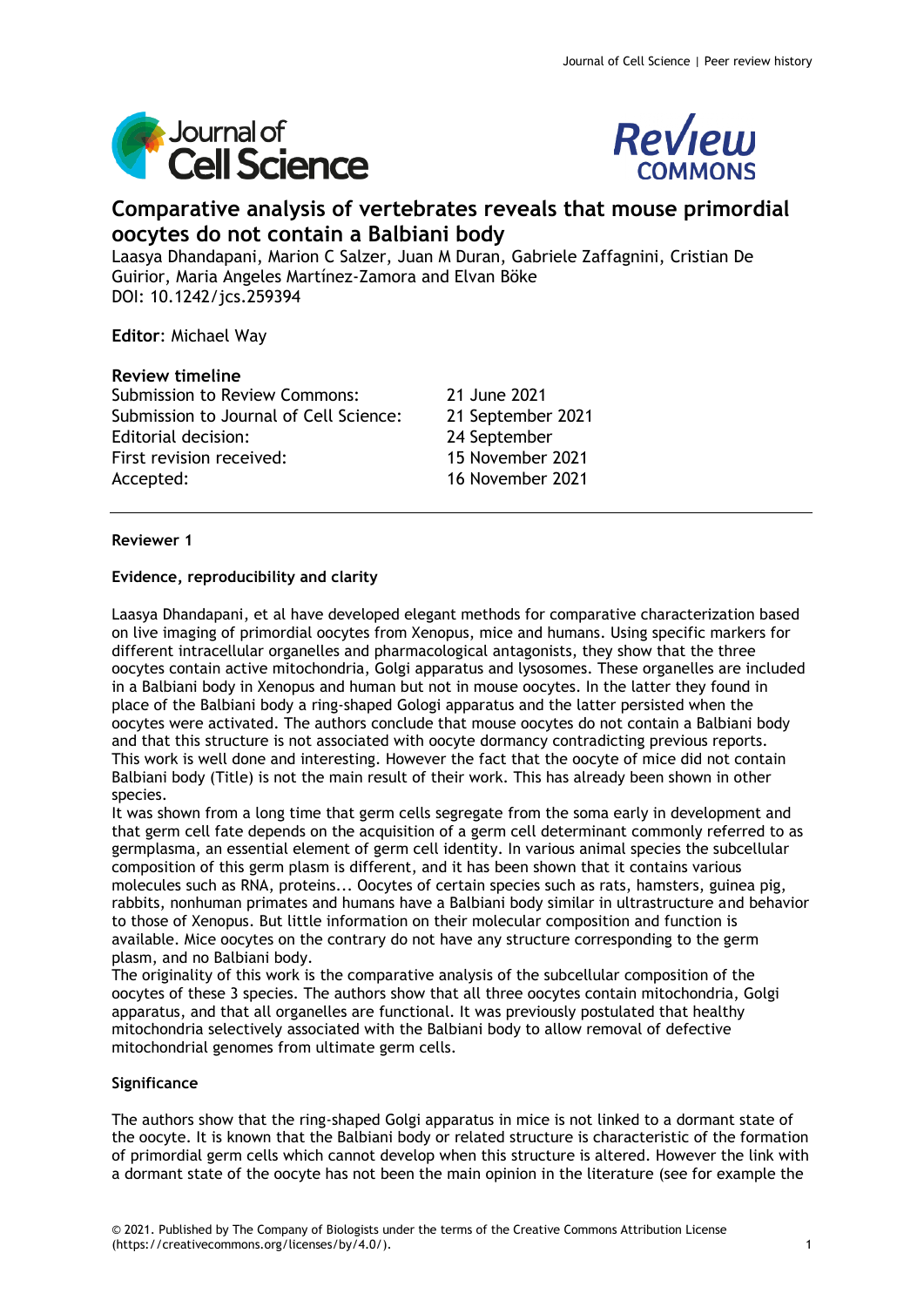recent reviews Chun So et al, Trends Cell Biology, 2021,31, 254-267 or Malgorzata Kloc et al, Current topics in Developmental Biology, 2004, 59, 1- 36)..). However the authors do not study the apparition of these structures during development and the possible consequences of blocking different organelles on the subsequent development or function of the oocyte. It was previously hypothesized that the appearance and persistence of a Balbiani body was closely related to the type of the ovary and length of the oogenesis, and appears when oogenesis is rather slow but not in rapid oogenesis because the formation and transport of germplasm component occur rapidly (above References).

It is therefore an important elegant and detailed live-imaging study of germplasm composition in Xenopus, mice and humans which provides a true original knowledge. It should be noted that oocytes were isolated from neonatal mice, young adult Xenopus and from women aged 18 to 37 years. Further imaging and functional studies are needed to understand the function of the Balbiani body or the ring-shaped Golgi apparatus in germ cell growth, differentiation polarity and fertilization.

# **Reviewer 2**

# **Evidence, reproducibility and clarity**

Asymmetric localization of cellular components is a shared feature of early oocytes. The Balbiani body is a nonmembrane bound compartment that has been observed in species ranging from insects to vertebrates, including mammals. This structure has been postulated to play a role in regulating oocyte dormancy, RNA localization and regulation, and sequestration of determinants, such as the germ plasm and patterning molecules in some animals, and allocation or sorting of cellular organelles, namely mitochondria. In recent years, the Balbiani body has been shown to assemble by a mechanism that involves intrinsically disordered proteins and amyloid formation. In this work the primary oocytes of three species, Xenopus, mouse, and human are characterized using live imaging, vital dyes, and inhibitors to probe the distribution and activity of cellular organelles. The live imaging approach that sets this work apart from previous studies examining cellular asymmetries in mouse, Xenopus, and human oocytes. Interestingly, this study revealed that lysosomes are active in vertebrate oocytes. In contrast, lysosomes are not thought to be active in the invertebrates examined thus far. The manuscript is well written and has several new and exciting findings, including a more detailed comparison of asymmetries and organelles within vertebrate oocytes that challenges the existing models for mammalian Balbiani body composition that were based largely on the mouse oocyte. Overall, the experiments appear to be well controlled, the data are of high quality, and the data provided largely support the conclusions, but could be strengthened by attending to some easily addressable matters, center around missing or unclear numbers for some of the experiments and that some of the analysis appears to have only been quantified in the mouse. Given that this is a comparative study, and that a key conclusion is that the mouse is different, the supporting quantitative data should be provided.

# Major:

One potential concern is that the human oocytes used were obtained from women who had undergone ovarian surgery. If the women had surgery because of cysts, cancer, or similar reproductive health concerns, then it is possible that the oocytes may not represent are healthy normal oocytes. If this is a possibility, then this should be stated. It is probably a good idea to clarify even if it is not a concern - if these were all or in part from healthy women free of disease affecting the reproductive system.

In Figure 1 panel C quantification of lysotracker is shown for mouse oocytes. Was similar analysis performed on the lysotracker labeled Xenopus and human oocytes? Including this analysis would provide a quantitative basis for comparison of these different oocytes.

Based on the TMRE staining shown in Figure 1H, the mouse and human oocytes appear similar. Both appear to have domains devoid of mitochondria? For the Xenopus and human oocyte analyses, how many oocytes were examined? From how many females? It would be helpful to include the specific quantification and criteria that were used to conclude that mitochondria distribution is different in human and mouse oocytes- Based on the examples shown, human looks quite different from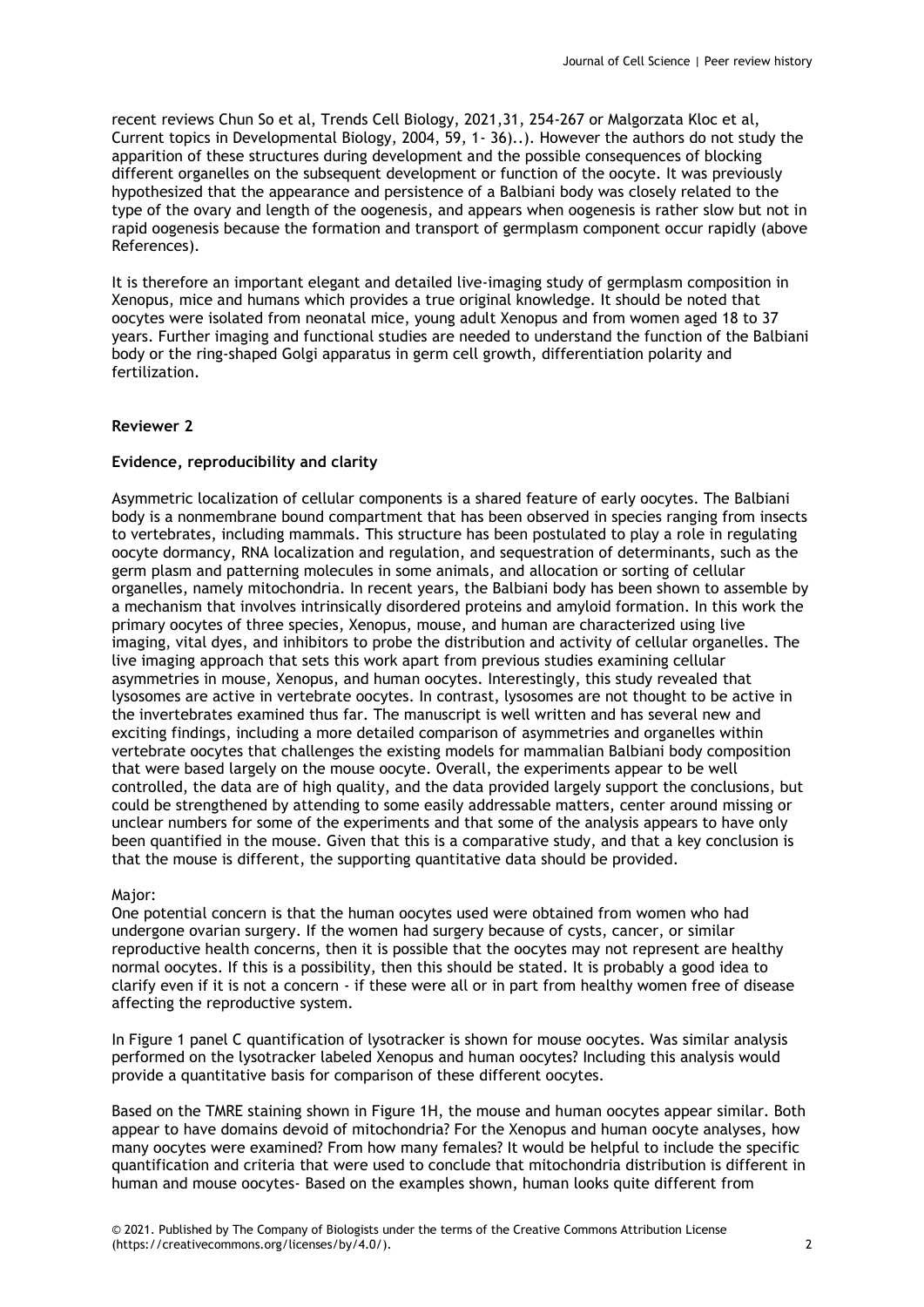Xenopus and more similar to the mouse oocyte. Is this a function of stage? The schematics in panel I are helpful, but please add labels above to indicate the species.

It is not clear how many oocytes and individuals were examined for the proteostat experiments.

### Minor:

A general comment for the graphs in figures where oocytes of more than one species are shown, please include labels indicating which species is shown. If a graph or schematic contains data from more than one species, please add a key.

The title for Figure 2 concludes that mitochondria of mouse primordial oocytes are not maintained within a Balbiani body, but mitochondria are not analyzed in the figure. Please consider revising to reflect the data shown or include data on mitochondria.

Scale bars are missing in Figure 3A, for the enlarged panels and insets in Figure 4, Supp. Fig 1A top row, and Supp. 4A

In Supp. Fig 1C and Supp. Fig. 2 - assume the samples shown are mouse but this is not indicated.

Supp. Fig. 2C - please show each sample point sas in the other figures.

# **Significance**

Previous analysis of mouse primary oocytes identified a Golgi ring as the mouse Balbiani body. Based on the lack of mitochondria accumulation in this structure, it was suggested that the mammalian Balbiani body was unique from those of nonmammalian vertebrates. A striking finding from this work is that the mouse indeed appears to be unique but that somewhat unexpectedly, the primary oocytes of Xenopus and human appear to share similar cellular structures. Specifically, the distribution of organelles is different in mouse oocytes, and they appear to lack Balbiani bodies based on several criteria examined in this study: 1) no accumulation of mitochondria, 2) no evidence for RNA localization within a nonmembrane bound compartment, and 3) no evidence for an amyloid-like matrix. Moreover, staining and inhibitor treatments indicate that the Golgi ring has the hallmarks of a conventional Golgi structure and has no correlation to or instructive role in preventing or promoting oocyte activation, but does disassemble in response to oocyte activation. This work challenges the notion that mice even have a Balbiani body and provides evidence against the prevailing model that the Golgi ring regulates oocyte dormancy. The findings point to the importance of choosing a system to model a process based on a comparative cell biology approach rather than solely on evolutionary distance. The work is well-done, and the findings are exciting and significant to reproductive biologists investigating vertebrate oocyte biology, such as myself, and more broadly to cell biologists, developmental biologists, geneticists, and those investigating fertility and reproductive health.

# **Reviewer 3**

# **Evidence, reproducibility and clarity**

In this manuscript the authors aim to compare the content and organization of the Balbiani body between Xenopus, mouse and human oocytes. The Balbiani body is a conserved feature of oocytes across the animal kingdom. In frog and fish the Balbiani body is essential for oocyte polarity, proper fertilization and inheritance of maternal regulators that induces the dorsal-ventral axis of the future embryo, as well as its germline. In mouse, the Balbiani body has been associated with culling of successful oocytes during early formation of the primordial and primary follicle. Understanding the formation, organization and various features of the Balbiani body is therefore of great importance. While the Balbiani body has been extensively functionally studied in frog and fish, this aim is very important in mammals where functional tools for Balbiani body investigation are not yet available.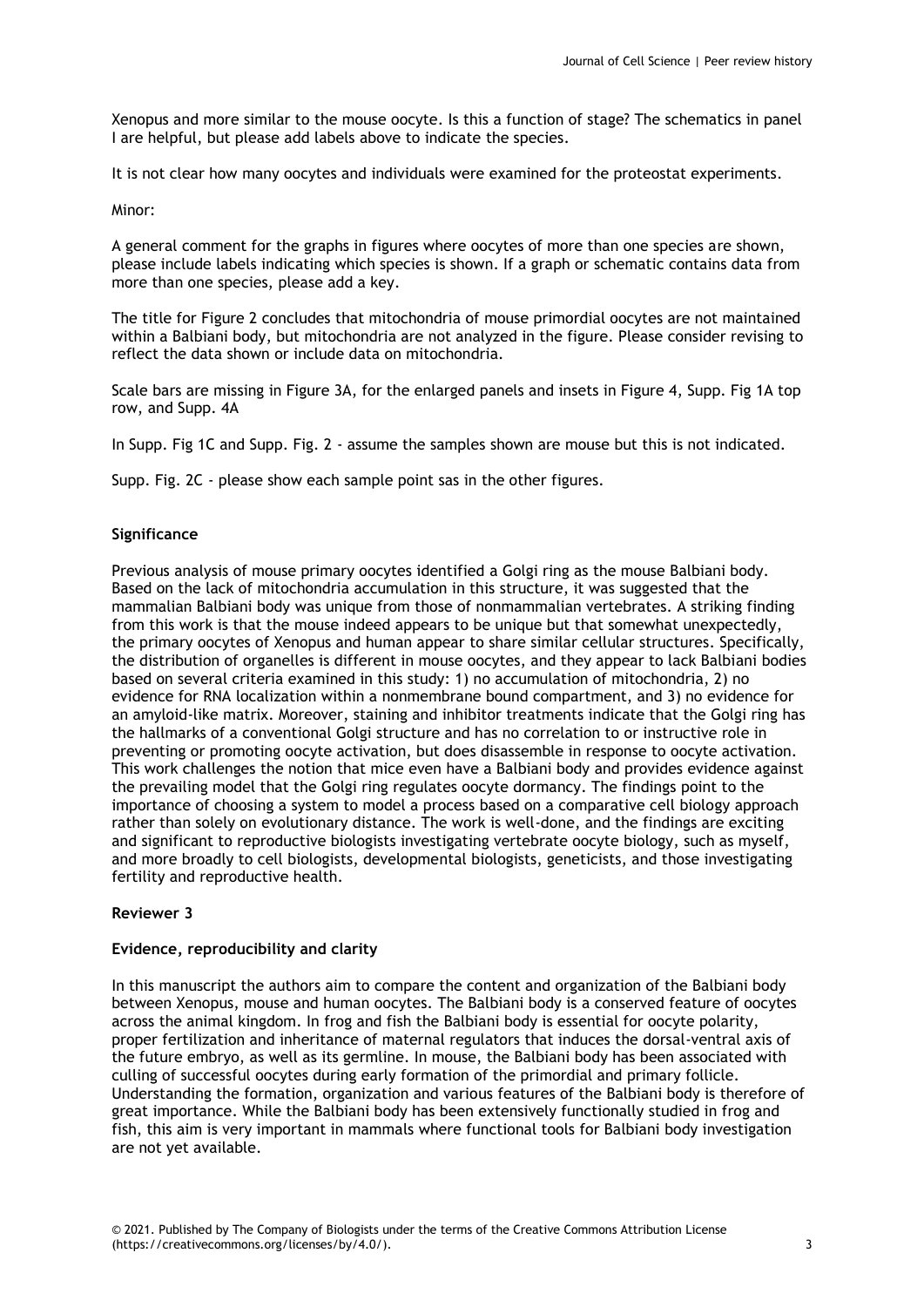Based on vital dye labeling the authors examine the organization of the Balbiani body and conclude that mouse oocytes do not contain a Balbiani body. Unfortunately, I have substantial concerns regarding the experiments shown and I could not find the data compelling to support such a conclusion. Generally, the authors heavily rely on the use of vital dyes and do not employ complementing methodologies or approaches to support these findings. The rational of some of the experiments is not clear and rely on weak assumptions and some controls are missing. In addition, the number of oocytes/ovaries examined is rarely provided, and the presentation of the data is not always clear. I am detailing my comments below.

The authors conclude the "mouse oocytes do not contain a Balbiani body". As a constructive advice, I would like to comment that it is extremely challenging conceptually to prove that something does not exist. It may very well be that the mouse Balbiani body is different than that of other species in its content and/or organization, and I believe that the authors should consider this possibility.

#### Major Comments

Fig. 1A - LysoTracker signal in the Xenopus oocyte looks more like background than a true signal. Also, the insert hides much of the shown oocyte, it is advisable to show the entire oocyte. Based on the images shown it is difficult to conclude that "vertebrate primordial oocytes have acidic, active lysosomes distributed in their cytoplasm" for the Xenopus oocyte.

Fig. 1B - It is unclear how primordial follicle oocytes are distinguished from somatic cells, some of which are almost the same size. Labeling with a specific marker (like Vasa for example) would help determining this. Also, only a portion of the GV oocyte is shown, which makes the evaluation of the findings difficult.

Fig. S2 - The authors state: "We found that the Golgi ring had polarized Golgi stacks, and associated with pericentrin", however, the localization of the golgi apparatus around Pericentrin has already been reported by Lei and Spradling, 2016

Fig. 1C - It should be described and demonstrated how puncta were selected and measured for this analysis.

Fig. 1G - The insert shown hides the image of the oocyte, it is advisable to show the entire oocyte, so that readers can evaluate the results.

Fig. 1 H - the authors conclude that the mitochondria localization in the mouse oocyte is different than in humans and frog. To this reviewer it seems that mouse and human oocytes have similar mitochondria localization pattern, and that Xenopus is apparent the exception.

In entire figure 1, a use of Max Z projection seems less appropriate. A max projection will provide only the most intense signals in the oocyte. For a reliable evaluation of the distribution of the organelles shown, a Sum Z projection would recover all signals throughout the oocytes, allowing for better assessment of their distributions.

In addition, the authors heavily rely on dyes for their analyses. Vital dyes can be very useful, but are limited in tissue penetration for example, which could result in varying signal intensities between different parts of the tissue and between experiments. Validation by other methods, such as ultrastructure analysis and immune-fluorescent staining, or transgenically expressed or injected markers (for mouse and Xenopus, respectively) is required to support their conclusion.

Fig.2 - Based on the images shown, it is difficult to assess and compare the signal of the dye used, which shows substantial background. To my eyes, the data shown for mouse looks similar to that of the human oocyte. In addition, it is unclear how consistent and quantitative are the staining and imaging conditions that are used. The Xenopus image for example looks generally much brighter than the other species' oocytes. In addition, co-labeling for a landmark for the Balbiani body (like Pericentrin, golgi etc.,) would help to determine whether the shown signals originate from the Balbiani body versus the remaining cytoplasm.

This data as provided here does not support the conclusion that mouse Balbiani bodies do or do not contain amyloid structures.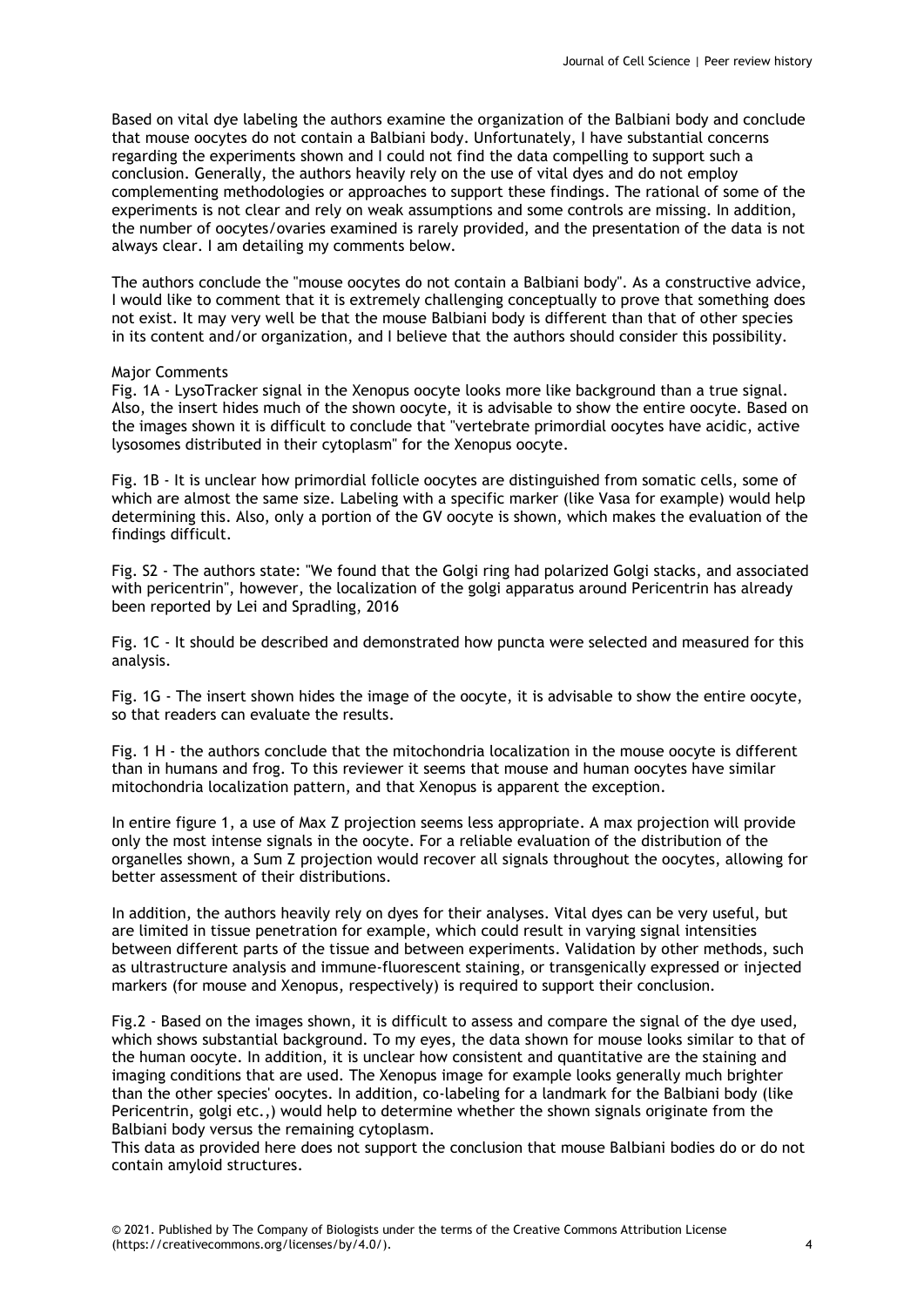In addition to the dye used, ultrastructure analysis is required. The authors also previously reported the use of a vital dye called ThT for identifying amyloid structures in live oocytes. It would be good to validate the data with such dye which also would help circumvent fixation artefacts.

"N"s are not provided for almost all experiments

Fig. 3 - The observation that mitochondria can localize to the position of the golgi is not convincing to conclude the lack of a Balbiani body or a proteinaceous structure. This experiment relies on three assumptions: 1. Proteins and organelles cannot be found closely adjacent to one another. However, in the Balbiani body of zebrafish and Xenopus, organelles are embedded within or surrounded by RNA-protein (RNP) granules. At the confocal resolution shown, one cannot conclude the lack of protein complexes that could still be present around the 'invading' mitochondria. 2. The golgi apparatus within a Balbiani body is not associated with such RNP granule. This was not ruled out. If this is the case, then dissociation of the golgi might also affect the structure of the Balbiani body and result with redistribution of mitochondria. 3. The mitochondria are not part of the Balbiani body. This was not proven. Balbiani body RNP can be associated with the 'invading' mitochondria, and in this case the results would not conclude a lack of Balbiani body. In fact, the RNP complexes that are found in piRNA granules in germ cells across vertebrate ad invertebrate species were described as nuage, electron-dense material (presumptive RNPs) that is associated with mitochondria. This is consistent with observations of intermingled RNP and mitochondria (and other organelles) in the Balbiani body in fish and frog.

In addition, no controls are provided to rule out non-specific effects in this experiment. In the measurement of the area occupied by mitochondria, the authors should specify whether this analysis was performed on single optical sections, or on Z projections. Altogether, I am afraid that the rational and technical aspects of this experiment are not compelling to conclude a lack of a Balbiani body.

Fig. 4 - In the references mentioned, I could not find data showing the localization of RNGTT in the Balbiani body. RAP55 was shown to localize to the Balbiani body in the mouse, and it is possible that it represents a golgi marker and not necessarily a Balabiani body marker. However, to rule out previous findings from Pepling et al., 2007, I would expect more thorough investigation, attempting to test RAP55 localization at different oocyte stages. Pepling et al, showed data from E14.5, PND1, PND3. To conclude that RAP55 is completely absent from the Balbiani body, would require examination at different stages in order to rule our transient localization.

It should be noted whether single sections or z projections are shown, and the entire volume of the golgi/Balbiani body regions, as well as this of the entire cytoplasm should be shown, or at least reported.

In general, it is possible that the RNA and protein of the Balbiani body would be different between different species. For example, Bucky ball, the only protein known to be essential for Balbiani body formation as found in zebrafish was reported to be rapidly evolving and does not have true homologs outside zebrafish and frogs (XVelo). I find it difficult to conclude a lack of Balbiani body in the mouse, based on the localization of these two specific proteins.

Fig. 5 - The images do not clearly represent the described text. In panel A bottom panel - 'Primary' seems to have no golgi ring. In panel C - the authors state examples of oocyte with and without golgi ring, but all panels seems to show one, except for the bottom row. This should be clarified or other representative images should be shown.

E-F - this analysis is difficult to interpret as bulk data. The data has to be more specifically analyzed and presented. For example, it would be ideally performed by first scoring oocytes for FOXO nuclear localization, blindly to the golgi organization. Then the oocytes selected for either FOXO localization group should be scored for the presence of a golgi ring. The percentage of oocytes with or without golgi ring then should be presented for each FOXO localization category.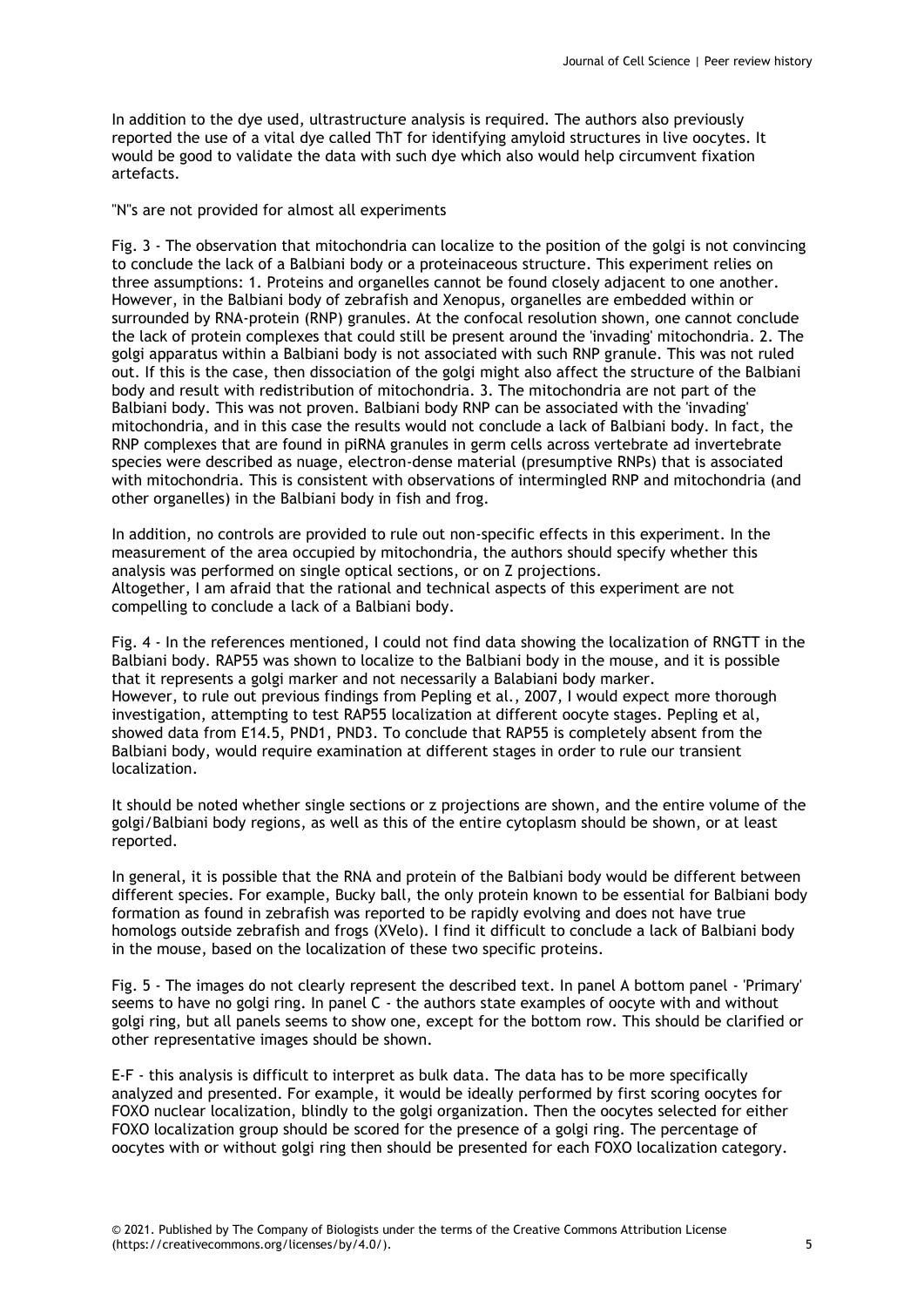This experiment is based on the claim that golgi ring disassembly by BFA disassembles the Balbiani body, which remains controversial. It may still be possible that BFA does not affect the Balbiani body per se, making the results from this experiment difficult to interpret. It is also possible that the disruption of the golgi cause non-specific effect. For example if Balbiani body dissociation normally effects FOXO localization via a protein that requires a functional golgi organelle for its processing. More controls are needed to avoid misinterpretations.

Panel B - The size and resolution of the images make it difficult to evaluate the formation of the golgi ring and FOXO localization. Images with increased size and resolution should be provided, as well as single channel images for each signal.

In Supp. Videos 3-6 the general brightness of signals seem to vary significantly. The authors should report on whether experimental conditions, including staining and image acquisition were kept uniform and consistent to allow for quantitative comparisons within and between experiments.

Minor Comments Comment 1:

Several statements in the introduction are not accurate, as follows:

"The earliest stage of a recognizable oocyte in the ovary is the primordial oocyte" - this is not correct. Oocyte differentiation initiates with the induction of meiosis, which occurs while oocytes continue to develop within a germline cyst. In mammals, the oocyte forms the primordial follicle only at pachytene stages of meiosis I, well within its differentiation. Similar consistent dynamics was also reported in zebrafish.

"Primordial oocytes constitute the fixed ovarian reserve and are considered dormant as they do not grow nor divide" - this is not accurate. Primordial follicles develop to primary growing follicles and a subset pool of primordial follicles are arrested as the ovarian reserve.

"The Balbiani body is only present in early, dormant oocytes and dissociates upon oocyte activation." - This is not accurate. In Zebrafish the Blabiani body dissociates at late St. I of zebrafish oogenesis, well within primary follicle stages. In the mouse, the Balbiani body was observed in primary follicles in P7 postnatal ovaries at the latest. Moreover, in Zebrafish early Balbiani body formation was shown to begin at zygotene stages of meiosis I, while oocytes are still in the germline cyst (Elkouby et al., 2016). A similar early formation of the Balbiani body in early meiotic prophase (E14.5) germline cyst was shown in the mouse (Lei and Spradling, 2016). The oocyte is by no means 'dormant' at these stages. Altogether, stages that include the Balbiani body or its formation are not specific to primordial follicles.

Comment 2:

A better labeling of the species shown for panels in figures and cartoons would help orientation.

# **Significance**

The subject of this investigation has potential for great interest by the communities of germ cell and developmental biologists, as well as cell biologists and reproduction biologists. However, unfortunately, I am afraid that with the concerns raised above, the data has to substantially improve before it can be relevant for this audience.

The authors report a conclusion that goes against several published reports. This off course would be completely appropriate, but in such case I would expect the authors to perform a more thorough investigation and present more solid data, which currently are not compelling to rule out the said previous reports. In one case, the authors report a finding that was already published by others.

I have expertise in Balbiani body biology.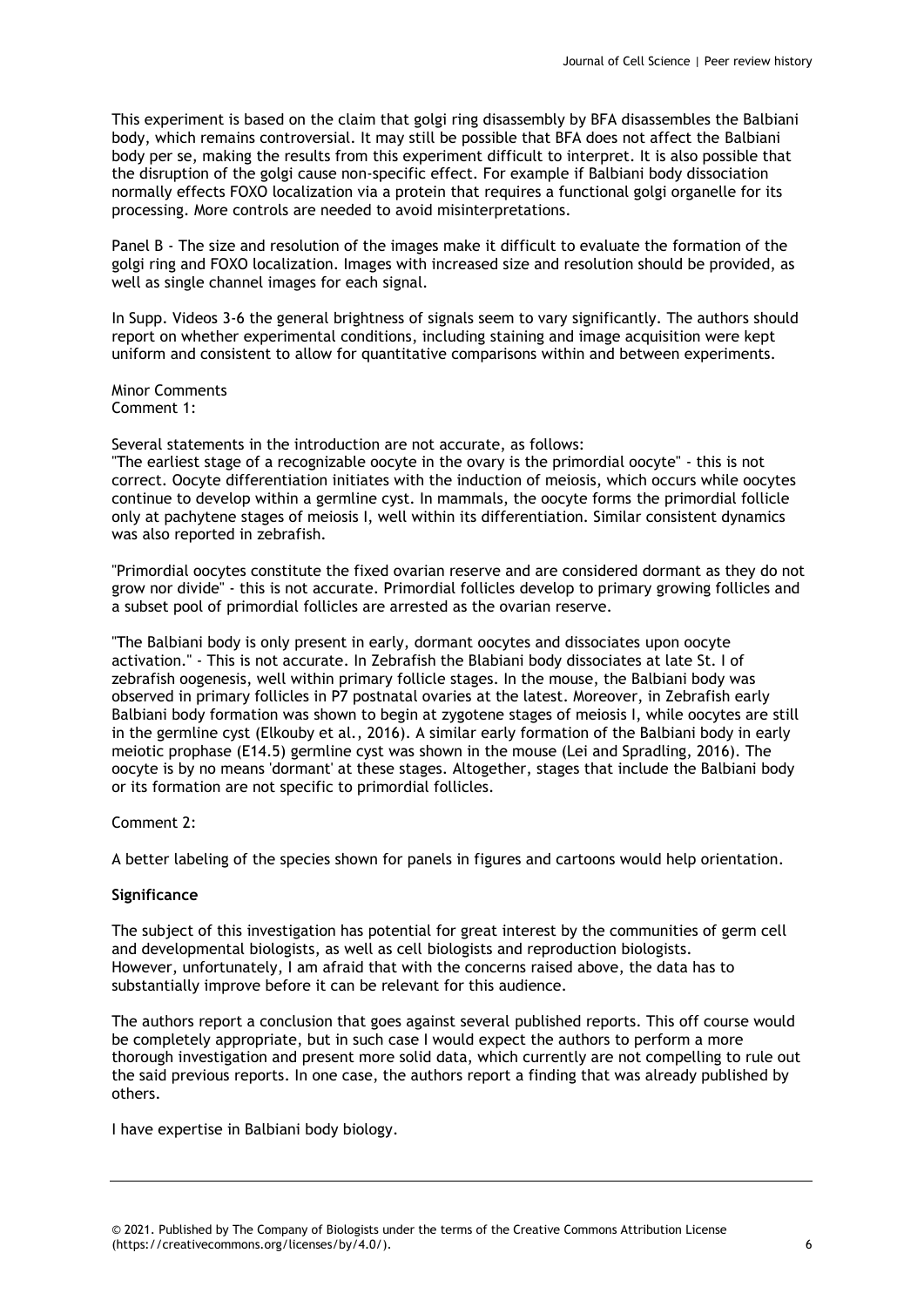### Author response to reviewers' comments

#### 1. General Statements

In this manuscript, we developed methods **to study oocyte cell biology in living human primordial oocytes for the first time**, as far as we are aware, and compare these to two classic model systems for vertebrate development, *Xenopus* and mouse. We are delighted to hear that all three reviewers consider our work important and influential:

Reviewer 1: "…an **important elegant and detailed live-imaging study** of germplasm composition in Xenopus, mice and humans **which provides a true original knowledge**."

Reviewer 2: "The work is well-done, and **the findings are exciting and significant** to reproductive biologists investigating vertebrate oocyte biology, such as myself, and more broadly to cell biologists, developmental biologists, geneticists, and those investigating fertility and reproductive health."

Reviewer 3: "Understanding the formation, organization and various features of the Balbiani body is therefore **of great importance**."

Reviewer 1 and 2 are mostly complimentary in their comments, and suggested few additional experiments and some clarifications in the manuscript. We have already incorporated all their suggestions to the transferred manuscript. Reviewer 3 expresses substantially more skepticism, but provides much constructive criticism at both technical and philosophical levels. Reviewer 3 requests several experiments, most of which we have already performed and included in the current, transferred manuscript. Resubmission deadlines have prevented us from completing a subset of the more technically challenging experiments (detailed below) but we expect to complete them in the upcoming weeks.

In total, we believe that the large body of additional data serves to support our conclusions and strengthen our arguments. We thank all three reviewers for their feedback. We must note that reviewer 3 at a few specific points has made, in our opinion, statements about the Balbiani Body that appear in conflict with the decades-long literature. Reviewer 3 appears to assert that a Balbiani body could exist without mitochondrial conglomeration, as quoted below:

"The authors conclude the "mouse oocytes do not contain a Balbiani body"… It may very well be that the mouse Balbiani body is different than that of other species in its content and/or organization…"

"Fig. 3 - The observation that mitochondria can localize to the position of the golgi is not convincing to conclude the lack of a Balbiani body or a proteinaceous structure. This experiment relies on three assumptions: … 3. The mitochondria are not part of the Balbiani body…"

Reviewer 3's critique could be seen as an issue of semantics - what organelle merits being given the name "Balbiani Body"? In our manuscript we stick closely to the conventional definition of the term "Balbiani body" which dates back to the 1920s but has spawned several synonyms including "mitochondrial cloud", "mitochondrial mass", and "mitochondrial aggregate". Regardless of the name used, the essential characteristic of the Balbiani body has been a conglomeration of mitochondria in early oocytes (Banani et al., 2017; Bilinski et al., 2017; Boke et al., 2016; Bontems et al., 2009; Cox and Spradling, 2003; Guraya, 1979; Hertig, 1968; Hertig and Adams, 1967; Kloc et al., 2004; Marlow and Mullins, 2008; So et al., 2021; VAN DER STRICHT, 1890; Woodruff et al., 2018). To clarify any confusion, we now highlight the standard definition of the Balbiani body more obviously in the introduction.

Reviewer 3 additionally makes a more philosophical point that it's epistemologically difficult to prove the non-existence of anything, let alone an organelle. Though true, we emphasize that we not only fail to find a conventional Balbiani body in mouse early oocytes but also demonstrate how a structure previously claimed to be a Balbiani body is in fact a mis-identified Golgi cluster.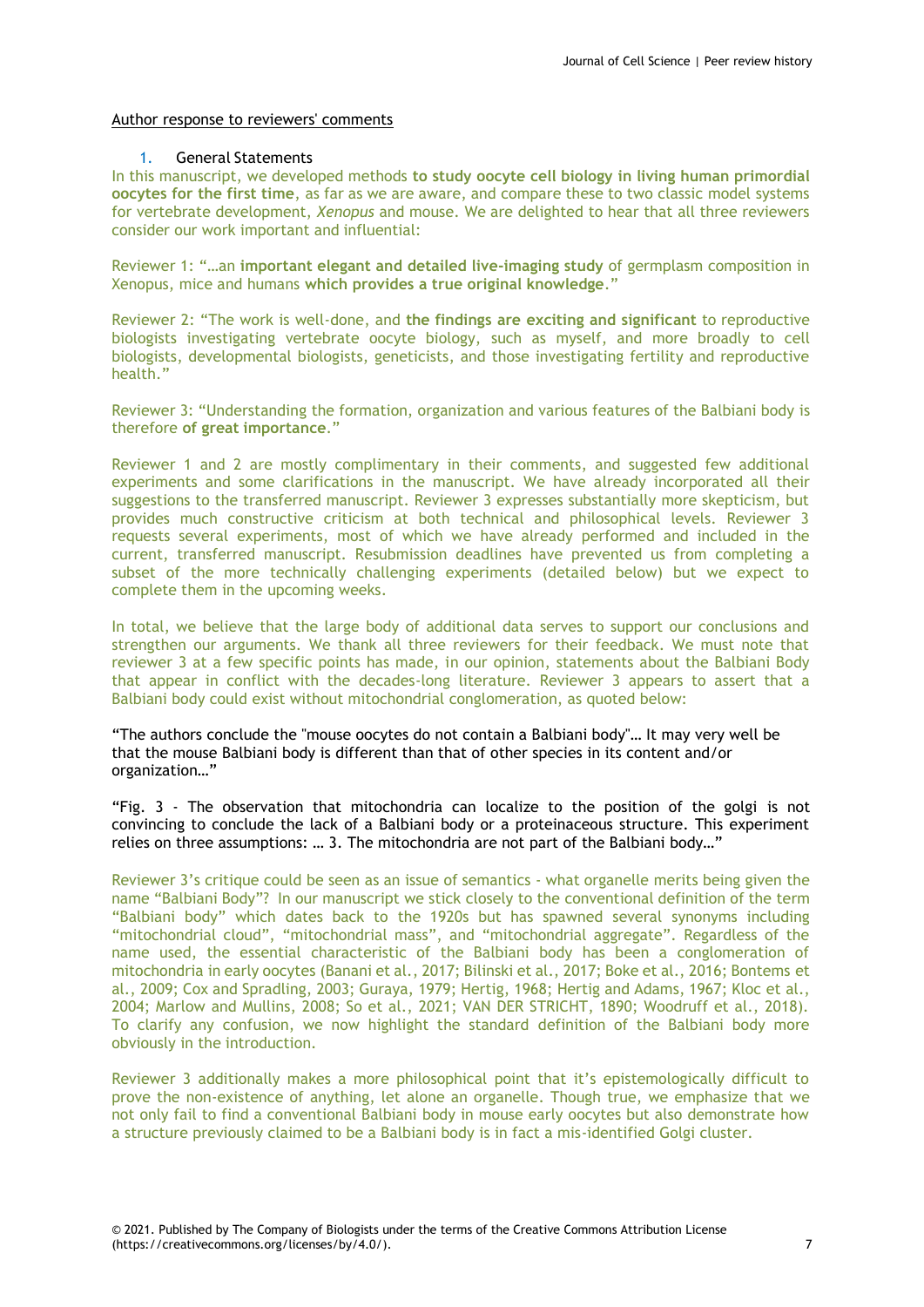Therefore, in the transferred manuscript we continue to use the established definitions for the Balbiani body and more clearly reference similar uses of the term in the existing literature.

2. Description of the planned revisions

*Insert here a point-by-point reply that explains what revisions, additional experimentations and analyses are planned to address the points raised by the referees.*

We have already performed and addressed the majority of the revisions, additional experiments and analyses asked by the reviewers (please see section 3 below). However, we are still missing **three experiments and one re-analysis**, which we are hoping to perform and complete in the next few weeks:

**1-** We are in the process of performing the experiment below to strengthen our conclusions, encouraged by a comment (rather than point) of "Reviewer #1"

"…It is therefore an important elegant and detailed live-imaging study of germplasm composition in Xenopus, mice and humans which provides a true original knowledge. **It should be noted that oocytes were isolated from neonatal mice, young adult Xenopus and from women aged 18 to 37 years**…"

We agree with the reviewer that isolating primordial oocytes only from neonatal mice is not ideal for our analyses, considering that we compare them to young adult *Xenopus* and women. We initially preferred using neonatal mice because they are most commonly (in fact, almost exclusively these days) used in the literature to isolate primordial oocytes from mice (Castrillon et al., 2003; Eppig and Wigglesworth, 2000; Morohaku et al., 2016; Pepling et al., 2007; Shimamoto et al., 2019). We will repeat our live cell imaging experiments with primordial follicles isolated from young adult mouse (5-8 weeks) using the Golgi marker and incorporate these results to the text (experiments with mitochondria and lysosomal markers are already repeated in adult primordial oocytes and incorporated in the text, please see the corresponding paragraph in section 3).

**2-** We are in the process of performing this experiment including biological replicates, to address the point quoted below from Reviewer 3:

"Fig. 4 - .... RAP55 was shown to localize to the Balbiani body in the mouse, and it is possible that it represents a golgi marker and not necessarily a Balabiani body marker. However, to rule out previous findings from Pepling et al., 2007, I would expect more thorough investigation, attempting to test RAP55 localization at different oocyte stages. Pepling et al, showed data from E14.5, PND1, PND3. To conclude that RAP55 is completely absent from the Balbiani body, would require examination at different stages in order to rule our transient localization."

We are now in the process of providing this information from E14.5 and PND1 ovaries as asked by the reviewer. However, for now, we can speculate that RAP55 might be diffuse in E17.5 ovaries, but forms distinct puncta in P0, P1, and P2 ovaries - supported by DDX6 localization in the literature (Flemr et al., 2010; Kato et al., 2019), and our data that shows DDX6 and RAP55 colocalization (Figure 4D).

We also would like to note that Pepling et al., 2007 used two custom-made antibodies raised in the same species (rabbit) (Pepling et al., 2007; Wilhelm et al., 2005; Yang et al., 2006) to support their conclusions regarding colocalisation of Trailer hitch and RAP55, and have not shown any evidence regarding RAP55 localisation to the Golgi ring. Two primary antibodies raised in the same species are very likely to show spurious co-localisation, which would explain the discordance between our and previous findings.

**3-** We will incorporate the results of the co-labelling of Proteostat with mitochondria, a definitive landmark for the Balbiani body, as requested by the following comment of reviewer 3:

#### Reviewer 3:

Fig.2 - … In addition, co-labeling for a landmark for the Balbiani body (like Pericentrin, golgi etc.,) would help to determine whether the shown signals originate from the Balbiani body versus the remaining cytoplasm.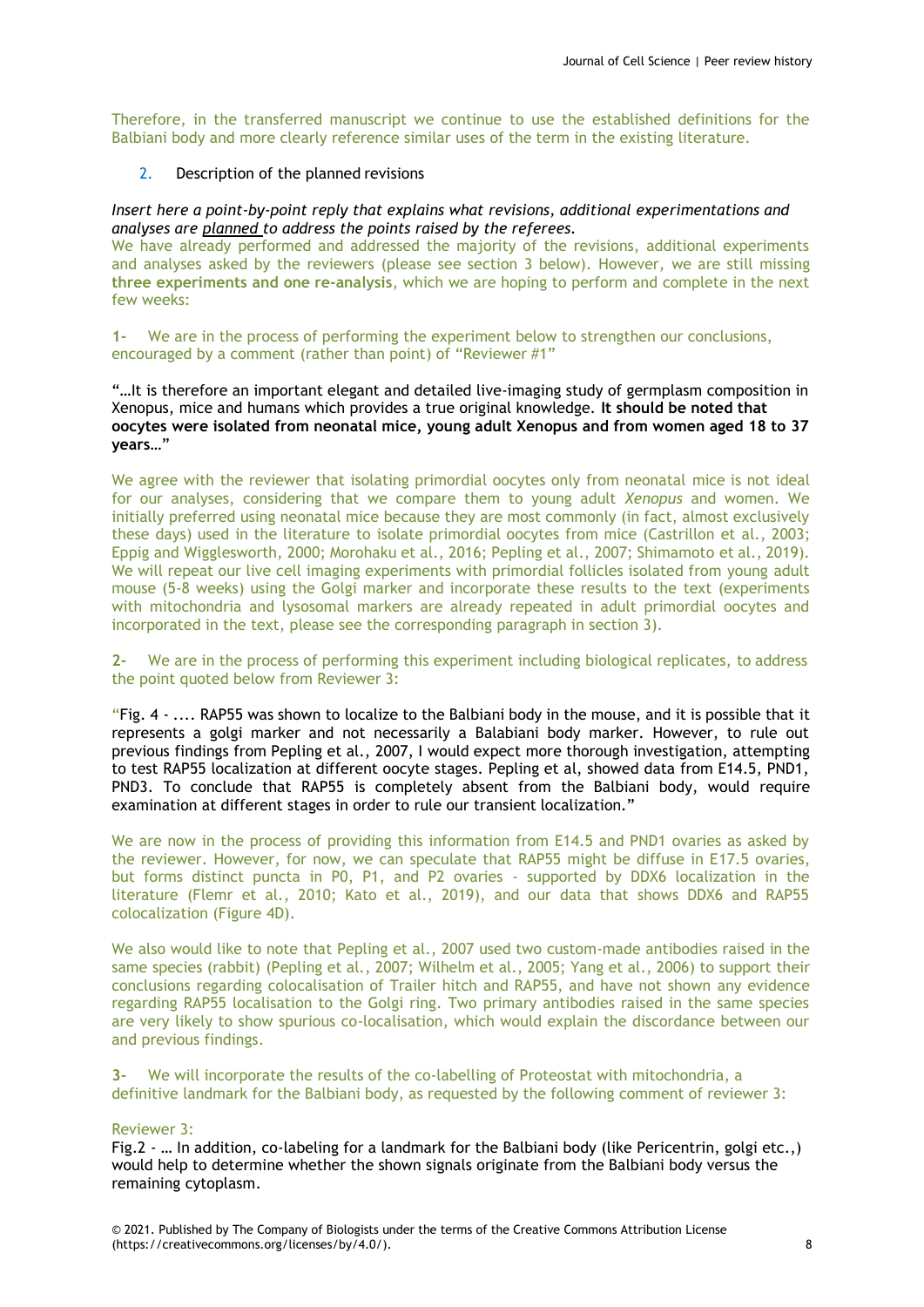# **4-** We would like to re-analyse the data in Figure 5E-F as asked by the reviewer, quoted below:

"E-F - this analysis is difficult to interpret as bulk data. The data has to be more specifically analyzed and presented. For example, it would be ideally performed by first scoring oocytes for FOXO nuclear localization, blindly to the golgi organization. Then the oocytes selected for either FOXO localization group should be scored for the presence of a golgi ring. The percentage of oocytes with or without golgi ring then should be presented for each FOXO localization category.

We will add an additional analysis performed as asked by the reviewer in a supplementary figure.

We foresee all of these experiments and the analysis will be completed before the end of September.

*3.* Description of the revisions that have already been incorporated in the transferred manuscript

# *Please insert a point-by-point reply describing the revisions that were already carried out and included in the transferred manuscript. If no revisions have been carried out yet, please leave this section empty.*

#### **Reviewer #1** (Evidence, reproducibility and clarity):

Laasya Dhandapani, et al have developed elegant methods for comparative characterization based on live imaging of primordial oocytes from Xenopus, mice and humans. Using specific markers for different intracellular organelles and pharmacological antagonists, they show that the three oocytes contain active mitochondria, Golgi apparatus and lysosomes. These organelles are included in a Balbiani body in Xenopus and human but not in mouse oocytes. In the latter they found in place of the Balbiani body a ring-shaped Gologi apparatus and the latter persisted when the oocytes were activated. The authors conclude that mouse oocytes do not contain a Balbiani body and that this structure is not associated with oocyte dormancy contradicting previous reports. This work is well done and interesting. However the fact that the oocyte of mice did not contain Balbiani body (Title) is not the main result of their work. This has already been shown in other species. It was shown from a long time that germ cells segregate from the soma early in development and that germ cell fate depends on the acquisition of a germ cell determinant commonly referred to as germplasma, an essential element of germ cell identity. In various animal species the subcellular composition of this germ plasm is different, and it has been shown that it contains various molecules such as RNA, proteins... Oocytes of certain species such as rats, hamsters, guinea pig, rabbits, nonhuman primates and humans have a Balbiani body similar in ultrastructure and behavior to those of Xenopus. But little information on their molecular composition and function is available. Mice oocytes on the contrary do not have any structure corresponding to the germ plasm, and no Balbiani body. The originality of this work is the comparative analysis of the subcellular composition of the oocytes of these 3 species. The authors show that all three oocytes contain mitochondria, Golgi apparatus, and that all organelles are functional. It was previously postulated that healthy mitochondria selectively associated with the Balbiani body to allow removal of defective mitochondrial genomes from ultimate germ cells.

We thank the reviewer for the positive comments and the encouragement. In light of their comments, we decided to change the title of our manuscript to:

"Comparative analysis of vertebrates reveals that mouse primordial oocytes do not contain a Balbiani body".

# Reviewer #1 (Significance (Required)):

The authors show that the ring-shaped Golgi apparatus in mice is not linked to a dormant state of the oocyte. It is known that the Balbiani body or related structure is characteristic of the formation of primordial germ cells which cannot develop when this structure is altered. However the link with a dormant state of the oocyte has not been the main opinion in the literature (see for example the recent reviews Chun So et al, Trends Cell Biology, 2021,31, 254-267 or Malgorzata Kloc et al,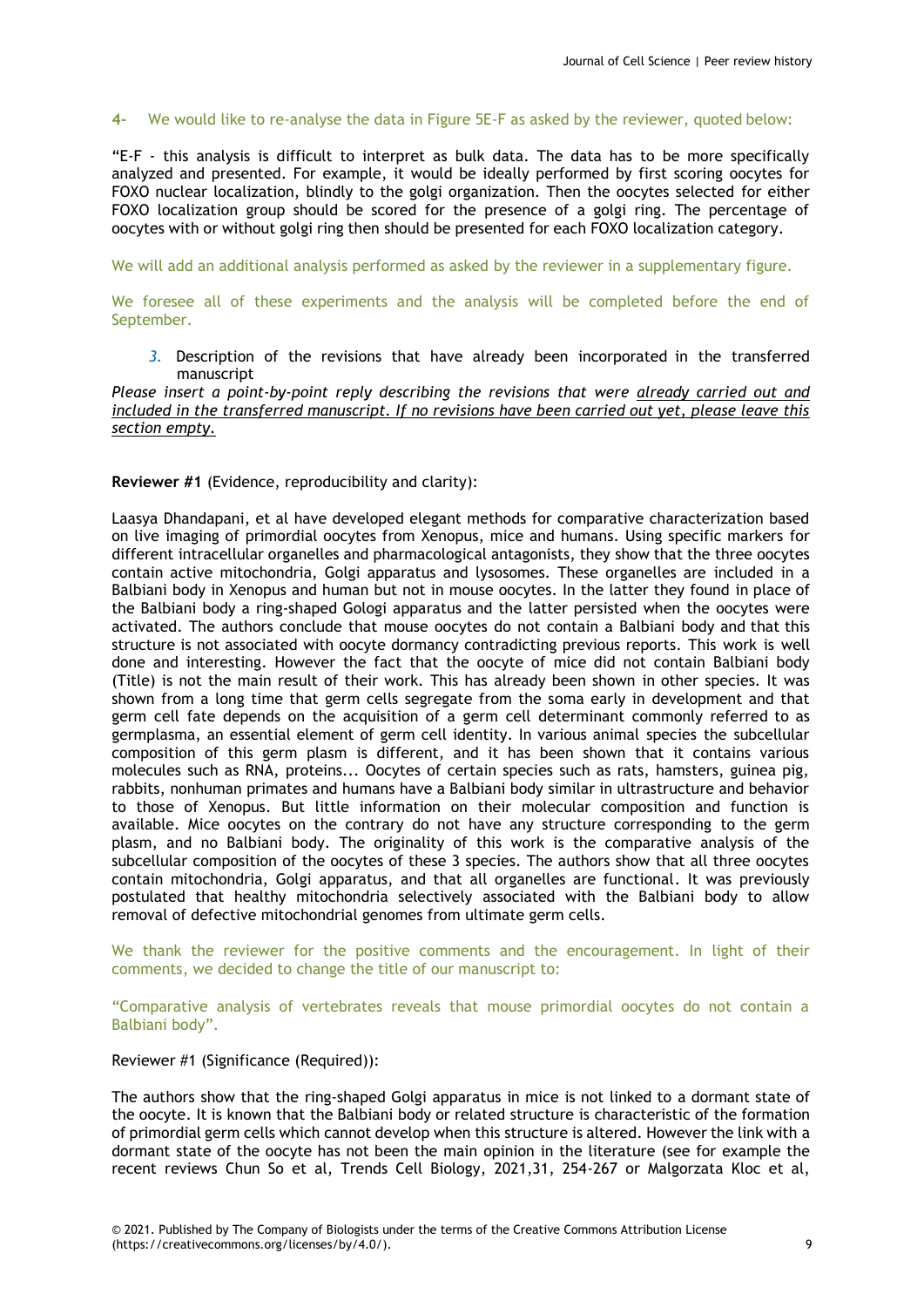Current topics in Developmental Biology, 2004, 59, 1-36)..). However the authors do not study the apparition of these structures during development and the possible consequences of blocking different organelles on the subsequent development or function of the oocyte. It was previously hypothesized that the appearance and persistence of a Balbiani body was closely related to the type of the ovary and length of the oogenesis, and appears when oogenesis is rather slow but not in rapid oogenesis because the formation and transport of germplasm component occur rapidly (above References).

It is therefore an important elegant and detailed live-imaging study of germplasm composition in Xenopus, mice and humans which provides a true original knowledge. It should be noted that oocytes were isolated from neonatal mice, young adult Xenopus and from women aged 18 to 37 years. Further imaging and functional studies are needed to understand the function of the Balbiani body or the ring-shaped Golgi apparatus in germ cell growth, differentiation polarity and fertilization.

We agree with the reviewer that isolating primordial oocytes only from neonatal mice is not ideal for our analyses, considering that we compare them to young adult *Xenopus* and women. We initially preferred using neonatal mice because they are most commonly (in fact, almost exclusively these days) used in the literature to isolate primordial oocytes from mice (Castrillon et al., 2003; Eppig and Wigglesworth, 2000; Morohaku et al., 2016; Pepling et al., 2007; Shimamoto et al., 2019). However, we repeated our live-cell imaging experiments with primordial follicles isolated from young adult mouse (5-8 weeks) using markers for lysosomes and mitochondria. Primordial follicles isolated from adult mice also displayed active lysosomes and mitochondria, repeating similar patterns we observed in primordial follicles isolated from neonatal mice. We incorporated these results as a supplementary figure (Figure S4A), and inserted the following text:

"Primordial oocytes are almost exclusively obtained from neonatal mice in the recent literature (Shimamoto et al., 2019; Pepling et al., 2007; Morohaku et al., 2016; Castrillon et al., 2003; Eppig, et al., 2000). Since *Xenopus* and human oocytes in this study were isolated from young adults, we repeated our experiments using primordial oocytes obtained from young adult mice. We found that similar to newly formed primordial oocytes, young adult primordial oocytes also contained active mitochondria and lysosomes. Thus, primordial oocytes isolated from neonatal and young adult mice are similar with regards to the activity of their organelles (Figure S4A)."

We thank the reviewer for bringing this up, which certainly improved our manuscript.

Reviewer #2 (Evidence, reproducibility and clarity (Required)):

Asymmetric localization of cellular components is a shared feature of early oocytes. The Balbiani body is a nonmembrane bound compartment that has been observed in species ranging from insects to vertebrates, including mammals. This structure has been postulated to play a role in regulating oocyte dormancy, RNA localization and regulation, and sequestration of determinants, such as the germ plasm and patterning molecules in some animals, and allocation or sorting of cellular organelles, namely mitochondria. In recent years, the Balbiani body has been shown to assemble by a mechanism that involves intrinsically disordered proteins and amyloid formation. In this work the primary oocytes of three species, Xenopus, mouse, and human are characterized using live imaging, vital dyes, and inhibitors to probe the distribution and activity of cellular organelles. The live imaging approach that sets this work apart from previous studies examining cellular asymmetries in mouse, Xenopus, and human oocytes. Interestingly, this study revealed that lysosomes are active in vertebrate oocytes. In contrast, lysosomes are not thought to be active in the invertebrates examined thus far. The manuscript is well written and has several new and exciting findings, including a more detailed comparison of asymmetries and organelles within vertebrate oocytes that challenges the existing models for mammalian Balbiani body composition that were based largely on the mouse oocyte. Overall, the experiments appear to be well controlled, the data are of high quality, and the data provided largely support the conclusions, but could be strengthened by attending to some easily addressable matters, center around missing or unclear numbers for some of the experiments and that some of the analysis appears to have only been quantified in the mouse. Given that this is a comparative study, and that a key conclusion is that the mouse is different, the supporting quantitative data should be provided.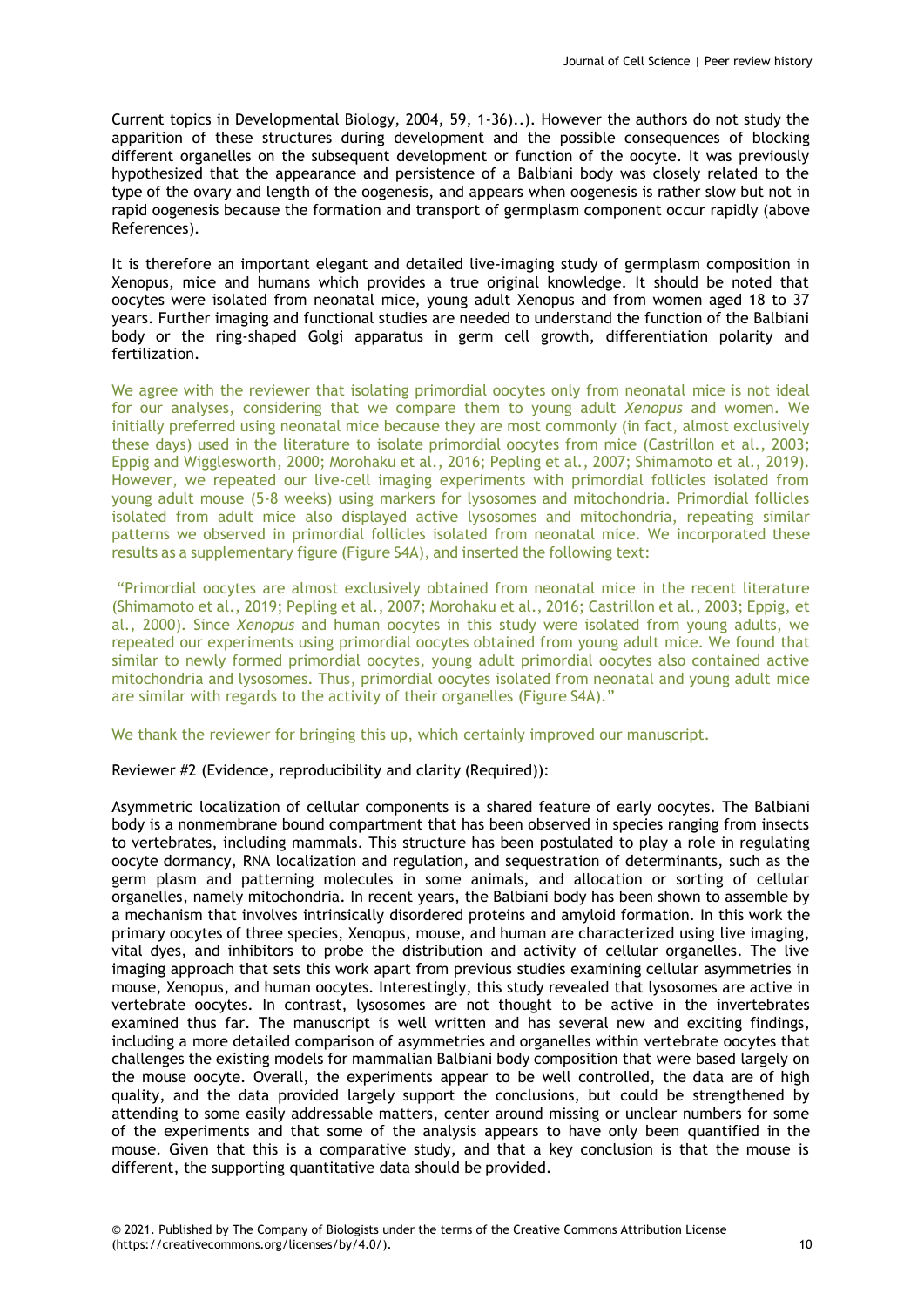We thank the reviewer for these positive comments! We provide the quantitative data in this revised version, please see below.

### Major:

One potential concern is that the human oocytes used were obtained from women who had undergone ovarian surgery. If the women had surgery because of cysts, cancer, or similar reproductive health concerns, then it is possible that the oocytes may not represent are healthy normal oocytes. If this is a possibility, then this should be stated. It is probably a good idea to clarify even if it is not a concern - if these were all or in part from healthy women free of disease affecting the reproductive system.

We thank the reviewer for highlighting this, indeed we only used oocytes from women free of disease affecting the reproductive system. We now include the full study conditions, and the following statement in methods:

"Women fulfilling the inclusion criteria undergoing ovarian surgery were asked to participate in the study. Informed consent was obtained from all of them.

**Inclusion criteria**: Age between 18 to 35, fertile (assessed by un-induced menstrual cycles or presence of antral follicles identified by ultrasound examination), presence of at least one ovary, signed informed consent.

**Exclusion criteria:** women with menopause, endometriosis, or who underwent bilateral oophorectomy.

All oocytes incorporated in this study were from women free of disease affecting the reproductive system."

In Figure 1 panel C quantification of lysotracker is shown for mouse oocytes. Was similar analysis performed on the lysotracker labeled Xenopus and human oocytes? Including this analysis would provide a quantitative basis for comparison of these different oocytes.

We thank the reviewer for this suggestion; we now include Lysotracker intensity measurements for all three species, comparing puncta in oocytes and in the (somatic) follicle cells surrounding them (Figure 1B). We modified the main text accordingly.

Based on the TMRE staining shown in Figure 1H, the mouse and human oocytes appear similar. Both appear to have domains devoid of mitochondria? For the Xenopus and human oocyte analyses, how many oocytes were examined? From how many females? It would be helpful to include the specific quantification and criteria that were used to conclude that mitochondria distribution is different in human and mouse oocytes- Based on the examples shown, human looks quite different from Xenopus and more similar to the mouse oocyte. Is this a function of stage? The schematics in panel I are helpful, but please add labels above to indicate the species.

We thank the reviewer for bringing this up, which gives us a chance to clarify our discovery. First of all, at least three individuals were examined for each species; eight human, twenty-three mouse and nine *Xenopus* oocytes were counted for mitochondrial staining. We now include this information in the figure legend.

The distribution of mitochondria in mouse and human oocytes looks, indeed, similar to each other and different from *Xenopus* at a first glance. However, a careful examination unraveled superficial similarities and highlighted features that are not obvious in the first place, mostly because of the major size differences of oocytes in these three species. Our examination concentrated on two basic points:

1- **Mitochondrial Conglomeration:** In human oocytes, the majority of the mitochondria is conglomerated adjacent to the nucleus, as in *Xenopus* oocytes. However, in mouse oocytes, mitochondria are distributed throughout the available space in the cytoplasm. In order to provide a quantification for this statement, we now calculated the center of mitochondrial mass in *Xenopus*, mouse and human oocytes: in mouse, the center of mitochondrial mass is located within the nucleus as mitochondria are distributed throughout the cytoplasm. In humans and *Xenopus*, the center of mitochondrial mass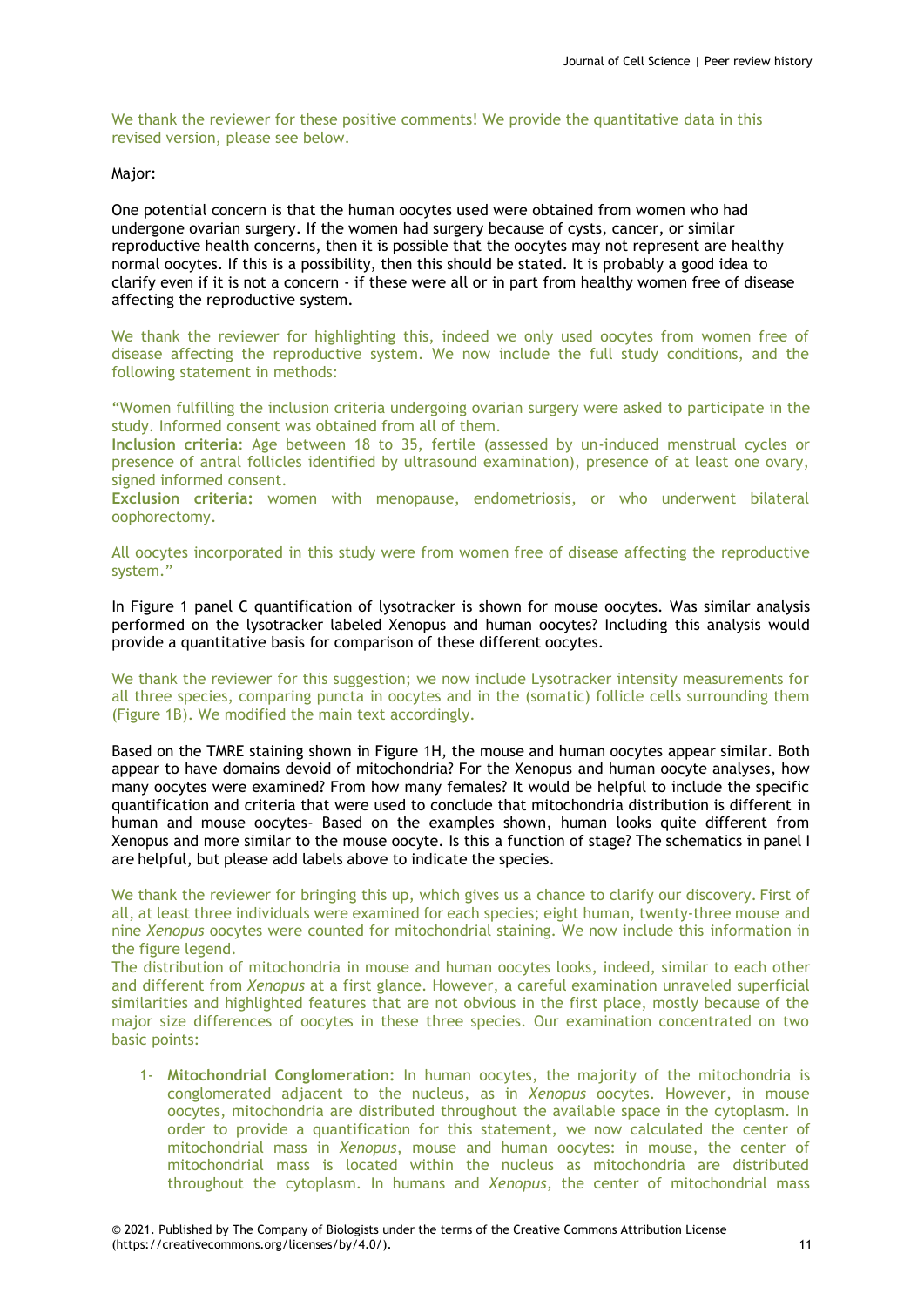remains within the Balbiani body or at the nucleus-Balbiani body border, as the majority of the mitochondria in these cells are conglomerated inside the Balbiani body. We added this analysis as an additional supplementary figure (Figure S3B, C).

2- **Not every cellular space not occupied by mitochondria is the same:** In mouse oocytes, we (and others) show that the distinct space in the cytoplasm that is not occupied by mitochondria is filled by the Golgi ring. In human oocytes, the "gap" in mitochondrial conglomeration (Figure S3G) has been observed numerous times in the literature, and corresponds to cytoplasmic membranes of unknown nature (Hertig, 1968; Hertig and Adams, 1967). We do see this gap in mitochondrial staining all the time in *Xenopus* oocytes too (Figure S3F, G) but the large size of these cells makes these gaps in mitochondrial staining look trivial. We now provide a side-by-side comparison of different sizes of oocytes and of this observed "gap" in mitochondrial staining for all three species (Figure S3F, G). Our previous electron microscopy images in Xenopus (Boke et al., 2016) and previous literature in human oocytes (Hertig, 1968) indicate that these membranes **do not**  correspond to Golgi membranes which have very characteristic features. On the other hand, electron microscopy studies in mouse oocytes show that this gap is occupied with Golgi membranes (Lei and Spradling, 2016; Pepling et al., 2007).

Thus, we conclude that although mouse and human oocytes look similar at first sight, these similarities are likely superficial. A same scale image of oocytes from the three vertebrates (Figure S3F, G) highlights the importance of comparing these cells quantitatively.

#### It is not clear how many oocytes and individuals were examined for the proteostat experiments.

We apologise for this oversight. Three individuals were examined for each species; at least three oocytes were imaged for each human, ten oocytes for each mouse and five oocytes for each *Xenopus*. These numbers are now incorporated into the figure legend of the corresponding figure.

#### Minor:

A general comment for the graphs in figures where oocytes of more than one species are shown, please include labels indicating which species is shown. If a graph or schematic contains data from more than one species, please add a key.

### We added this information for all the figures that have oocytes from different species.

The title for Figure 2 concludes that mitochondria of mouse primordial oocytes are not maintained within a Balbiani body, but mitochondria are not analyzed in the figure. Please consider revising to reflect the data shown or include data on mitochondria.

We have changed the figure title to "Mouse primordial oocytes do not contain a large proteinaceous matrix".

Scale bars are missing in Figure 3A, for the enlarged panels and insets in Figure 4, Supp. Fig 1A top row, and Supp. 4A

We apologise for these oversights; scale bars are now added to all of the indicated figures.

In Supp. Fig 1C and Supp. Fig. 2 - assume the samples shown are mouse but this is not indicated.

We added the relevant species information to all figures.

Supp. Fig. 2C - please show each sample point sas in the other figures.

We have changed the format of the figure such that we show the data points.

Reviewer #2 (Significance (Required)):

Previous analysis of mouse primary oocytes identified a Golgi ring as the mouse Balbiani body. Based on the lack of mitochondria accumulation in this structure, it was suggested that the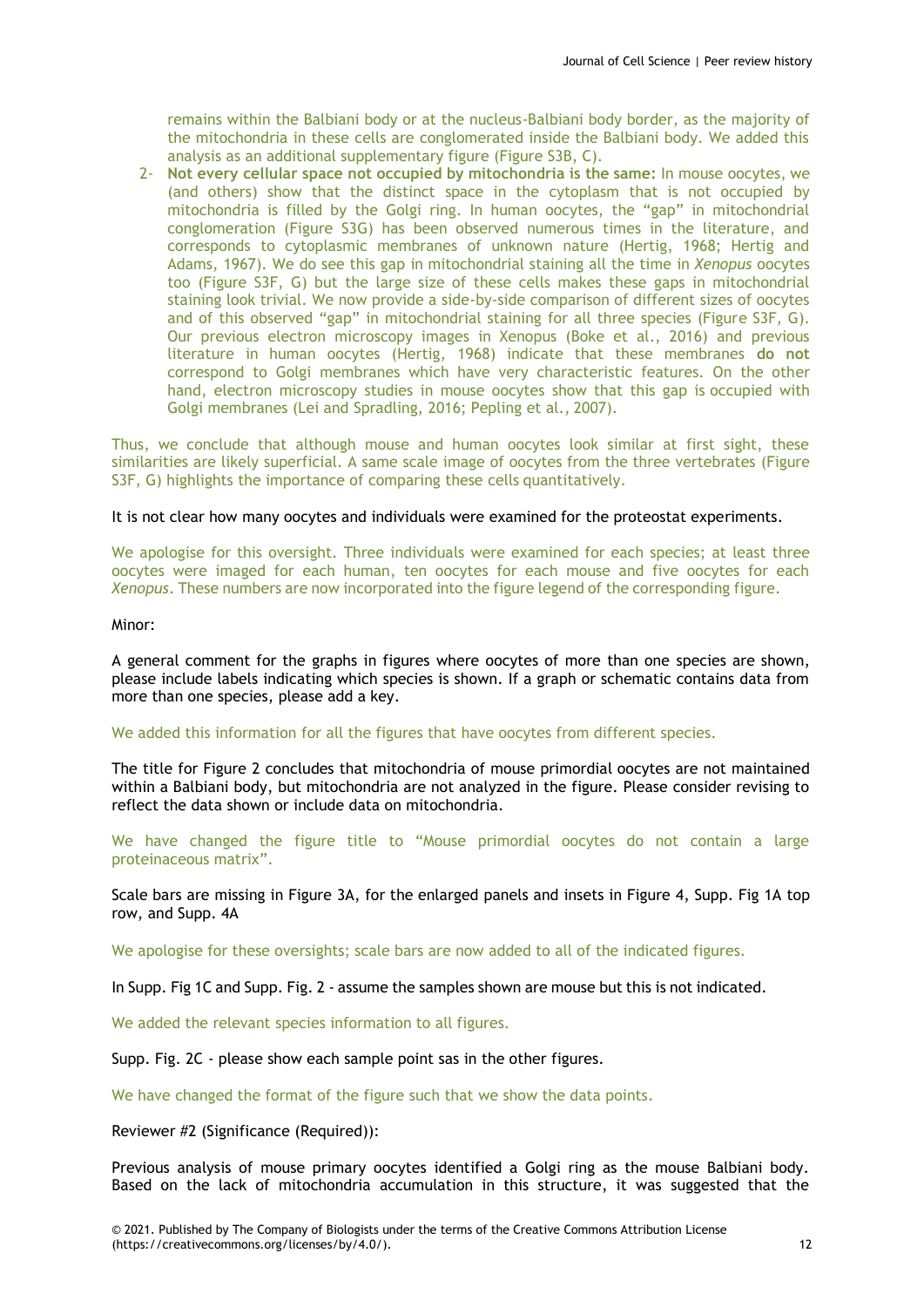mammalian Balbiani body was unique from those of nonmammalian vertebrates. A striking finding from this work is that the mouse indeed appears to be unique but that somewhat unexpectedly, the primary oocytes of Xenopus and human appear to share similar cellular structures. Specifically, the distribution of organelles is different in mouse oocytes, and they appear to lack Balbiani bodies based on several criteria examined in this study: 1) no accumulation of mitochondria, 2) no evidence for RNA localization within a nonmembrane bound compartment, and 3) no evidence for an amyloid-like matrix. Moreover, staining and inhibitor treatments indicate that the Golgi ring has the hallmarks of a conventional Golgi structure and has no correlation to or instructive role in preventing or promoting oocyte activation, but does disassemble in response to oocyte activation. This work challenges the notion that mice even have a Balbiani body and provides evidence against the prevailing model that the Golgi ring regulates oocyte dormancy. The findings point to the importance of choosing a system to model a process based on a comparative cell biology approach rather than solely on evolutionary distance. The work is well- done, and the findings are exciting and significant to reproductive biologists investigating vertebrate oocyte biology, such as myself, and more broadly to cell biologists, developmental biologists, geneticists, and those investigating fertility and reproductive health

#### We thank the reviewer for these positive and encouraging comments.

#### Reviewer #3 (Evidence, reproducibility and clarity (Required)):

In this manuscript the authors aim to compare the content and organization of the Balbiani body between Xenopus, mouse and human oocytes. The Balbiani body is a conserved feature of oocytes across the animal kingdom. In frog and fish the Balbiani body is essential for oocyte polarity, proper fertilization and inheritance of maternal regulators that induces the dorsal-ventral axis of the future embryo, as well as its germline. In mouse, the Balbiani body has been associated with culling of successful oocytes during early formation of the primordial and primary follicle. Understanding the formation, organization and various features of the Balbiani body is therefore of great importance. While the Balbiani body has been extensively functionally studied in frog and fish, this aim is very important in mammals where functional tools for Balbiani body investigation are not yet available.

Based on vital dye labeling the authors examine the organization of the Balbiani body and conclude that mouse oocytes do not contain a Balbiani body. Unfortunately, I have substantial concerns regarding the experiments shown and I could not find the data compelling to support such a conclusion. Generally, the authors heavily rely on the use of vital dyes and do not employ complementing methodologies or approaches to support these findings. The rational of some of the experiments is not clear and rely on weak assumptions and some controls are missing. In addition, the number of oocytes/ovaries examined is rarely provided, and the presentation of the data is not always clear. I am detailing my comments below.

There are several studies performed on fixed ovary tissues in the literature (Castrillon et al., 2003; Kato et al., 2019; Lei and Spradling, 2016; Shimamoto et al., 2019). Although these studies have been pivotal in nature, and pushed the field forward in many ways, they have been limited by common problems associated with fixation: loss of information on organelle dynamics and activity; introduction of fixation and permeabilization artefacts such as the distortion of cell shape, hindering of epitopes that would be recognized by the antibody and the loss of membrane proteins. Moreover, a reliance on antibodies makes it very challenging to detect oocyte/germ cell- specific splice variants to mark organelles, and some species-specific proteins.

In fact, it is still impossible to find a non-sectioned or not fixed image or description of mammalian primordial oocytes in the literature. As the other reviewers also pointed out, the pillar of our study is live-cell imaging: only by live-cell imaging we can collect information regarding the activity of organelles and their dynamic distribution in the cytoplasm. However, we would like to point out that we have extensive immunofluorescence images with whole-ovary imaging (our preferred fixation method to avoid shape-distortions observed during fixation in large cells like oocytes) and in some cases, tissue sections (Figure 4, 5, S2, S4, S7).

The authors conclude the "mouse oocytes do not contain a Balbiani body". As a constructive advice, I would like to comment that it is extremely challenging conceptually to prove that something does not exist. It may very well be that the mouse Balbiani body is different than that of other species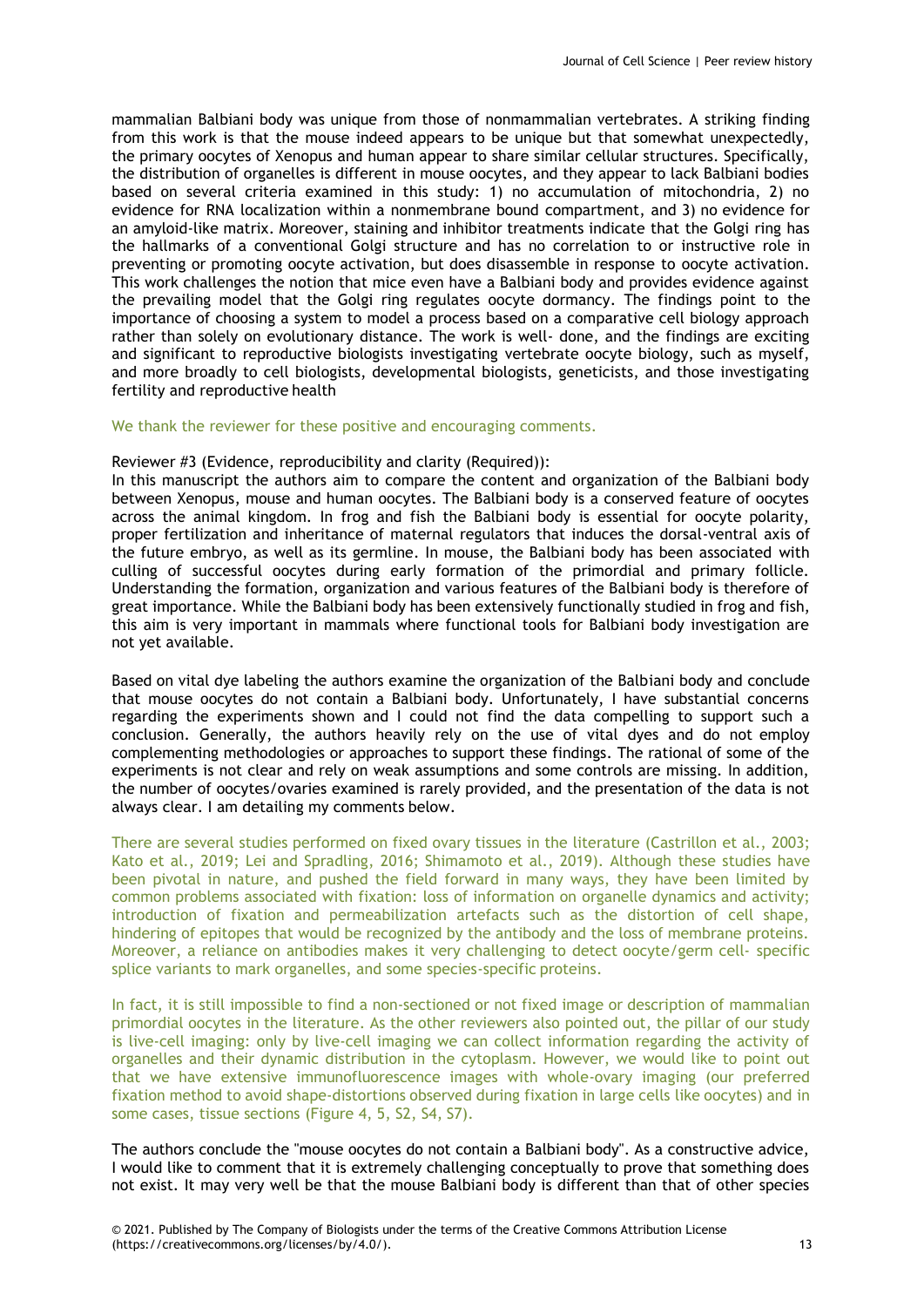# in its content and/or organization, and I believe that the authors should consider this possibility.

We thank the reviewer for their comments. The name Balbiani body, or "mitochondrial cloud" as it was referred to as in older literature, is used to describe a membraneless super-organelle that clusters mitochondria (Bilinski et al., 2017; Guraya, 1979; Hertig, 1968; Jamieson-Lucy and Mullins, 2019; Kloc et al., 2004). Because mouse oocytes lack mitochondrial conglomeration and do not contain a proteinaceous matrix indicative of a membraneless super-organelle -two defining characteristics of the Balbiani body- we conclude that mouse oocytes lack a Balbiani body. Furthermore, ours is not merely a negative finding; we positively identify the structures previously described as Balbiani bodies as in fact mis-identified Golgi rings: the structures formerly known as murine Balbiani bodies do not fulfill the criteria of a Balbiani body, as they associate neither with a proteinaceous matrix (Figure 2, S5), nor mitochondria (Figure 3, S6), nor with known RNA-binding proteins (Figure 4). Therefore, our contribution is not only to "prove that something does not exist" but it is also to prove that existing structures have been misidentified. Of course, there are epistemological limitations to any experiment: we cannot exclude the possibility that some currently unknown functions performed by the Balbiani body in humans and *Xenopus* may be performed by a structurally distinct organelle in mouse oocytes that does not fulfil any of the above criteria. However, this structure, then, would not be a Balbiani Body.

We would like to note that it is not so unusual for an organelle to be missing from a particular cell type. There are many examples, such as cells that lack centrosomes (Bornens, 2012; Schuh and Ellenberg, 2007) or mitochondria (Muller, 1988). Such cell types happen to contain types of centrosomal or mitochondrial material to organize their acentrosomal spindle assembly or electron transport function, respectively, but these are not assembled and so the cells lack the namesake organelles. In a similar way, we have shown that mouse oocytes do not contain a Balbiani body.

# Major Comments

Fig. 1A - LysoTracker signal in the Xenopus oocyte looks more like background than a true signal. Also, the insert hides much of the shown oocyte, it is advisable to show the entire oocyte. Based on the images shown it is difficult to conclude that "vertebrate primordial oocytes have acidic, active lysosomes distributed in their cytoplasm" for the Xenopus oocyte.

*Xenopus* stage I oocytes are huge (250 microns), whereas lysosomes are very small (0,2-1,2 microns in diameter). Thus, we understand the reviewer's concern that the lysosomal puncta might come across as background staining without additional magnification.

We now address this concern by

1- including full-size, high-magnification images of *Xenopus* oocytes (Figure S1B).

2- performing an additional experiment with Bafilomycin A1, a lysosome acidification inhibitor, to prove the specificity of the Lysotracker dye in *Xenopus* oocytes too. In the presence of Bafilomycin A1, lysosomes do not uptake Lysotracker and thus, do not show any specific Lysotracker staining (Figure S1C).

We thank the reviewer for their suggestion to make this conclusion stronger.

We also provide additional quantifications of lysosomal puncta inside the oocyte and in somatic cells surrounding the oocyte for all three species. The Lysotracker intensity in each follicle was similar between somatic cells and the oocyte of that follicle (Figure 1B), providing additional vigor for our conclusion that "vertebrate primordial oocytes have acidic, active lysosomes distributed in their cytoplasm"

Fig. 1B - It is unclear how primordial follicle oocytes are distinguished from somatic cells, some of which are almost the same size. Labelling with a specific marker (like Vasa for example) would help determining this. Also, only a portion of the GV oocyte is shown, which makes the evaluation of the findings difficult.

It is well-established to differentiate and classify oocytes according to their size and morphology in both mammalian and frog reproduction fields (Clarke, 2012; Dumont, 1972; Gougeon, 1986; Morohaku et al., 2016; Pedersen and Peters, 1968; Wang et al., 2017; Westergaard et al., 2007).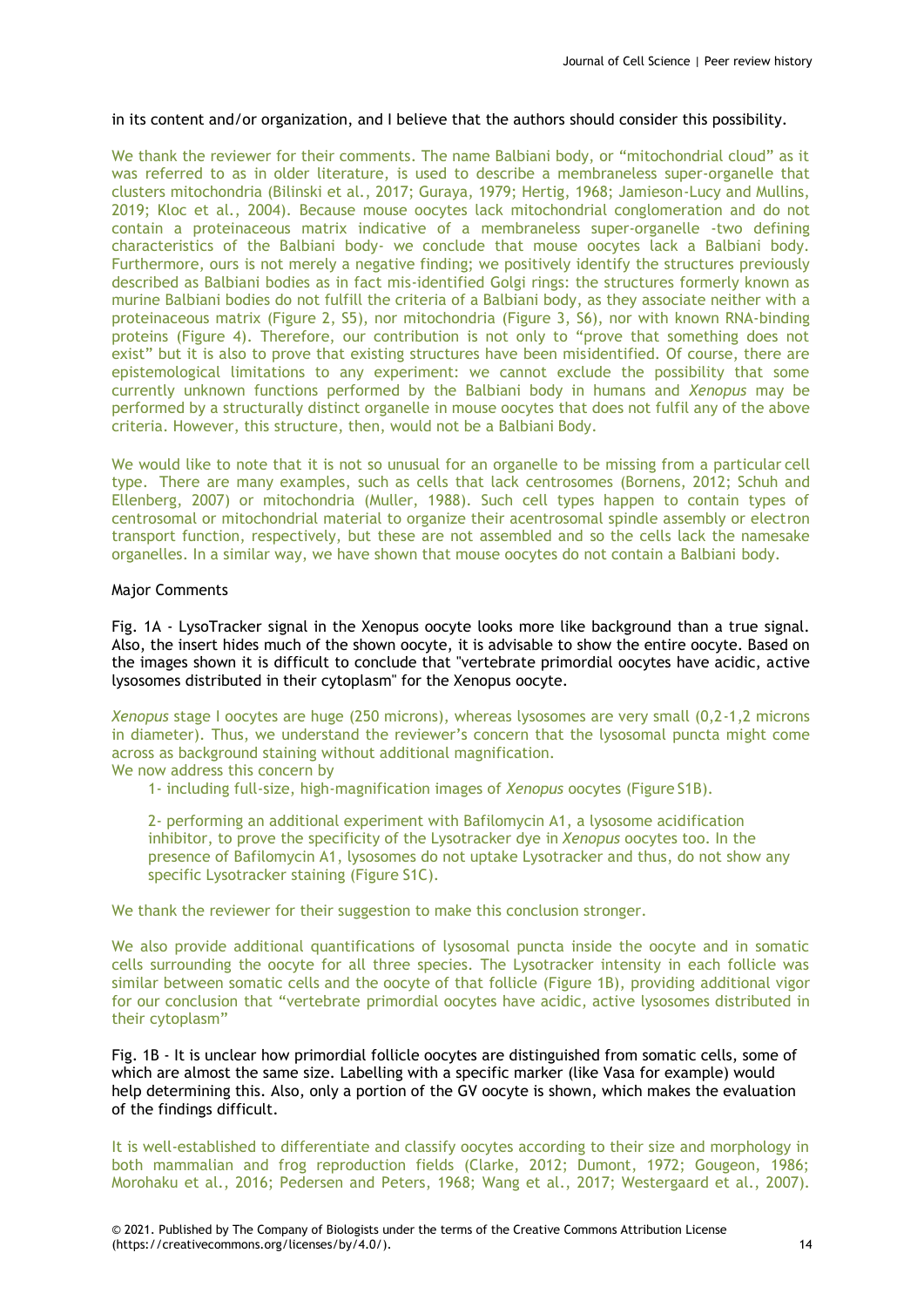Thus, we now included the size information for oocytes in the Materials and Methods section of the manuscript in the paragraph "Oocyte classification" and labelled primordial and growing oocytes in the figure. Moreover, since a DDX4 staining (Vasa homolog in mammals) would require fixation and would therefore not be compatible with LysoTracker staining, we show here images of oocytes isolated from transgenic Stella-GFP mice (a germ cell marker) (Payer et al., 2006) labelled with LysoTracker, replicating our previous results and conclusions.

# *NOTE: We have removed unpublished data that had been provided for the referees in confidence.*

Fig. S2 - The authors state: "We found that the Golgi ring had polarized Golgi stacks, and associated with pericentrin", however, the localization of the golgi apparatus around Pericentrin has already been reported by Lei and Spradling, 2016

We apologise for this oversight; we have changed our wording to: "We found that the Golgi ring had polarized Golgi stacks, and confirmed previous reports that it is associated with pericentrin".

Fig. 1C - It should be described and demonstrated how puncta were selected and measured for this analysis.

We added this information as an additional supplementary file (please see Figure S1D) and expanded the materials and methods with detailed description.

Fig. 1G - The insert shown hides the image of the oocyte, it is advisable to show the entire oocyte, so that readers can evaluate the results.

We now include all images of *Xenopus* oocytes and their magnifications as supplementary figures in full size (Figure S1B). We also provide a to-the-scale comparison of *Xenopus,* human and mouse oocytes in supplementary figure 3F to highlight the scale differences of these cells. Unfortunately, for space concerns, we had to keep the inserts in the main figures.

Fig. 1 H - the authors conclude that the mitochondria localization in the mouse oocyte is different than in humans and frog. To this reviewer it seems that mouse and human oocytes have similar mitochondria localization pattern, and that Xenopus is apparent the exception.

We thank the reviewer for bringing this up, which gives us a chance to clarify our discovery. First of all, at least three individuals were examined for each species; eight human, twenty-three mouse and nine *Xenopus* oocytes were counted for mitochondrial staining. We now include this information in the figure legend.

The distribution of mitochondria in mouse and human oocytes looks, indeed, similar to each other and different than *Xenopus* at a first glance. However, a careful examination unraveled superficial similarities and highlighted features that are not obvious in the first place, mostly because of the major size differences of oocytes in these three species. Our examination concentrated on two basic points:

- 1- **Mitochondrial Conglomeration:** In human oocytes, the majority of the mitochondria is conglomerated adjacent to the nucleus, as in *Xenopus* oocytes. However, in mouse oocytes, mitochondria are distributed throughout the available space in the cytoplasm. In order to provide a quantification for this statement, we now calculated the center of mitochondrial mass in *Xenopus*, mouse and human oocytes: in mouse, the center of mitochondrial mass is located within the nucleus as mitochondria are distributed throughout the cytoplasm. In humans and *Xenopus*, the center of mitochondrial mass remains within the Balbiani body or at the nucleus-Balbiani body border, as the majority of the mitochondria in these cells are conglomerated inside the Balbiani body. We added this analysis as an additional supplementary figure (Figure S3B, C).
- 2- **Not every cellular space not occupied by mitochondria is the same:** In mouse oocytes, we (and others) show that the distinct space in the cytoplasm that is not occupied by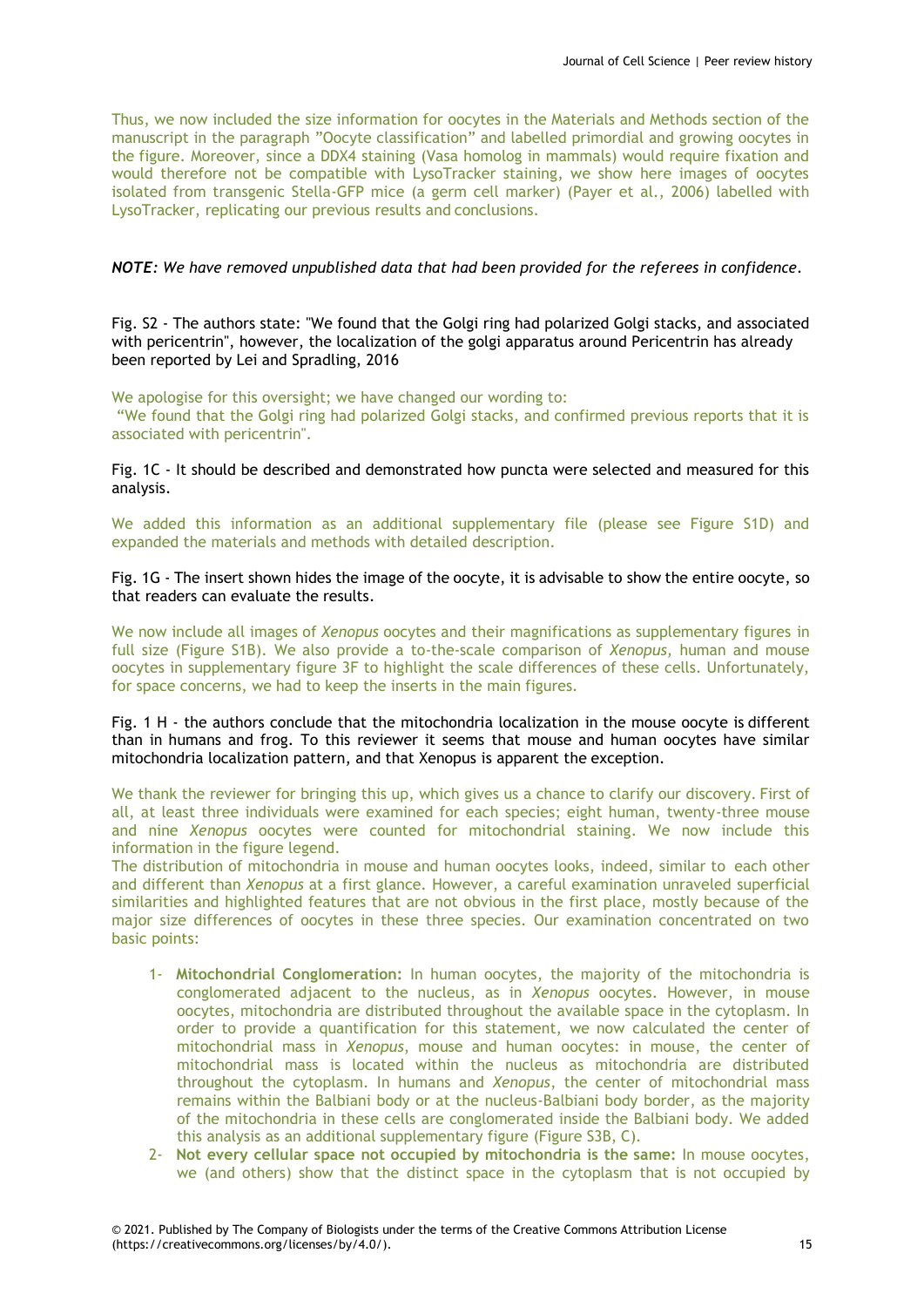mitochondria is filled by the Golgi ring. In human oocytes, the "gap" in mitochondrial conglomeration (Figure S3G) has been observed numerous times in the literature, and corresponds to cytoplasmic membranes of unknown nature (Hertig, 1968; Hertig and Adams, 1967). We do see this gap in mitochondrial staining all the time in *Xenopus*  oocytes too (Figure S3F, G) but the large size of these cells make these gaps in mitochondrial staining look trivial. We now provide a side-by-side comparison of different sizes of oocytes and of this observed "gap" in mitochondrial staining for all three species (Figure S3F, G). Our previous electron microscopy images in *Xenopus* (Boke et al., 2016) and previous literature in human oocytes (Hertig, 1968) indicate that these membranes **do not** correspond to Golgi membranes which have very characteristic features. On the other hand, electron microscopy studies in mouse oocytes show that this gap is occupied with Golgi membranes (Lei and Spradling, 2016; Pepling et al., 2007).

Thus, we conclude that although mouse and human oocytes look similar at first sight, these similarities are likely superficial. A same scale image of oocytes from the three vertebrates (Figure S3F, G) highlights the importance of comparing these cells quantitatively.

In entire figure 1, a use of Max Z projection seems less appropriate. A max projection will provide only the most intense signals in the oocyte. For a reliable evaluation of the distribution of the organelles shown, a Sum Z projection would recover all signals throughout the oocytes, allowing for better assessment of their distributions.

We provide sum-Z projections below. Upon preparing sum slices of the images (follicles are roughly ∼25, 50 and 250 microns, in mouse, humans, and *Xenopus*, respectively) the signal within the primordial follicle was over-saturated in all 3 species. The resulting image was not clear and the organelle distribution could not be discerned especially in the case of Lysotracker and NBD C6 Ceramide probes, which are membrane-soluble and tend to accumulate weakly in all membranes. Hence, we prefer using max-Z projections in the manuscript.

#### *NOTE: We have removed unpublished data that had been provided for the referees in confidence.*

In addition, the authors heavily rely on dyes for their analyses. Vital dyes can be very useful, but are limited in tissue penetration for example, which could result in varying signal intensities between different parts of the tissue and between experiments. Validation by other methods, such as ultrastructure analysis and immune-fluorescent staining, or transgenically expressed or injected markers (for mouse and Xenopus, respectively) is required to support their conclusion.

We thank the reviewer for their concern. We provide below diffusion calculations for biological systems, considering the size of oocytes, and their attached somatic cells (pasted below):

### **NOTE: We have removed unpublished data that had been provided for the referees in confidence.**

Here were used the equation for one-dimensional mean square displacement of a live-cell imaging probe (Berg, 2018) assuming lipid-like property and spherical symmetry of the oocyte to obtain the time for diffusion of the probe (t) as:

$$
t = \frac{r^2}{2D}
$$

Where r is the radius of the somatic cell and oocyte that comprise the follicle, D is the diffusion constant which was assumed to be  $5\mu m^2$ /sec for a lipid diffusing through the membrane and 50  $\mu$ m $^2$ /sec for a lipid diffusing through cytoplasm. The total diffusion time is calculated as:

$$
t_{total} = t_{PM1} + t_{somatic\ cell\ cytoplasm} + t_{PM2} + t_{OPM} + t_{ocycle\ cytoplasm}
$$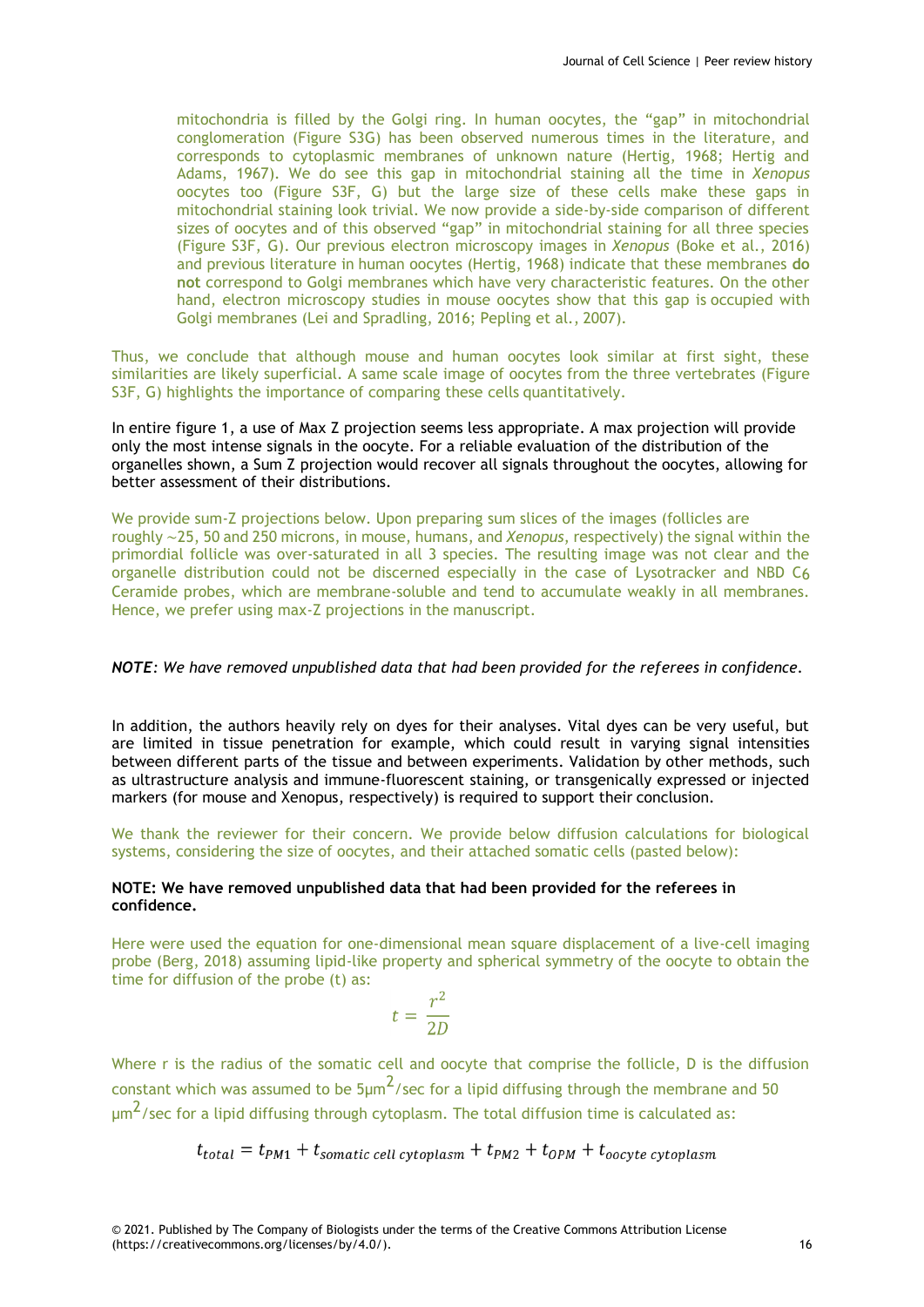Where PM1 represents the somatic cell plasma membrane facing the medium in which the dye is dissolved, PM2 is the plasma membrane of the somatic cell in contact with the oocyte and OPM is oocyte plasma membrane. An example for the diffusion through a mouse follicle is shown:

# **NOTE: We have removed unpublished data that had been provided for the referees in confidence.**

As the reviewer can see, even in the case of large *Xenopus* oocytes, we are not limited by diffusion (Table 1). Moreover, all our labelling experiments provided similar or higher intensity of fluorescence inside oocytes compared to that of the surrounding somatic cells, which would go against limited penetration.

Finally, as suggested by the reviewer, we now provide in a supplementary figure (Figure S4B-D) immunofluorescence images of primordial oocytes performed in fixed tissue sections of the three vertebrates supporting our findings using live-imaging regarding the distribution of organelles.

Fig.2 - Based on the images shown, it is difficult to assess and compare the signal of the dye used, which shows substantial background. To my eyes, the data shown for mouse looks similar to that of the human oocyte. In addition, it is unclear how consistent and quantitative are the staining and imaging conditions that are used. The Xenopus image for example looks generally much brighter than the other species' oocytes. In addition, co-labeling for a landmark for the Balbiani body (like Pericentrin, golgi etc.,) would help to determine whether the shown signals originate from the Balbiani body versus the remaining cytoplasm. This data as provided here does not support the conclusion that mouse Balbiani bodies do or do not contain amyloid structures. In addition to the dye used, ultrastructure analysis is required. The authors also previously reported the use of a vital dye called ThT for identifying amyloid structures in live oocytes. It would be good to validate the data with such dye which also would help circumvent fixation artefacts.

"N"s are not provided for almost all experiments.

We understand the reviewer's concern, and now provide a thresholding analysis on the images that clearly shows that human and *Xenopus* oocytes have localized Proteostat staining in their cytoplasm (top 10% fluorescent intensity thresholding masks applied), whereas mouse oocytes do not (Figure S5A). In fact, we only observe nucleoli distinctly in mouse oocytes, which serve as a positive control (as nucleoli are phase separated compartments and shown to contain amyloid-like material in some species, or under certain circumstances (Alberti and Carra, 2019; Frottin et al., 2019; Hayes and Weeks, 2016). Thresholding is an objective criterion (as opposed to what is visible to an eye), and clearly shows that *Xenopus* and human oocytes have cytoplasmic Proteostatpositive assemblies in the shape of the Balbiani body, whereas mouse oocytes only have cytoplasmic granules distributed in their cytoplasm. We also incorporate zoomed out images from mouse and human ovaries that make the proteostat staining of Balbiani bodies (or lack- there-of) more apparent (Figure S5B).

However, as mentioned in paragraph 2, we will incorporate the results of the co-labelling of Proteostat with mitochondria, a definitive landmark for the Balbiani body as requested by the reviewer.

Ultrastructure analyses were already performed in the literature for all three vertebrate oocytes (please see below). The available data is of high quality and support our conclusions:

- In humans, apart from a mitochondrial conglomeration (Baca and Zamboni, 1967; Hertig, 1968; Hertig and Adams, 1967), "fibrils" were noted in the Balbiani body: "The prominent center, measuring up to 4.5 µm in diameter (…) is composed of electron opaque deposits embedded within a matrix of fine fibrils. These dense granules may become periodically aligned to form radiating fibrils which apparently merge with peripheral coarse fibers measuring up to 0.13 µm in diameter." (Hertig, 1968)
- In *Xenopus*, we and others showed mitochondrial conglomeration in oocyte cytoplasm without a surrounding membrane (Boke et al., 2016; Kloc et al., 2004).
- In mouse, Pepling et al., and others observed a diffuse mitochondrial distribution in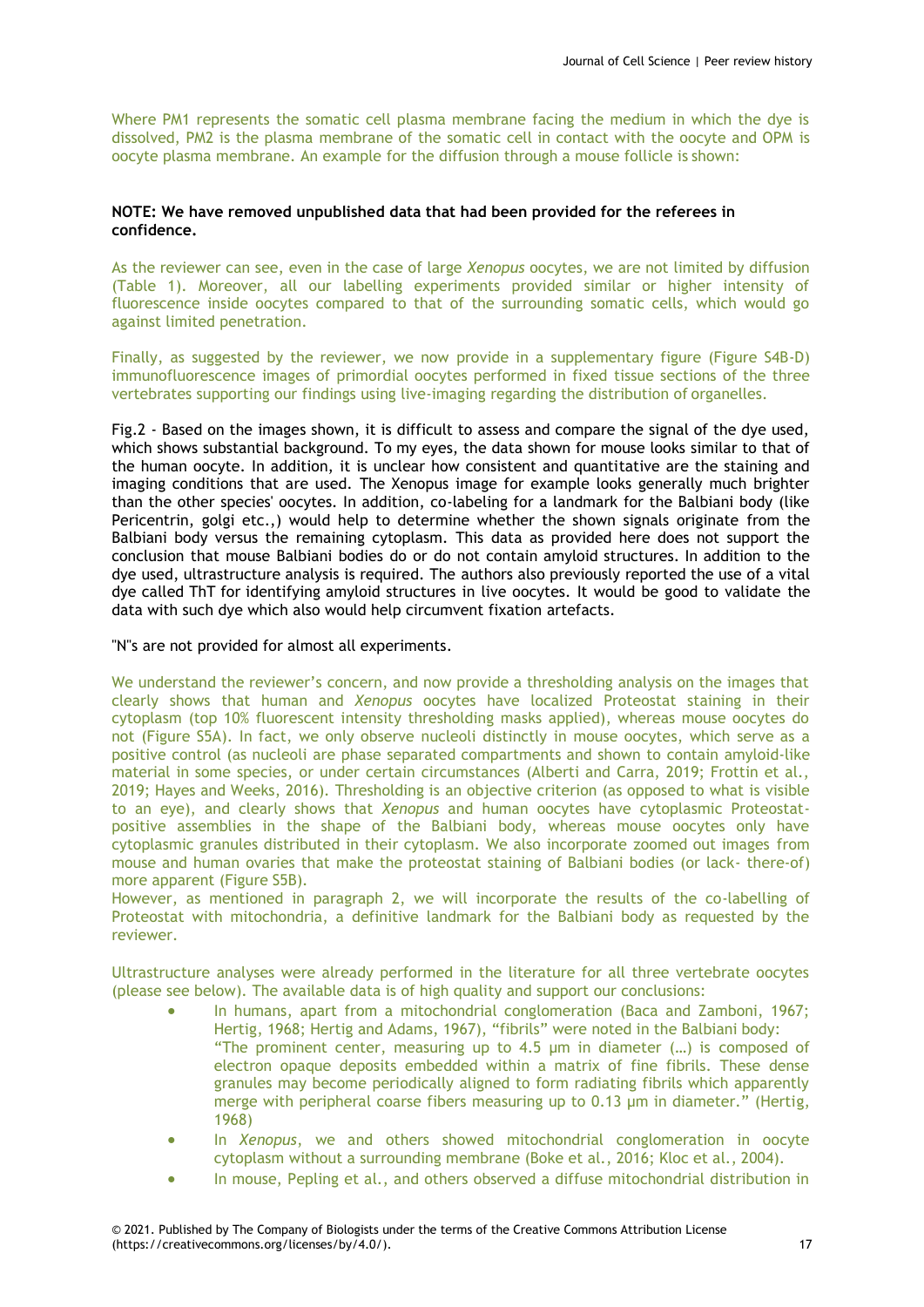the cytoplasm and a Golgi ring (Pepling et al., 2007; Wischnitzer, 1967; Wischnitzer, 1970), different than frog and human oocytes.

We apologize for not including N numbers; they are now included in the figure legends. Unfortunately, due to the effect of Covid19 pandemic on elective surgeries, it is currently very difficult to receive human ovary samples and thus, we cannot provide live imaging of human oocytes with ThT. However, we include below live ThT staining of mouse primordial oocytes and frog oocytes with ThT. *Xenopus* oocytes have a ThT positive conglomeration in their cytoplasm (the Balbiani body), whereas mouse oocytes only have diffuse ThT staining.

Fig. 3 - The observation that mitochondria can localize to the position of the golgi is not convincing

to conclude the lack of a Balbiani body or a proteinaceous structure. This experiment relies on three assumptions: 1. Proteins and organelles cannot be found closely adjacent to one another. However, in the Balbiani body of zebrafish and Xenopus, organelles are embedded within or surrounded by RNA-protein (RNP) granules. At the confocal resolution shown, one cannot conclude the lack of protein complexes that could still be present around the 'invading' mitochondria. 2. The golgi apparatus within a Balbiani body is not associated with such RNP granule. This was not ruled out. If this is the case, then dissociation of the golgi might also affect the structure of the Balbiani body and result with redistribution of mitochondria. 3. The mitochondria are not part of the Balbiani body. This was not proven. Balbiani body RNP can be associated with the 'invading' mitochondria, and in this case the results would not conclude a lack of Balbiani body. In fact, the RNP complexes that are found in piRNA granules in germ cells across vertebrate ad invertebrate species were described as nuage, electron-dense material (presumptive RNPs) that is associated with mitochondria. This is consistent with observations of intermingled RNP and mitochondria (and other organelles) in the Balbiani body in fish and frog.

In addition, no controls are provided to rule out non-specific effects in this experiment.

In the measurement of the area occupied by mitochondria, the authors should specify whether this analysis was performed on single optical sections, or on Z projections. Altogether, I am afraid that the rational and technical aspects of this experiment are not compelling to conclude a lack of a Balbiani body.

We thank the reviewer for giving us an opportunity to clarify the rationale behind this experiment. The only assumption we rely on is that the compounds we use to dissociate the Golgi apparatus do not act on the hypothetical protein matrix. We believe that this assumption is correct for 2 reasons: First, we have used two compounds with two completely different modes of action to dissociate the Golgi apparatus: BFA, a compound long hailed for its specificity to act on the Golgi apparatus (Chardin and McCormick, 1999) and Nocodazole, a microtubule drug that is widely used in the literature to dissociate the Golgi (Cole et al., 1996; Turner and Tartakoff, 1989). Second, BFA does not have any effect on the Balbiani body in *Xenopus* oocytes (as shown in Figure 1F). An elegant study already showed that Nocodazole (for that matter, complete disruption of microtubules) does not have any effect on the structure of the *Xenopus* Balbiani body (Chang et al., 2004).

To specifically answer the reviewer's points above:

*1. Proteins and organelles cannot be found closely adjacent to one another. However, in the Balbiani body of zebrafish and Xenopus, organelles are embedded within or surrounded by RNAprotein (RNP) granules. At the confocal resolution shown, one cannot conclude the lack of protein complexes that could still be present around the 'invading' mitochondria.*

We did not assume organelles cannot be adjacent to each other. On the contrary, the mitochondrial exclusion zone (MEZ) calculations in this very figure rely on organelles moving and mixing (in case of mitochondria, through fusion and fission) with each other in the available cytoplasm to fill the place generated by the dissociated Golgi apparatus.

*2. The golgi apparatus within a Balbiani body is not associated with such RNP granule. This was*  not ruled out. If this is the case, then dissociation of the golgi might also affect the structure of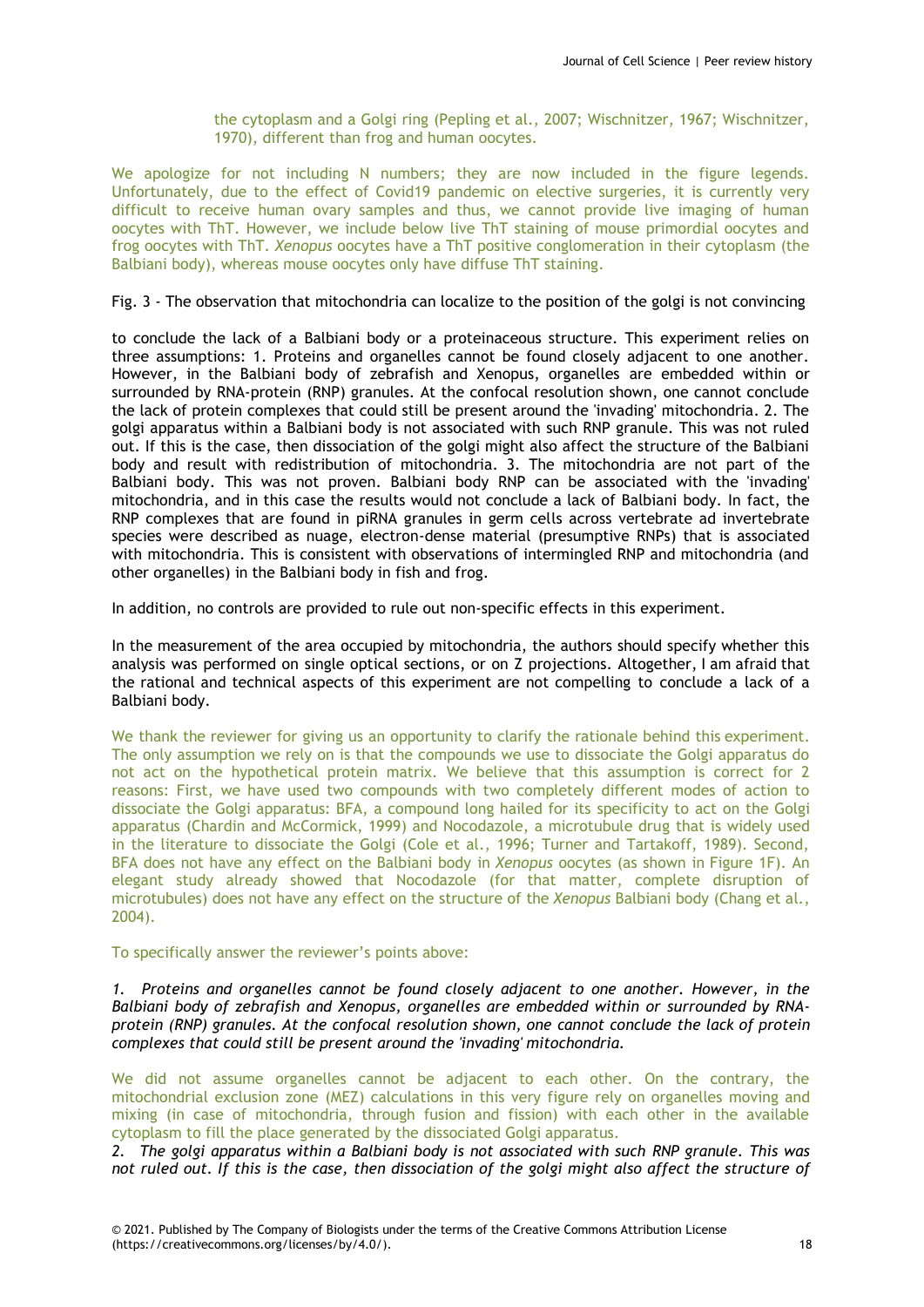# *the Balbiani body and result with redistribution of mitochondria*

It is certainly a possibility, that the Golgi apparatus is associated with an RNP granule; especially considering proteins like Trailer hitch, the RAP55 orthologue in *Drosophila*, resides at ER-exit sites (Wilhelm et al., 2005), where the Golgi apparatus tends to be. However, phase-separated compartments are de-mixed from the surrounding cytoplasm, and in case of the Balbiani body, they have a solid or amyloid-like nature (Banani et al., 2017; So et al., 2021; Woodruff et al., 2018). Thus, a large proteinaceous matrix should be present where the Balbiani body is. Therefore, two pieces of evidence go against the likelihood of the statement above:

- 1- The Proteostat did not detect any phase-separated compartment in mouse oocytes, whereas it clearly marked the Balbiani body of human and X*enopus* oocytes (Figure 2, S5). Thus, it is highly unlikely that there is a proteinaceous matrix associated with the Golgi ring in mouse oocytes.
- 2- A large proteinaceous phase-separated compartment is unlikely to be dissociated by the dissociation of the Golgi apparatus it has been associated with. This certainly has not been observed before in the literature. Supporting evidence for this statement is that we already showed in our manuscript that the *Xenopus* Balbiani body is not affected by dissociation of the Golgi apparatus (Figure 1F).

# *3. The mitochondria are not part of the Balbiani body. This was not proven. Balbiani body RNP can be associated with the 'invading' mitochondria, and in this case the results would not conclude a lack of Balbiani body.*

We have shown in Figure 3 and Figure S6 that mitochondria are not associated with the Golgi ring, and thus, are not part of a Balbiani-like compartment in oocytes. Considering the definition of a Balbiani body, or mitochondrial cloud as it has been referred to earlier, always include conglomeration of mitochondria, not having a mitochondrial conglomeration (irrespective of its association with the Golgi ring), is enough to conclude that mouse oocytes do not have a Balbiani body.

*In the measurement of the area occupied by mitochondria, the authors should specify whether this analysis was performed on single optical sections, or on Z projections.*

The MEZ calculations were performed on the equatorial sections of the oocytes.

Fig. 4 - In the references mentioned, I could not find data showing the localization of RNGTT in the Balbiani body.

We apologise for the oversight and now include the reference to the preprint regarding RNGTT localisation to the mouse Balbiani body (Lei et al., 2020).

RAP55 was shown to localize to the Balbiani body in the mouse, and it is possible that it represents a golgi marker and not necessarily a Balabiani body marker. However, to rule out previous findings from Pepling et al., 2007, I would expect more thorough investigation, attempting to test RAP55 localization at different oocyte stages. Pepling et al, showed data from E14.5, PND1, PND3. To conclude that RAP55 is completely absent from the Balbiani body, would require examination at different stages in order to rule our transient localization.

We are now in the process of providing this information from E14.5, and PND1 ovaries as asked by the reviewer. However, for now, we can speculate that RAP55 might be diffuse in E17.5 ovaries, but forms distinct puncta in P0, P1, and P2 ovaries - supported by DDX6 localization in the literature (Flemr et al., 2010; Kato et al., 2019), and our data that shows DDX6 and RAP55 colocalization (Figure 4D).

We also would like to note that Pepling et al., 2007 used two custom-made antibodies raised in the same species (rabbit) (Pepling et al., 2007; Wilhelm et al., 2005; Yang et al., 2006) to support their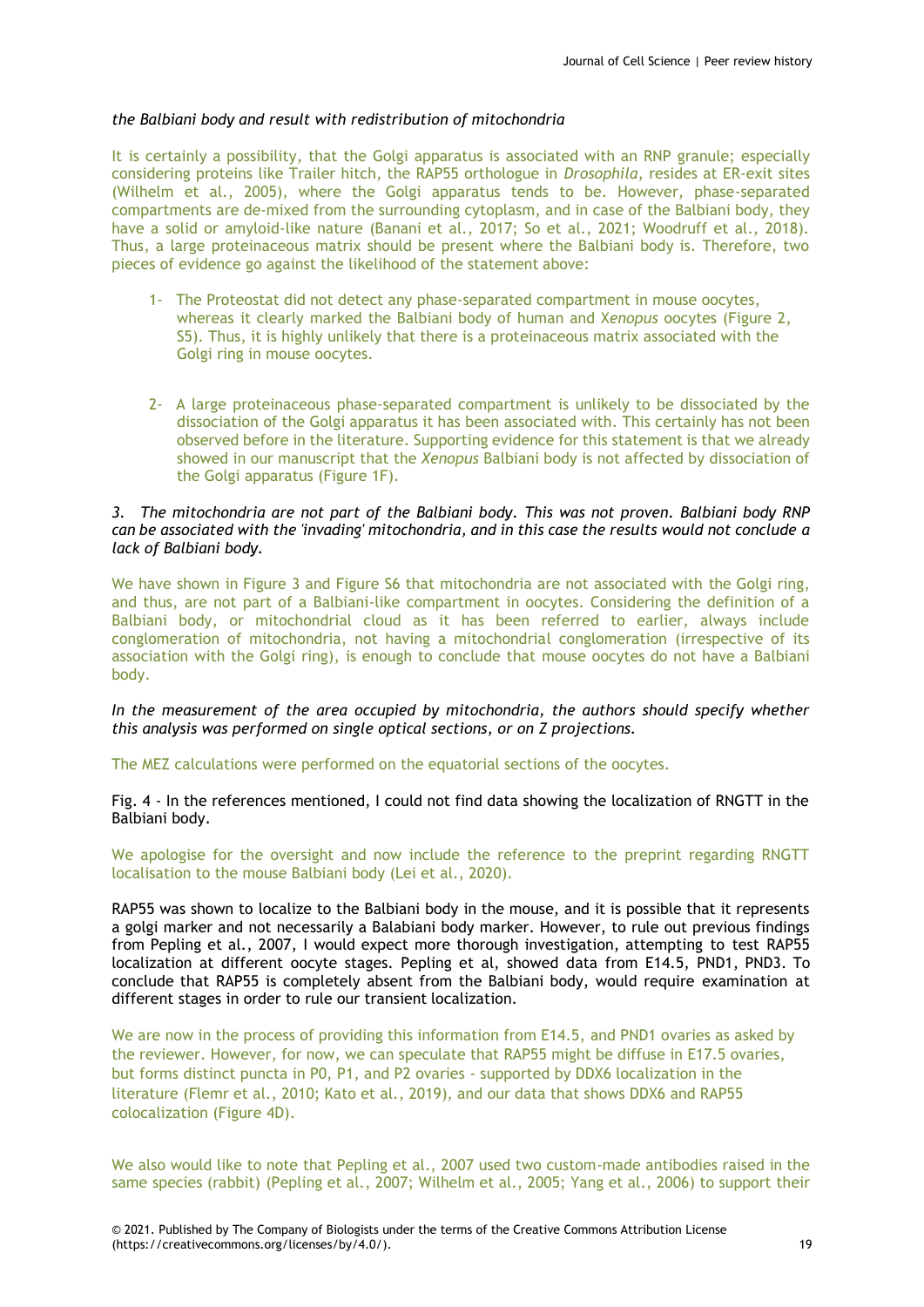conclusions regarding colocalization of Trailer hitch and RAP55, and have not shown any evidence regarding RAP55 localization to the Golgi ring. Two primary antibodies raised in the same species are very likely to show spurious colocalization, which would explain the discordance between our and previous findings.

It should be noted whether single sections or z projections are shown, and the entire volume of the golgi/Balbiani body regions, as well as this of the entire cytoplasm should be shown, or at least reported.

### We amended the text accordingly.

In general, it is possible that the RNA and protein of the Balbiani body would be different between different species. For example, Bucky ball, the only protein known to be essential for Balbiani body formation as found in zebrafish was reported to be rapidly evolving and does not have true homologs outside zebrafish and frogs (XVelo). I find it difficult to conclude a lack of Balbiani body in the mouse, based on the localization of these two specific proteins.

We completely agree with the reviewer on this point. Indeed, the conservation of intrinsically disordered proteins (IDPs) such as Velo1 and Buckyball are very poor in evolution (Boke et al., 2016; Bontems et al., 2009). We conclude that there is a lack of Balbiani body in mouse because of three main reasons:

- 1- Mouse primordial oocytes do not have any mitochondrial conglomeration (Figures 1G, S3B-E)
- 2- They do not have a proteinaceous matrix that might hold the contents of a Balbiani body (Figure 2, 3, S5 and S6).
- 3- Finally, the previous evidence suggesting two RNA binding proteins are localized to the Balbiani body cannot be repeated. In detail, the rationale behind the section regarding RAP55 and RNGTT is as follows: Localization of RAP55 and RNGTT proteins to the Golgi ring has been used as key evidence to claim the presence of a Balbiani body in mouse oocytes (Lei et al., 2020; Pepling et al., 2007). Here, we show that, when these experiments are performed quantitatively (in the case of RNGTT) or with appropriate antibody combinations (in the case of RAP55, please see above), we could not repeat these results (Figure 4). Therefore, in the absence of this key evidence, we concluded: "Thus, we conclude that the Golgi ring does not associate with RNGTT or RAP55, and does not necessarily host any RNA binding proteins."

Fig. 5 - The images do not clearly represent the described text. In panel A bottom panel - 'Primary' seems to have no golgi ring.

A primary oocyte is an oocyte in the extensive growth phase (Adhikari and Liu, 2009; Eppig, 2001); thus, it would indeed not have a Golgi ring.

In panel C - the authors state examples of oocyte with and without golgi ring, but all panels seems to show one, except for the bottom row. This should be clarified or other representative images should be shown.

The reviewer is right to point out the antibody artefact in panel C (the green blob outside the oocyte). We replaced the panel with an additional image from the same replicate that does not contain any antibody artefacts.

E-F - this analysis is difficult to interpret as bulk data. The data has to be more specifically analyzed and presented. For example, it would be ideally performed by first scoring oocytes for FOXO nuclear localization, blindly to the golgi organization. Then the oocytes selected for either FOXO localization group should be scored for the presence of a golgi ring. The percentage of oocytes with or without golgi ring then should be presented for each FOXO localization category.

We are in the process of performing this additional analysis, and will add it to a supplementary figure, as asked by the reviewer.

This experiment is based on the claim that golgi ring disassembly by BFA disassembles the Balbiani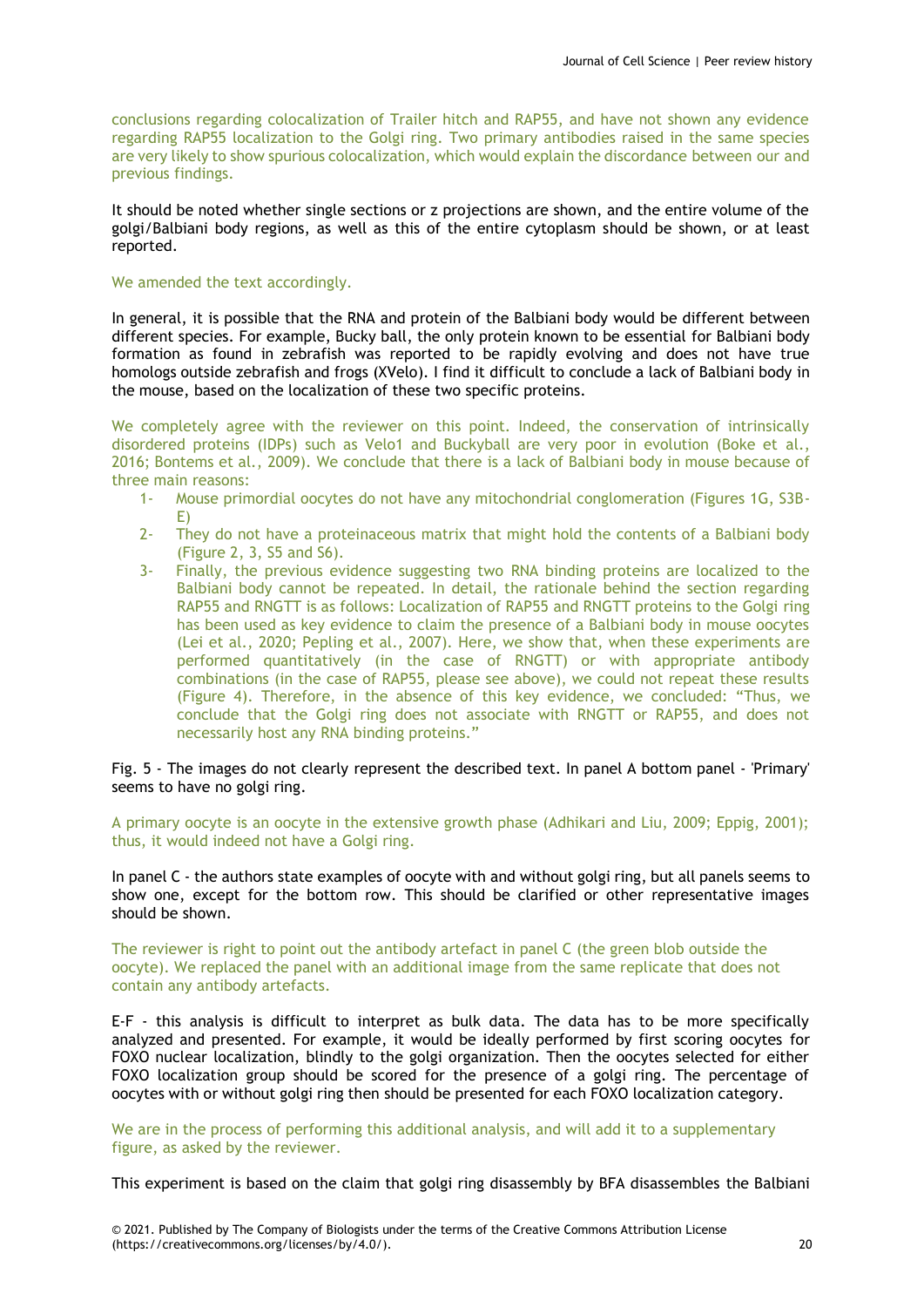body, which remains controversial. It may still be possible that BFA does not affect the Balbiani body per se, making the results from this experiment difficult to interpret. It is also possible that the disruption of the golgi cause non-specific effect. For example if Balbiani body dissociation normally effects FOXO localization via a protein that requires a functional golgi organelle for its processing. More controls are needed to avoid misinterpretations.

We apologize if the rationale behind this experiment was not clear.

We completely agree with the reviewer that BFA does not affect a hypothetical Balbiani Body, and only dissolves the Golgi (ring). Indeed, as we wrote in the text:

"… we used Brefeldin A (BFA), one of the most specific compounds that acts on the Golgi apparatus to induce Golgi disassembly (Chardin and McCormick, 1999)".

The starting point of these experiments was our previous conclusion that the mouse does not have a Balbiani body. In fact, the previous section finished with the following paragraph:

"Since the Golgi ring does not associate with mitochondria, is not maintained within a proteinaceous matrix and does not co-localize with RNA-binding proteins, we conclude that the Golgi ring is not a marker for the Balbiani body in mouse primordial oocytes. Based on this, and together with our previous result showing that mouse oocytes lack mitochondrial conglomeration and an amyloid-like protein matrix, we conclude that mouse oocytes, unlike human and *Xenopus*, do not contain a Balbiani body."

We next asked whether the presence or absence of the Golgi ring is functionally related to oocyte dormancy, as it is present in primordial oocytes and dissociates upon oocyte activation. This is inspired by the correlation seen between the Golgi ring and dormancy previously in the literature (Lei et al., 2020; Lei and Spradling, 2016).

Panel B - The size and resolution of the images make it difficult to evaluate the formation of the golgi ring and FOXO localization. Images with increased size and resolution should be provided, as well as single channel images for each signal.

#### The images are now provided in Figure S7.

In Supp. Videos 3-6 the general brightness of signals seem to vary significantly. The authors should report on whether experimental conditions, including staining and image acquisition were kept uniform and consistent to allow for quantitative comparisons within and between experiments.

Experimental settings and image acquisition conditions were kept uniform and consistent through experiments. These ovaries were biological replicates extracted from different animals (but of the same litter [thus, replicate ovaries belong to 'sisters'] to try to avoid discrepancies between animals), and imaged whole-mount in confocal microscopes. Depending on the 3D-shape/ volume and lipid content of the ovary, one might expect differences in signal intensity (as these factors would affect the light path and thus, intensity of the signal). Having said this, the comparisons extracted from these images did not require fluorescent intensity measurements (we counted nuclear vs non-nuclear FOXO3A signal; as well as presence or absence of the Golgi ring); thus, the background fluorescence intensity levels in-between biological replicates is not a cause for concern.

# Minor Comments

#### Comment 1:

Several statements in the introduction are not accurate, as follows:

"The earliest stage of a recognizable oocyte in the ovary is the primordial oocyte" - this is not correct. Oocyte differentiation initiates with the induction of meiosis, which occurs while oocytes continue to develop within a germline cyst. In mammals, the oocyte forms the primordial follicle only at pachytene stages of meiosis I, well within its differentiation. Similar consistent dynamics was also reported in zebrafish.

We have changed the text to "The earliest stage of a recognizable follicle in the ovary is the primordial follicle, which contains a primordial oocyte".

"Primordial oocytes constitute the fixed ovarian reserve and are considered dormant as they do not grow nor divide" - this is not accurate. Primordial follicles develop to primary growing follicles and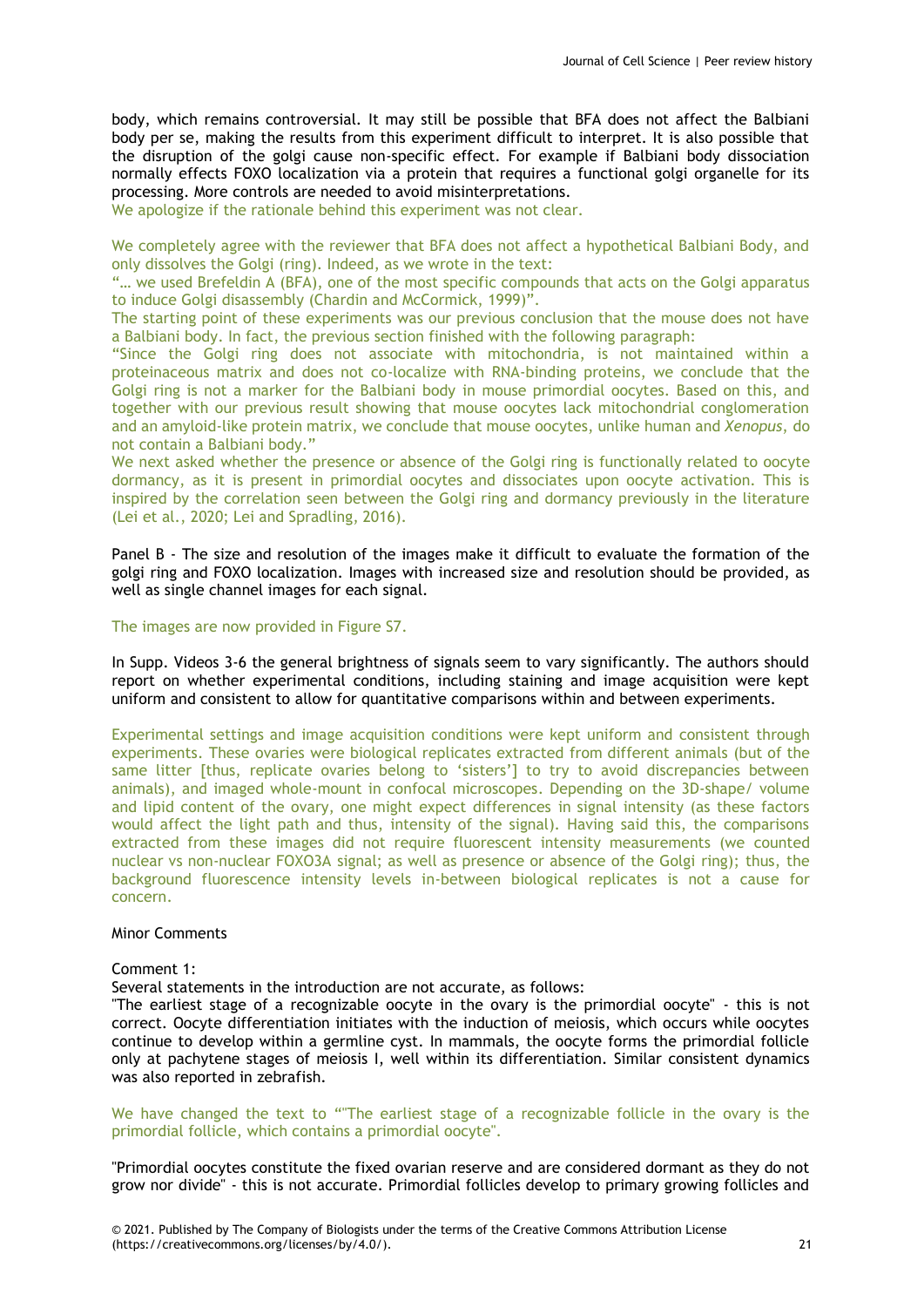a subset pool of primordial follicles are arrested as the ovarian reserve.

We rephrased the sentence to "The ovarian reserve consists of primordial oocytes, which are considered dormant as they do not grow nor divide"

"The Balbiani body is only present in early, dormant oocytes and dissociates upon oocyte activation." - This is not accurate. In Zebrafish the Blabiani body dissociates at late St. I of zebrafish oogenesis, well within primary follicle stages. In the mouse, the Balbiani body was observed in primary follicles in P7 postnatal ovaries at the latest. Moreover, in Zebrafish early Balbiani body formation was shown to begin at zygotene stages of meiosis I, while oocytes are still in the germline cyst (Elkouby et al., 2016). A similar early formation of the Balbiani body in early meiotic prophase (E14.5) germline cyst was shown in the mouse (Lei and Spradling, 2016). The oocyte is by no means 'dormant' at these stages. Altogether, stages that include the Balbiani body or its formation are not specific to primordial follicles.

In the literature, the Balbiani body is considered to be present in the earliest stages of oocytes: in stage I of zebrafish oogenesis (as the reviewer also commented), stage I of *Xenopus* oogenesis (Dumont, 1972) and 'just before' primordial follicle formation in mammals (see below) (Pepling et al., 2007). We would like to point out to the reviewer that, Pepling et al. also concluded that the Balbiani body is only observed in primordial follicles:

"The mouse Balbiani body forms from previously described mitochondrial aggregates just before primordial follicle formation and persists briefly in young primordial follicles. In growing follicles, mitochondria and ER disperse, and a well-defined Balbiani body is no longer found."(Pepling et al., 2007)

In light of the reviewer's concern that the Balbiani forms before the primordial follicle stage when oocytes are not yet dormant, we changed that sentence to;

"The Balbiani body is only present in early oocytes and dissociates upon oocyte activation."

#### Comment 2:

A better labeling of the species shown for panels in figures and cartoons would help orientation.

#### All done.

Reviewer #3 (Significance (Required)):

The subject of this investigation has potential for great interest by the communities of germ cell and developmental biologists, as well as cell biologists and reproduction biologists. However, unfortunately, I am afraid that with the concerns raised above, the data has to substantially improve before it can be relevant for this audience.

The authors report a conclusion that goes against several published reports. This off course would be completely appropriate, but in such case I would expect the authors to perform a more thorough investigation and present more solid data, which currently are not compelling to rule out the said previous reports. In one case, the authors report a finding that was already published by others.

#### I have expertise in Balbiani body biology

We thank the reviewer for thinking the subject of our investigation has potential for great interest. We would like to point out that our paper goes mainly against two research papers published by the same group; the Spradling lab. The first study is a contributed article in PNAS: (Pepling et al., 2007). The second study does not study aspects of the Balbiani body specifically but mostly concerns the germ cell cyst environment and transfer of organelles in between oocytes within the same nest in early mouse embryos:(Lei and Spradling, 2016). In fact, the first study suggests that until then, it was believed that a Balbiani body did not exist in mouse oocytes, however, none of the references they referred to for this statement include any statements about the presence or absence of a Balbiani body in mouse oocytes. Moreover, as we also detailed above in the chapter regarding RAP55,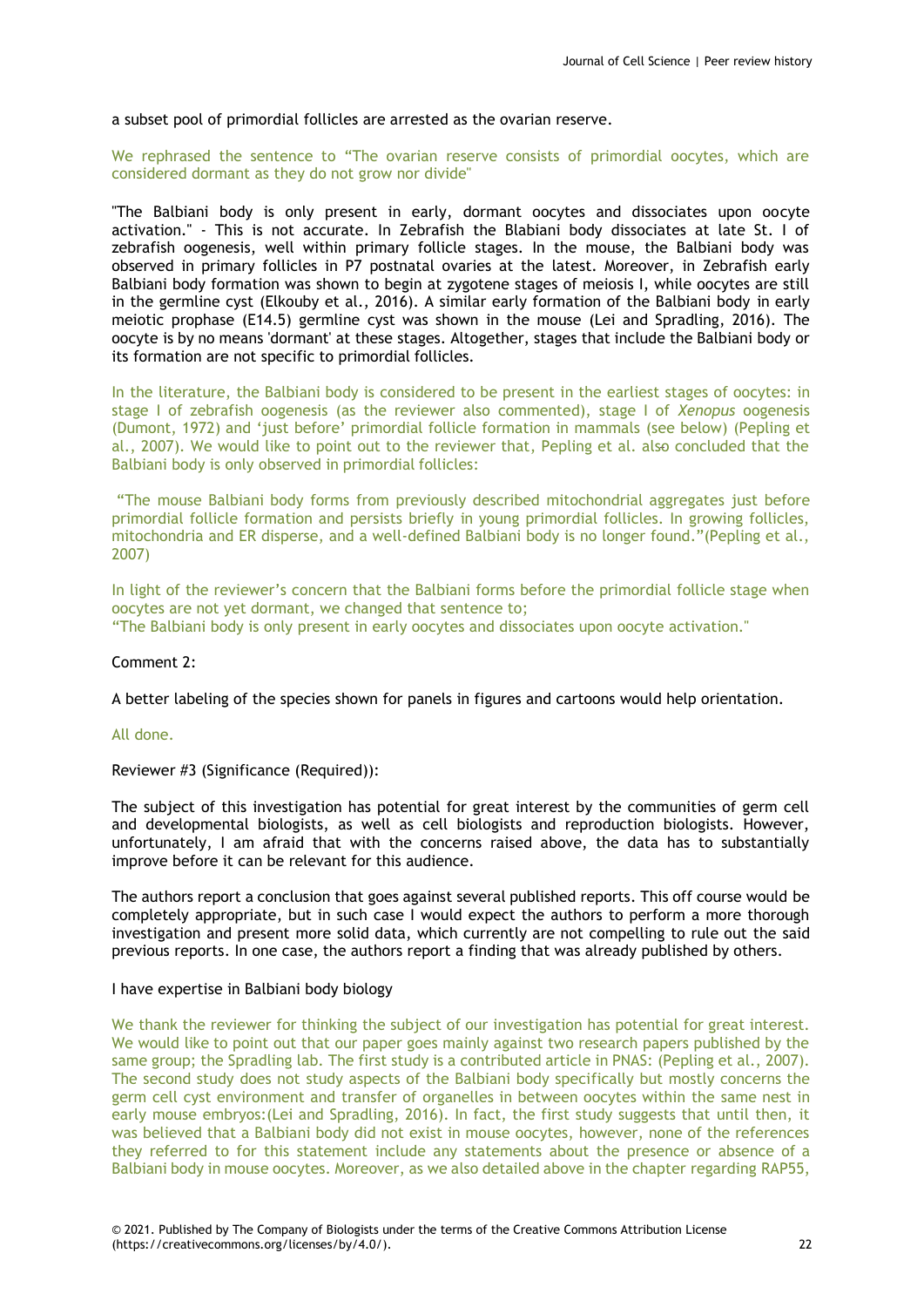Pepling et al., used two custom-made antibodies raised in the same species (rabbit) (Pepling et al., 2007; Wilhelm et al., 2005; Yang et al., 2006) to support their conclusions regarding colocalization with RAP55. Two primary antibodies raised in the same species are very likely to show spurious colocalization, which would explain the discordance between our and previous findings.

We apologized above for the statement referring to the panel in supplementary Figure S2, and have changed our wording to:

"We found that the Golgi ring had polarized Golgi stacks, and confirmed previous reports that it is associated with pericentrin"

### *4.* Description of analyses that authors prefer not to carry out

*Please include a point-by-point response explaining why some of the requested data or additional analyses might not be necessary or cannot be provided within the scope of a revision. This can be due to time or resource limitations or in case of disagreement about the necessity of such additional data given the scope of the study. Please leave empty if not applicable.*

# References

- Adhikari, D., and K. Liu. 2009. Molecular mechanisms underlying the activation of mammalian primordial follicles. *Endocrine reviews*. 30:438-464.
- Alberti, S., and S. Carra. 2019. Nucleolus: a liquid droplet compartment for misbehaving proteins. *Current Biology*. 29:R930-R932.
- Baca, M., and L. Zamboni. 1967. The fine structure of human follicular oocytes. *Journal of ultrastructure research*. 19:354-381.
- Banani, S.F., H.O. Lee, A.A. Hyman, and M.K. Rosen. 2017. Biomolecular condensates: organizers of cellular biochemistry. *Nature reviews Molecular cell biology*. 18:285-298.
- Berg, H.C. 2018. Random walks in biology. Princeton University Press.
- Bilinski, S.M., M. Kloc, and W. Tworzydlo. 2017. Selection of mitochondria in female germline cells: is Balbiani body implicated in this process? *Journal of assisted reproduction and genetics*. 34:1405-1412.
- Boke, E., M. Ruer, M. Wühr, M. Coughlin, R. Lemaitre, S.P. Gygi, S. Alberti, D. Drechsel, A.A. Hyman, and T.J. Mitchison. 2016. Amyloid-like self-assembly of a cellular compartment. *Cell*. 166:637-650.
- Bontems, F., A. Stein, F. Marlow, J. Lyautey, T. Gupta, M.C. Mullins, and R. Dosch. 2009. Bucky ball organizes germ plasm assembly in zebrafish. *Current Biology*. 19:414-422.
- Bornens, M. 2012. The centrosome in cells and organisms. *Science*. 335:422-426.
- Castrillon, D.H., L. Miao, R. Kollipara, J.W. Horner, and R.A. DePinho. 2003. Suppression of ovarian follicle activation in mice by the transcription factor Foxo3a. *Science*. 301:215- 218.
- Chang, P., J. Torres, R.A. Lewis, K.L. Mowry, E. Houliston, and M.L. King. 2004. Localization of RNAs to the mitochondrial cloud in Xenopus oocytes through entrapment and association with endoplasmic reticulum. *Molecular biology of the cell*. 15:4669-4681.
- Chardin, P., and F. McCormick. 1999. Brefeldin A: the advantage of being uncompetitive. *Cell*. 97:153-155.
- Clarke, H.J. 2012. Post-transcriptional control of gene expression during mouse oogenesis. *Mouse Development*:1-21.
- Cole, N.B., N. Sciaky, A. Marotta, J. Song, and J. Lippincott-Schwartz. 1996. Golgi dispersal during microtubule disruption: regeneration of Golgi stacks at peripheral endoplasmic reticulum exit sites. *Molecular biology of the cell*. 7:631-650.
- Cox, R.T., and A.C. Spradling. 2003. A Balbiani body and the fusome mediate mitochondrial inheritance during Drosophila oogenesis.
- Dumont, J.N. 1972. Oogenesis in Xenopus laevis (Daudin). I. Stages of oocyte development in laboratory maintained animals. *Journal of morphology*. 136:153-179.
- Eppig, J.J. 2001. Oocyte control of ovarian follicular development and function in mammals. *Reproduction*. 122:829-838.
- Eppig, J.J., and K. Wigglesworth. 2000. Development of mouse and rat oocytes in chimeric reaggregated ovaries after interspecific exchange of somatic and germ cell components. *Biology of reproduction*. 63:1014-1023.
- Flemr, M., J. Ma, R.M. Schultz, and P. Svoboda. 2010. P-body loss is concomitant with formation of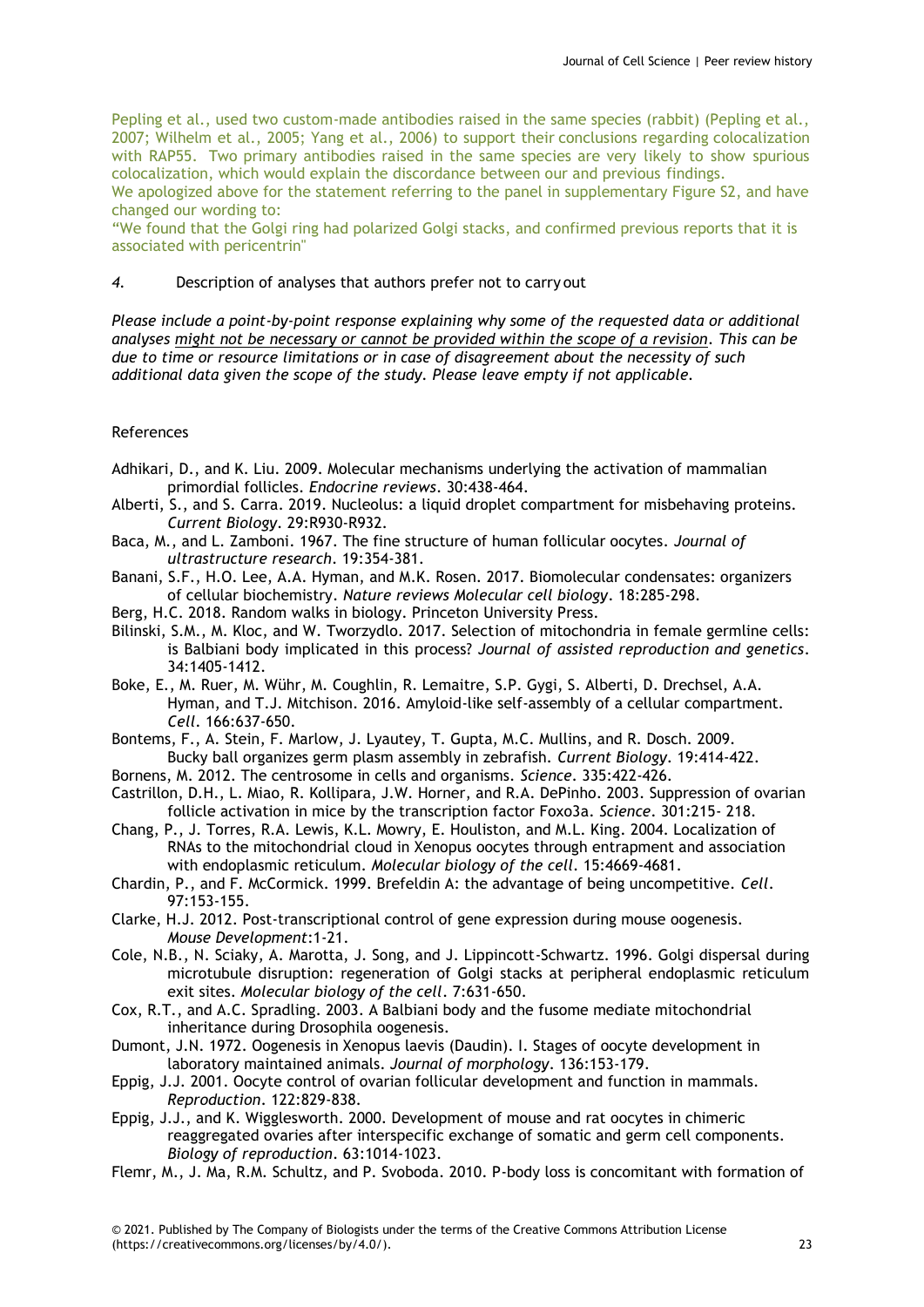a messenger RNA storage domain in mouse oocytes. *Biology of reproduction*. 82:1008-1017.

- Frottin, F., F. Schueder, S. Tiwary, R. Gupta, R. Körner, T. Schlichthaerle, J. Cox, R. Jungmann, F. Hartl, and M. Hipp. 2019. The nucleolus functions as a phase-separated protein quality control compartment. *Science*. 365:342-347.
- Gougeon, A. 1986. Dynamics of follicular growth in the human: a model from preliminary results. *Human reproduction*. 1:81-87.
- Guraya, S.S. 1979. Recent advances in the morphology, cytochemistry, and function of Balbiani's vitelline body in animal oocytes. *International review of cytology*. 59:249-321.
- Hayes, M.H., and D.L. Weeks. 2016. Amyloids assemble as part of recognizable structures during oogenesis in Xenopus. *Biology open*. 5:801-806.
- Hertig, A.T. 1968. The primary human oocyte: some observations on the fine structure of Balbiani's vitelline body and the origin of the annulate lamellae. *American Journal of Anatomy*. 122:107-137.
- Hertig, A.T., and E.C. Adams. 1967. Studies on the human oocyte and its follicle: I. Ultrastructural and histochemical observations on the primordial follicle stage. *The Journal of cell biology*. 34:647-675.
- Jamieson-Lucy, A., and M.C. Mullins. 2019. The vertebrate Balbiani body, germ plasm, and oocyte polarity. *In* Current topics in developmental biology. Vol. 135. Elsevier. 1-34.
- Kato, Y., T. Iwamori, Y. Ninomiya, T. Kohda, J. Miyashita, M. Sato, and Y. Saga. 2019. ELAVL2-directed RNA regulatory network drives the formation of quiescent primordial follicles. *EMBO reports*. 20:e48251.
- Kloc, M., S. Bilinski, and L.D. Etkin. 2004. The Balbiani body and germ cell determinants: 150 years later. *Current topics in developmental biology*. 59:1-36.
- Lei, L., K. Ikami, H. Abbott, and S. Jin. 2020. The mouse Balbiani body maintains primordial follicle quiescence via RNA storage. *bioRxiv*.
- Lei, L., and A.C. Spradling. 2016. Mouse oocytes differentiate through organelle enrichment from sister cyst germ cells. *Science*. 352:95-99.
- Marlow, F.L., and M.C. Mullins. 2008. Bucky ball functions in Balbiani body assembly and animal– vegetal polarity in the oocyte and follicle cell layer in zebrafish. *Developmental biology*. 321:40-50.
- Morohaku, K., R. Tanimoto, K. Sasaki, R. Kawahara-Miki, T. Kono, K. Hayashi, Y. Hirao, and Y. Obata. 2016. Complete in vitro generation of fertile oocytes from mouse primordial germ cells. *Proceedings of the National Academy of Sciences*. 113:9021-9026.
- Muller, M. 1988. Energy metabolism of protozoa without mitochondria. *Annual Reviews in Microbiology*. 42:465-488.
- Payer, B., S.M. Chuva de Sousa Lopes, S.C. Barton, C. Lee, M. Saitou, and M.A. Surani. 2006. Generation of stella-GFP transgenic mice: a novel tool to study germ cell development. *Genesis*. 44:75-83.
- Pedersen, T., and H. Peters. 1968. Proposal for a classification of oocytes and follicles in the mouse ovary. *Reproduction*. 17:555-557.
- Pepling, M.E., J.E. Wilhelm, A.L. O'Hara, G.W. Gephardt, and A.C. Spradling. 2007. Mouse oocytes within germ cell cysts and primordial follicles contain a Balbiani body. *Proceedings of the National Academy of Sciences*. 104:187-192.
- Schuh, M., and J. Ellenberg. 2007. Self-organization of MTOCs replaces centrosome function during acentrosomal spindle assembly in live mouse oocytes. *Cell*. 130:484-498.
- Shimamoto, S., Y. Nishimura, G. Nagamatsu, N. Hamada, H. Kita, O. Hikabe, N. Hamazaki, and K. Hayashi. 2019. Hypoxia induces the dormant state in oocytes through expression of Foxo3. *Proceedings of the National Academy of Sciences*. 116:12321-12326.
- So, C., S. Cheng, and M. Schuh. 2021. Phase separation during germline development. *Trends in cell biology*.
- Turner, J.R., and A.M. Tartakoff. 1989. The response of the Golgi complex to microtubule alterations: the roles of metabolic energy and membrane traffic in Golgi complex organization. *The Journal of Cell Biology*. 109:2081-2088.
- VAN DER STRICHT, L.D.O. 1890. Recherches sur le cartilage articulaire. *Arch Biol (Liege)*:1.
- Wang, J.-J., W. Ge, J.-C. Liu, F.G. Klinger, P.W. Dyce, M. De Felici, and W. Shen. 2017. Complete in vitro oogenesis: retrospects and prospects. *Cell Death & Differentiation*. 24:1845-1852.
- Westergaard, C.G., A.G. Byskov, and C.Y. Andersen. 2007. Morphometric characteristics of the primordial to primary follicle transition in the human ovary in relation to age. *Human reproduction*. 22:2225-2231.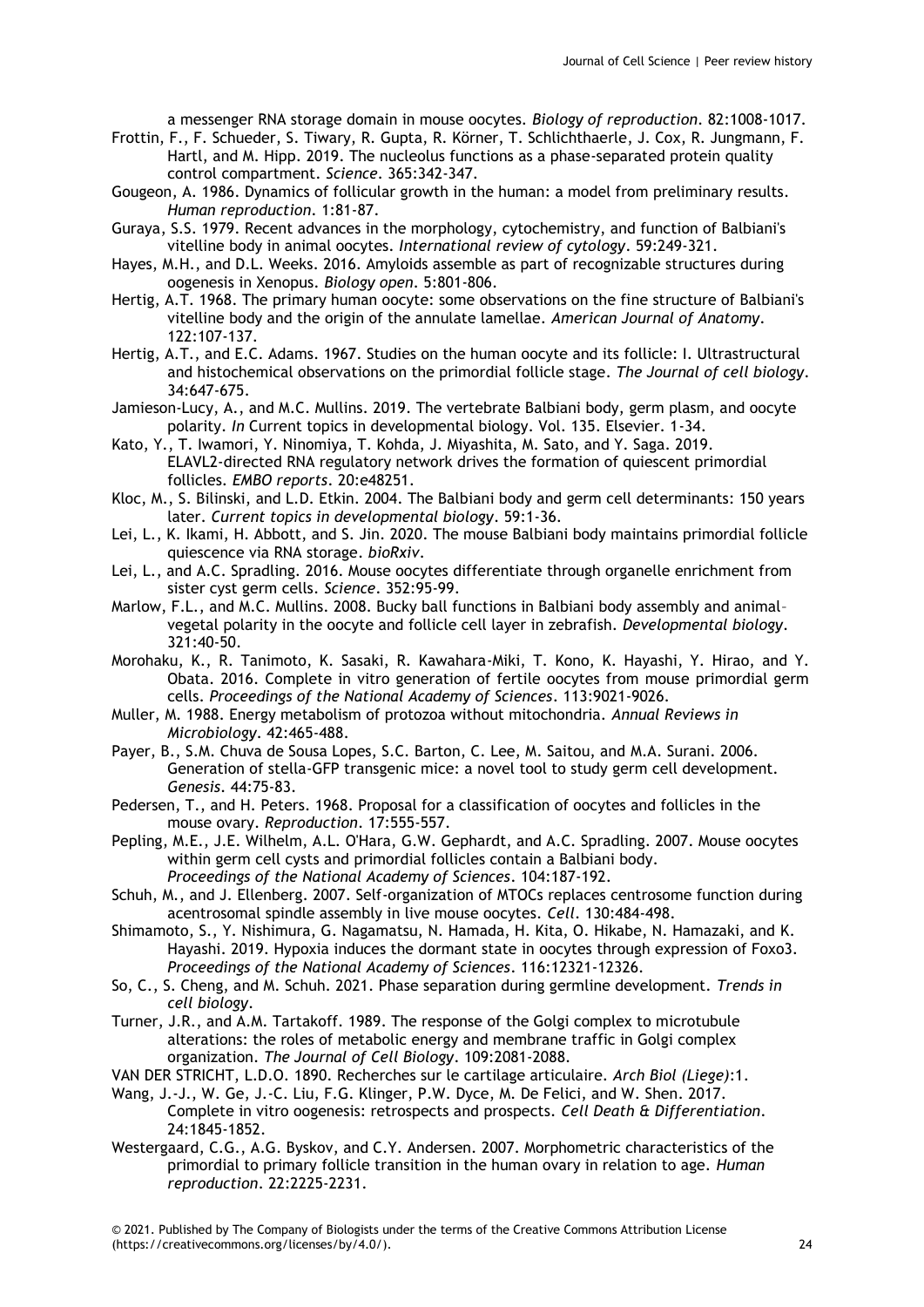- Wilhelm, J.E., M. Buszczak, and S. Sayles. 2005. Efficient protein trafficking requires trailer hitch, a component of a ribonucleoprotein complex localized to the ER in Drosophila. *Developmental cell*. 9:675-685.
- Wischnitzer, S. 1967. Intramitochondrial transformations during oocyte maturation in the mouse. *Journal of morphology*. 121:29-45.
- Wischnitzer, S. 1970. An electron microscope study of cytoplasmic organelle transformations in developing mouse oocytes. *Wilhelm Roux'Archiv für Entwicklungsmechanik der Organismen*. 166:150-172.
- Woodruff, J.B., A.A. Hyman, and E. Boke. 2018. Organization and function of non-dynamic biomolecular condensates. *Trends in biochemical sciences*. 43:81-94.

# **Original submission**

### First decision letter

MS ID#: JOCES/2021/259394

MS TITLE: Comparative analysis of vertebrates reveals that mouse primordial oocytes do not contain a Balbiani body

AUTHORS: Laasya Dhandapani, Marion C Salzer, Juan M Duran, Gabriele Zaffagnini, Cristian De Guirior, Maria Angeles Martinez-Zamora, and Elvan Boke ARTICLE TYPE: Research Article

Thank you for considering JCS with your reviews commons submission. I have gone through your MS and responses to the reviews questions and comments. I think your plan of action thoroughly addresses the most important issues they have raised. Consequently, I would be pleased to see a revised manuscript along the lines you have indicated. I would then make a quick decision.

To see the reviewers' reports and a copy of this decision letter, please go to: https://submitjcs.biologists.organd click on the 'Manuscripts with Decisions' queue in the Author Area. (Corresponding author only has access to reviews.)

*We are aware that you may be experiencing disruption to the normal running of your lab that makes experimental revisions challenging. If it would be helpful, we encourage you to contact us to discuss your revision in greater detail. Please send us a point-by-point response indicating where you are able to address concerns raised (either experimentally or by changes to the text) and where you will not be able to do so within the normal timeframe of a revision. We will then provide further guidance. Please also note that we are happy to extend revision timeframes as necessary.*

Please ensure that you clearly highlight all changes made in the revised manuscript. Please avoid using 'Tracked changes' in Word files as these are lost in PDF conversion.

I should be grateful if you would also provide a point-by-point response detailing how you have dealt with the points raised by the reviewers in the 'Response to Reviewers' box. Please attend to all of the reviewers' comments. If you do not agree with any of their criticisms or suggestions please explain clearly why this is so.

#### **First revision**

#### Author response to reviewers' comments

We thank all the reviewers for their critical reading of the manuscript and excellent suggestions. **All three reviewers** expressed that the topic of our manuscript is **of high**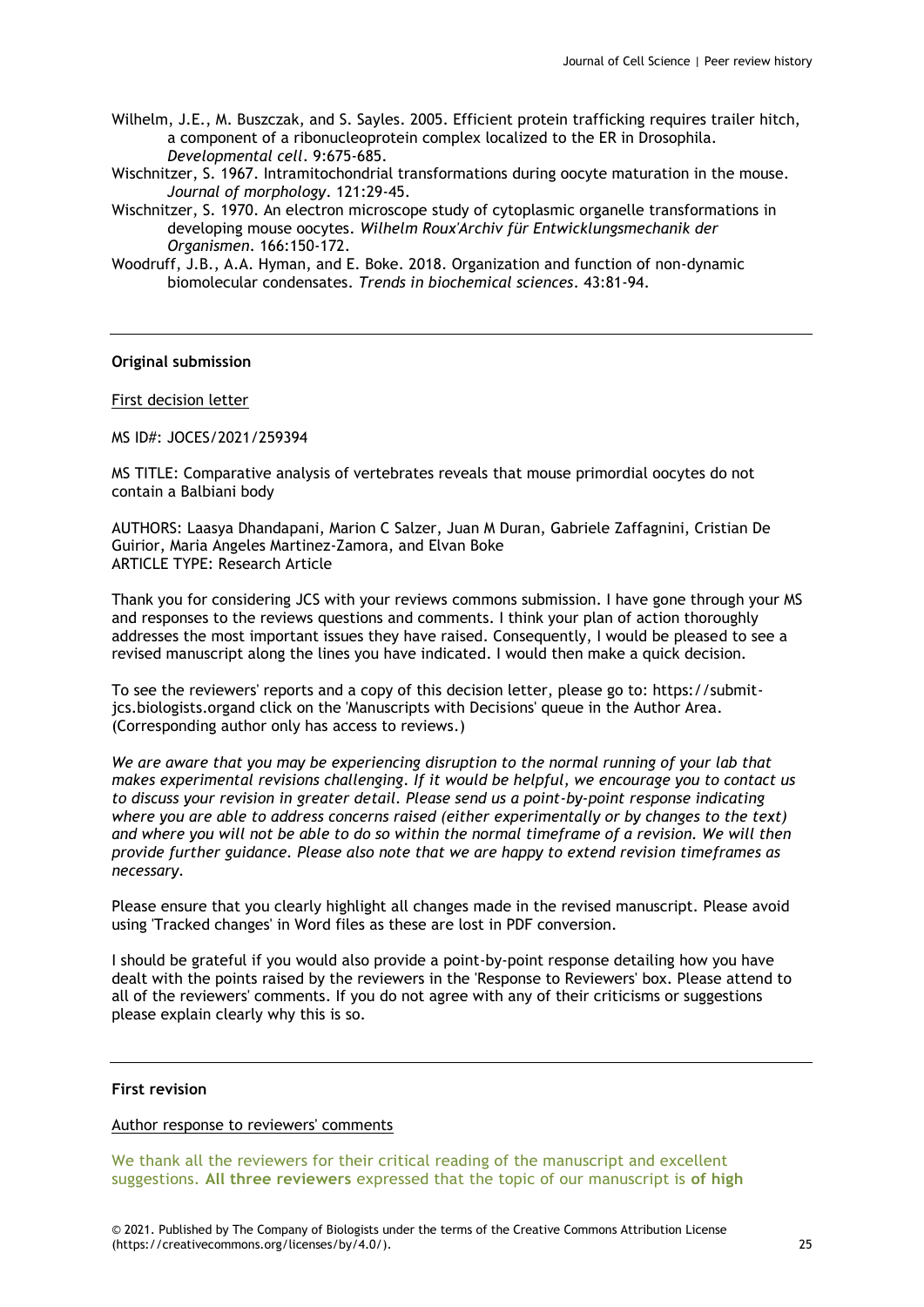**importance**. **Two reviewers were mostly complimentary** in their comments and have suggested some specific experiments, and while more skeptical, a third reviewer has given constructive criticism and suggested several additional experiments. We have performed virtually all of these experiments and **the data they provide support and strengthen our conclusions**. We thank the reviewers for these suggestions, which strengthen our paper considerably. Below we detail specific reviewer comments and our responses. Major additions, new analyses, or changes that directly address reviewer comments are coloured in green in the main text. For other small changes, we did not track changes in this way.

### **Reviewer #1** (Evidence, reproducibility and clarity):

Laasya Dhandapani, et al have developed elegant methods for comparative characterization based on live imaging of primordial oocytes from Xenopus, mice and humans. Using specific markers for different intracellular organelles and pharmacological antagonists, they show that the three oocytes contain active mitochondria, Golgi apparatus and lysosomes. These organelles are included in a Balbiani body in Xenopus and human but not in mouse oocytes. In the latter they found in place of the Balbiani body a ring-shaped Gologi apparatus and the latter persisted when the oocytes were activated. The authors conclude that mouse oocytes do not contain a Balbiani body and that this structure is not associated with oocyte dormancy contradicting previous reports. This work is well done and interesting. However the fact that the oocyte of mice did not contain Balbiani body (Title) is not the main result of their work. This has already been shown in other species. It was shown from a long time that germ cells segregate from the soma early in development and that germ cell fate depends on the acquisition of a germ cell determinant commonly referred to as germplasma, an essential element of germ cell identity. In various animal species the subcellular composition of this germ plasm is different, and it has been shown that it contains various molecules such as RNA, proteins... Oocytes of certain species such as rats, hamsters, guinea pig, rabbits, nonhuman primates and humans have a Balbiani body similar in ultrastructure and behavior to those of Xenopus. But little information on their molecular composition and function is available. Mice oocytes on the contrary do not have any structure corresponding to the germ plasm, and no Balbiani body. The originality of this work is the comparative analysis of the subcellular composition of the oocytes of these 3 species. The authors show that all three oocytes contain mitochondria, Golgi apparatus, and that all organelles are functional. It was previously postulated that healthy mitochondria selectively associated with the Balbiani body to allow removal of defective mitochondrial genomes from ultimate germ cells.

We thank the reviewer for the positive comments and the encouragement. In light of their comments, we decided to change the title of our manuscript to:

"Comparative analysis of vertebrates reveals that mouse primordial oocytes do not contain a Balbiani body".

Reviewer #1 (Significance (Required)):

The authors show that the ring-shaped Golgi apparatus in mice is not linked to a dormant state of the oocyte. It is known that the Balbiani body or related structure is characteristic of the formation of primordial germ cells which cannot develop when this structure is altered. However the link with a dormant state of the oocyte has not been the main opinion in the literature (see for example the recent reviews Chun So et al, Trends Cell Biology, 2021,31, 254-267 or Malgorzata Kloc et al, Current topics in Developmental Biology, 2004, 59, 1-36)..). However the authors do not study the apparition of these structures during development and the possible consequences of blocking different organelles on the subsequent development or function of the oocyte. It was previously hypothesized that the appearance and persistence of a Balbiani body was closely related to the type of the ovary and length of the oogenesis, and appears when oogenesis is rather slow but not in rapid oogenesis because the formation and transport of germplasm component occur rapidly (above References).

It is therefore an important elegant and detailed live-imaging study of germplasm composition in Xenopus, mice and humans which provides a true original knowledge. It should be noted that oocytes were isolated from neonatal mice, young adult Xenopus and from women aged 18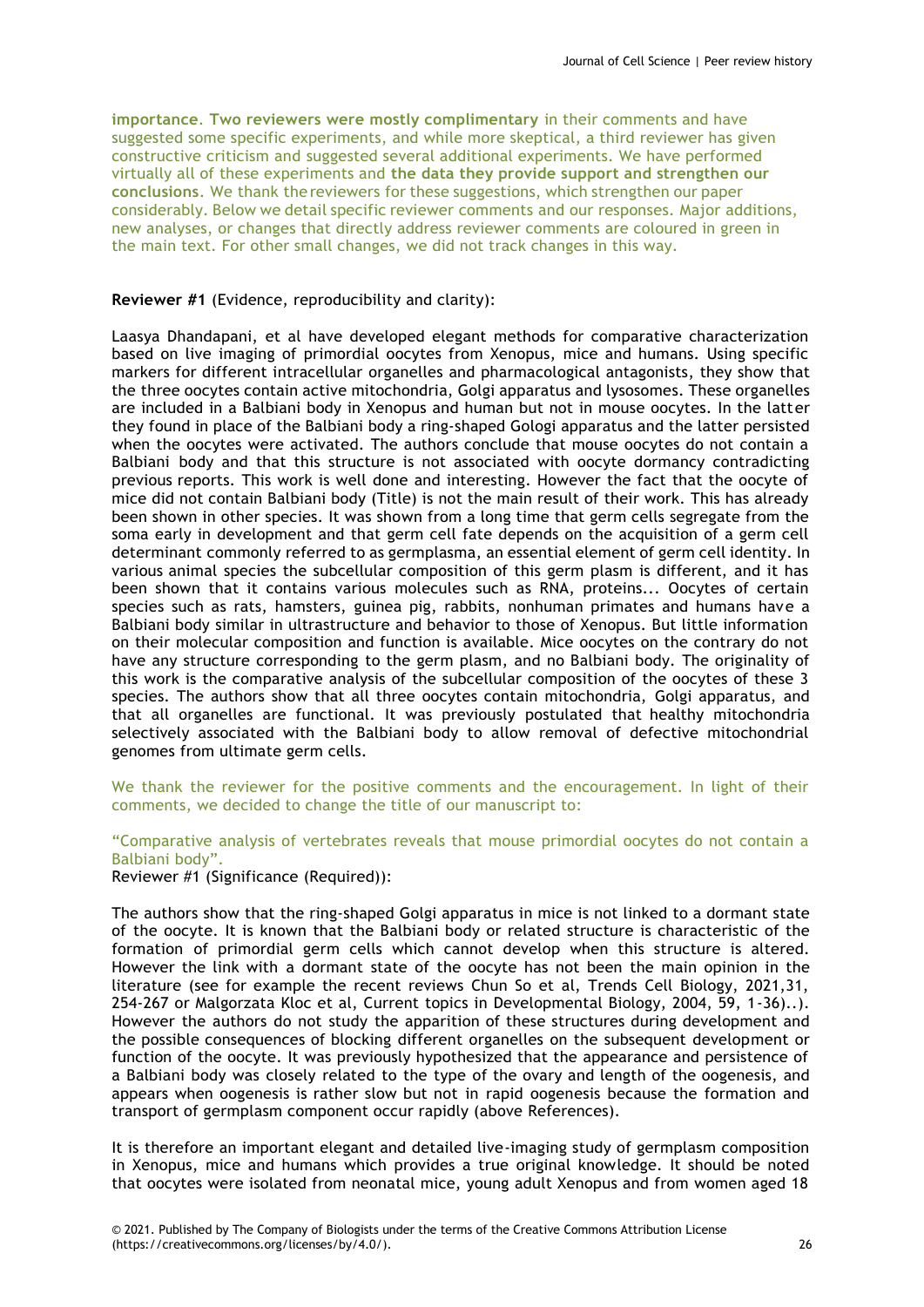to 37 years. Further imaging and functional studies are needed to understand the function of the Balbiani body or the ring-shaped Golgi apparatus in germ cell growth, differentiation polarity and fertilization.

We agree with the reviewer that isolating primordial oocytes only from neonatal mice is not ideal for our analyses, considering that we compare them to young adult *Xenopus* and women. We initially preferred using neonatal mice because they are most commonly (in fact, almost exclusively these days) used in the literature to isolate primordial oocytes from mice (Castrillon et al., 2003; Eppig and Wigglesworth, 2000; Morohaku et al., 2016; Pepling et al., 2007; Shimamoto et al., 2019). However, we repeated our live-cell imaging experiments with primordial follicles isolated from young adult mouse (5-8 weeks) using markers for lysosomes, mitochondria and the Golgi apparatus. Primordial follicles isolated from adult mice also displayed active organelles, repeating similar patterns we observed in primordial follicles isolated from neonatal mice. We incorporated these results as a supplementary figure (Figure S3A-C), and inserted the following text:

*"Primordial oocytes are almost exclusively obtained from neonatal mice in the recent literature (Shimamoto et al., 2019; Pepling et al., 2007; Morohaku et al., 2016; Castrillon et al., 2003; Eppig, et al., 2000). Since Xenopus and human oocytes in this study were isolated from young adults, we repeated our experiments using primordial oocytes obtained from young adult mice (5-8 weeks old). We found that similar to newly formed primordial oocytes in neonatal ovaries, primordial oocytes found in young adult ovaries also contained active mitochondria, lysosomes and Golgi apparatus. Thus, primordial oocytes isolated from neonatal and young adult mice are similar with regards to the activity of their organelles (Figure S3A-C)."*

We thank the reviewer for bringing this up, which certainly improved our manuscript.

**Reviewer #2** (Evidence, reproducibility and clarity (Required)):

Asymmetric localization of cellular components is a shared feature of early oocytes. The Balbiani body is a nonmembrane bound compartment that has been observed in species ranging from insects to vertebrates, including mammals. This structure has been postulated to play a role in regulating oocyte dormancy, RNA localization and regulation, and sequestration of determinants, such as the germ plasm and patterning molecules in some animals, and allocation or sorting of cellular organelles, namely mitochondria. In recent years, the Balbiani body has been shown to assemble by a mechanism that involves intrinsically disordered proteins and amyloid formation. In this work the primary oocytes of three species, Xenopus, mouse, and human are characterized using live imaging, vital dyes, and inhibitors to probe the distribution and activity of cellular organelles. The live imaging approach that sets this work apart from previous studies examining cellular asymmetries in mouse, Xenopus, and human oocytes. Interestingly, this study revealed that lysosomes are active in vertebrate oocytes. In contrast, lysosomes are not thought to be active in the invertebrates examined thus far. The manuscript is well written and has several new and exciting findings, including a more detailed comparison of asymmetries and organelles within vertebrate oocytes that challenges the existing models for mammalian Balbiani body composition that were based largely on the mouse oocyte. Overall, the experiments appear to be well controlled, the data are of high quality, and the data provided largely support the conclusions, but could be strengthened by attending to some easily addressable matters, center around missing or unclear numbers for some of the experiments and that some of the analysis appears to have only been quantified in the mouse. Given that this is a comparative study, and that a key conclusion is that the mouse is different, the supporting quantitative data should be provided.

We thank the reviewer for these positive comments! We provide the quantitative data in this revised version, please see below.

Major:

One potential concern is that the human oocytes used were obtained from women who had undergone ovarian surgery. If the women had surgery because of cysts, cancer, or similar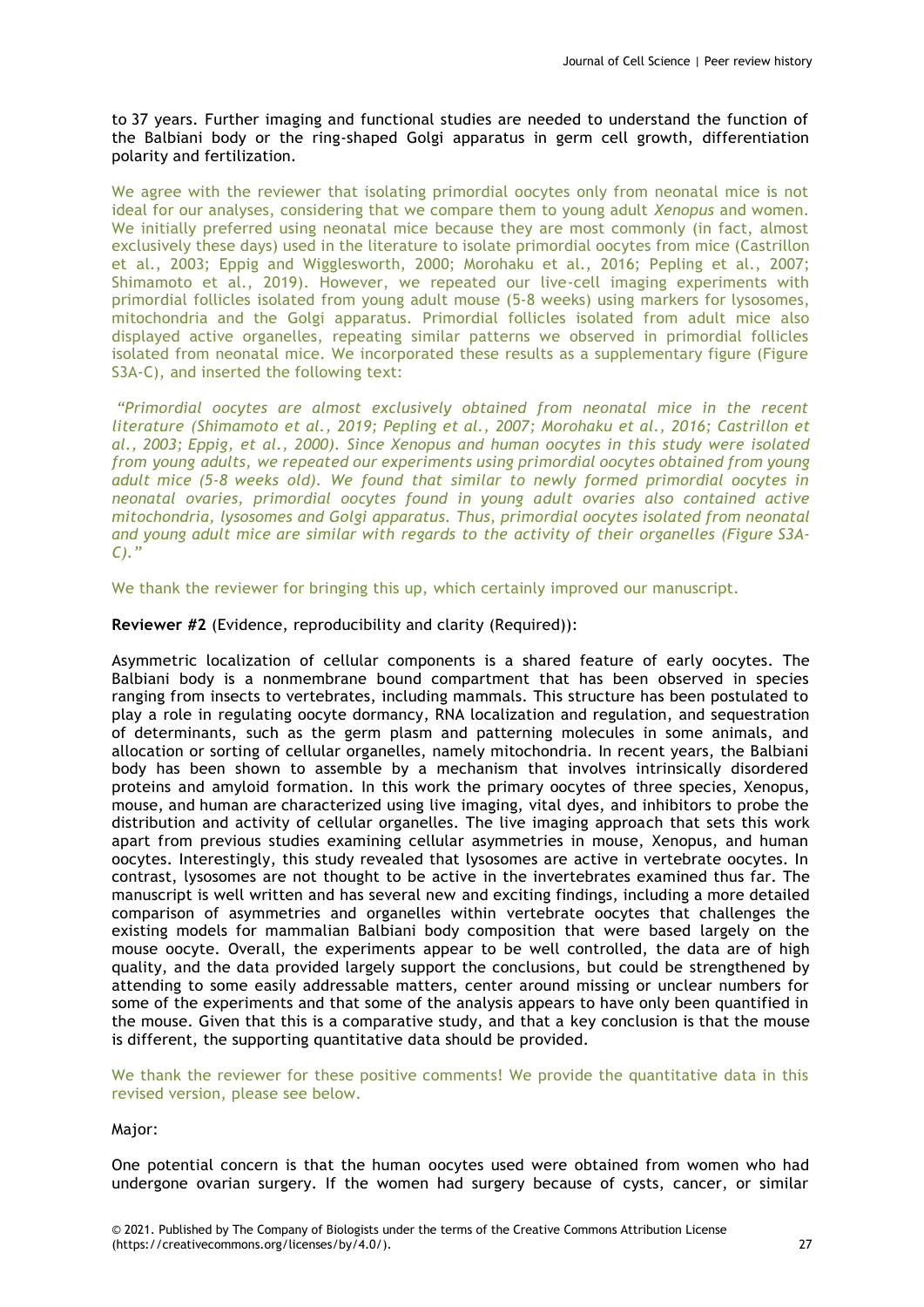reproductive health concerns, then it is possible that the oocytes may not represent are healthy normal oocytes. If this is a possibility, then this should be stated. It is probably a good idea to clarify even if it is not a concern - if these were all or in part from healthy women free of disease affecting the reproductive system.

We thank the reviewer for highlighting this, indeed we only used oocytes from women free of disease affecting the reproductive system. We now include the full study conditions, and the following statement in methods:

*"Women fulfilling the inclusion criteria undergoing ovarian surgery were asked to participate in the study. Informed consent was obtained from all of them.*

*Inclusion criteria: Age between 18 to 35, fertile (assessed by un-induced menstrual cycles or presence of antral follicles identified by ultrasound examination), presence of at least one ovary, signed informed consent.*

*Exclusion criteria: women with menopause, endometriosis, or who underwent bilateral oophorectomy.*

*All oocytes incorporated in this study were from women free of disease affecting the reproductive system."*

In Figure 1 panel C quantification of lysotracker is shown for mouse oocytes. Was similar analysis performed on the lysotracker labeled Xenopus and human oocytes? Including this analysis would provide a quantitative basis for comparison of these different oocytes.

We thank the reviewer for this suggestion; we now include Lysotracker intensity measurements for all three species, comparing puncta in oocytes and in the (somatic) follicle cells surrounding them (Figure 1B). We modified the main text accordingly to:

*"The LysoTracker intensity was similar between somatic cells and primordial oocytes in all three species (Figure 1A, B), as well as between primordial and growing oocytes (GVs) in mouse (Figure S1C-D)."*

Based on the TMRE staining shown in Figure 1H, the mouse and human oocytes appear similar. Both appear to have domains devoid of mitochondria? For the Xenopus and human oocyte analyses, how many oocytes were examined? From how many females? It would be helpful to include the specific quantification and criteria that were used to conclude that mitochondria distribution is different in human and mouse oocytes- Based on the examples shown, human looks quite different from Xenopus and more similar to the mouse oocyte. Is this a function of stage? The schematics in panel I are helpful, but please add labels above to indicate the species.

We thank the reviewer for bringing this up, which gives us a chance to clarify our discovery. First of all, at least three individuals were examined for each species; eight human, twentythree mouse and nine *Xenopus* oocytes were counted for mitochondrial staining. We now include an aggregate information in the figure legend:

*"Three individuals were examined for each species; at least 2 oocytes were imaged for each human, and at least 3 oocytes for each mouse and Xenopus"*

The distribution of mitochondria in mouse and human oocytes looks, indeed, similar to each other and different from *Xenopus* at a first glance. However, a careful examination unraveled superficial similarities and highlighted features that are not obvious in the first place, mostly because of the major size differences of oocytes in these three species. Our examination concentrated on two basic points:

1. **Mitochondrial Conglomeration:** In human oocytes, the majority of the mitochondria is conglomerated adjacent to the nucleus, as in *Xenopus* oocytes. However, in mouse oocytes, mitochondria are distributed throughout the available space in the cytoplasm. In order to provide a quantification for this statement, **we now calculated the center of mitochondrial mass in** *Xenopus***, mouse and human oocytes:** in mouse, the center of mitochondrial mass is located within the nucleus as mitochondria are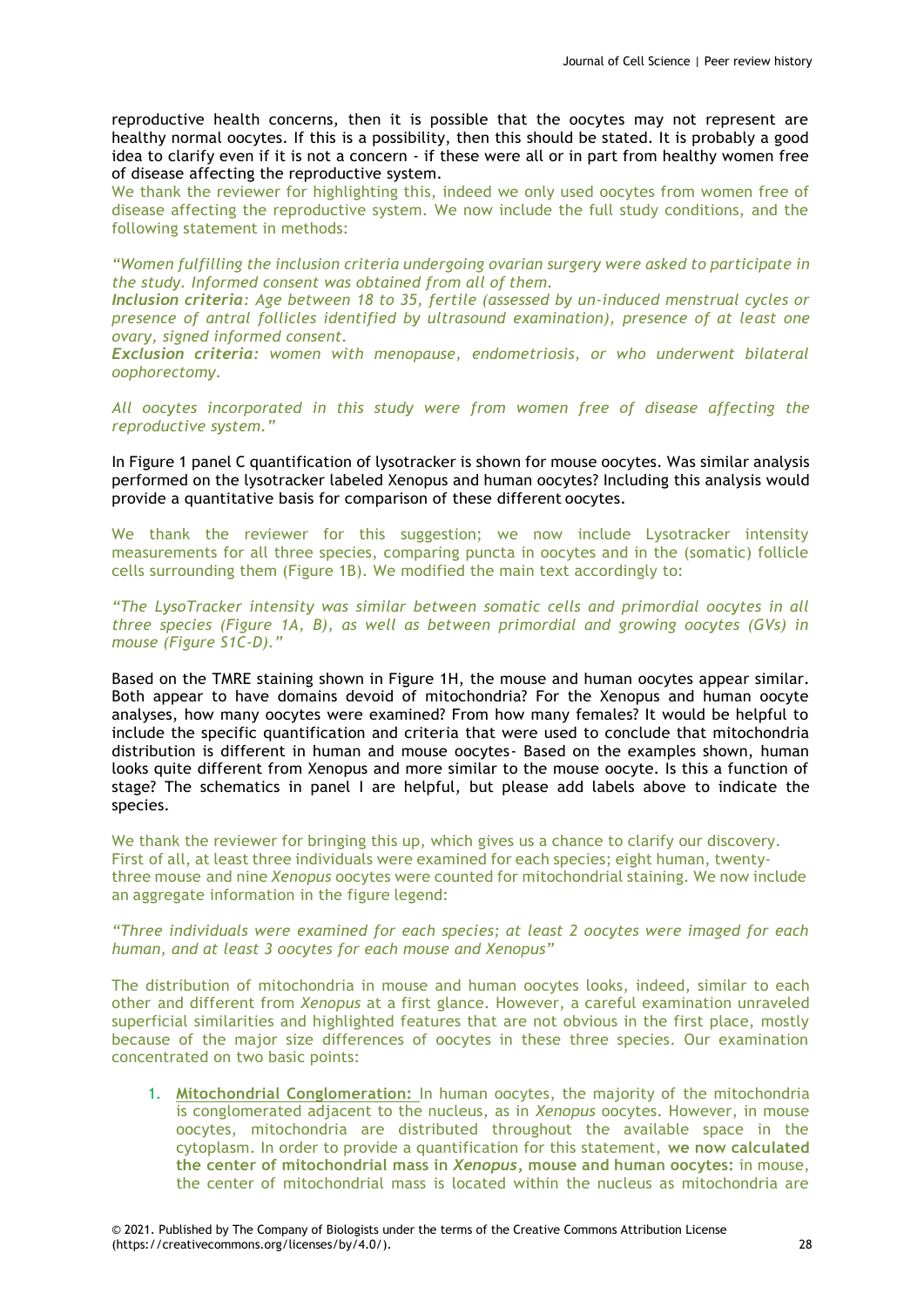distributed throughout the cytoplasm. In humans and *Xenopus*, the center of mitochondrial mass remains within the Balbiani body or at the nucleus-Balbiani body border, as the majority of the mitochondria in these cells are conglomerated inside the Balbiani body. **We added this analysis as an additional supplementary figure (Figure S2B-C).**

2. **Not every cellular space not occupied by mitochondria is the same:** In mouse oocytes, we (and others) show that the distinct space in the cytoplasm that is not occupied by mitochondria is filled by the Golgi ring**.** In human oocytes, the "gap" in mitochondrial conglomeration has been observed numerous times in the literature, and corresponds to cytoplasmic membranes of unknown nature (Hertig, 1968; Hertig and Adams, 1967). **We do see this gap in mitochondrial staining in** *Xenopus* **oocytes too (Figure S2F) but the large size of these cells makes these gaps in mitochondrial staining look trivial. We now provide a side-by-side comparison of different sizes of oocytes and of this observed "gap" in mitochondrial staining for all three species (Figure S2F).** Our previous electron microscopy images in *Xenopus* (Boke et al., 2016), the literature in human oocytes (Baca and Zamboni, 1967; Hertig, 1968; Hertig and Adams, 1967) indicate that these membranes **do not** correspond to Golgi membranes which have very characteristic features. On the other hand, electron microscopy studies in mouse oocytes show that this gap is occupied with Golgi membranes (Lei and Spradling, 2016; Pepling et al., 2007). Finally, our recent immunofluorescence images of Golgi in human oocytes (Figure S3D) show that human oocytes do not contain a Golgi ring.

Thus, we conclude that although mouse and human oocytes look similar at first sight, these similarities are likely superficial.

It is not clear how many oocytes and individuals were examined for the proteostat experiments.

We apologise for this oversight. Three individuals were examined for each species; at least three oocytes were imaged for each human, ten oocytes for each mouse and five oocytes for each *Xenopus*. These numbers are now incorporated into the figure legend of the corresponding figure:

"*Three individuals were examined for each species; at least 3 oocytes were imaged for each human, 10 oocytes for each mouse and 5 oocytes for each Xenopus."*

#### Minor:

A general comment for the graphs in figures where oocytes of more than one species are shown, please include labels indicating which species is shown. If a graph or schematic contains data from more than one species, please add a key.

We added this information for all the figures that have oocytes from different species.

The title for Figure 2 concludes that mitochondria of mouse primordial oocytes are not maintained within a Balbiani body, but mitochondria are not analyzed in the figure. Please consider revising to reflect the data shown or include data on mitochondria.

We have changed the figure title to "Mouse primordial oocytes do not contain a large proteinaceous matrix".

Scale bars are missing in Figure 3A, for the enlarged panels and insets in Figure 4, Supp. Fig 1A top row, and Supp. 4A

We apologise for these oversights; scale bars are now added to all of the indicated figures.

In Supp. Fig 1C and Supp. Fig. 2 - assume the samples shown are mouse but this is not indicated. We added the relevant species information to all figures.

Supp. Fig. 2C - please show each sample point sas in the other figures.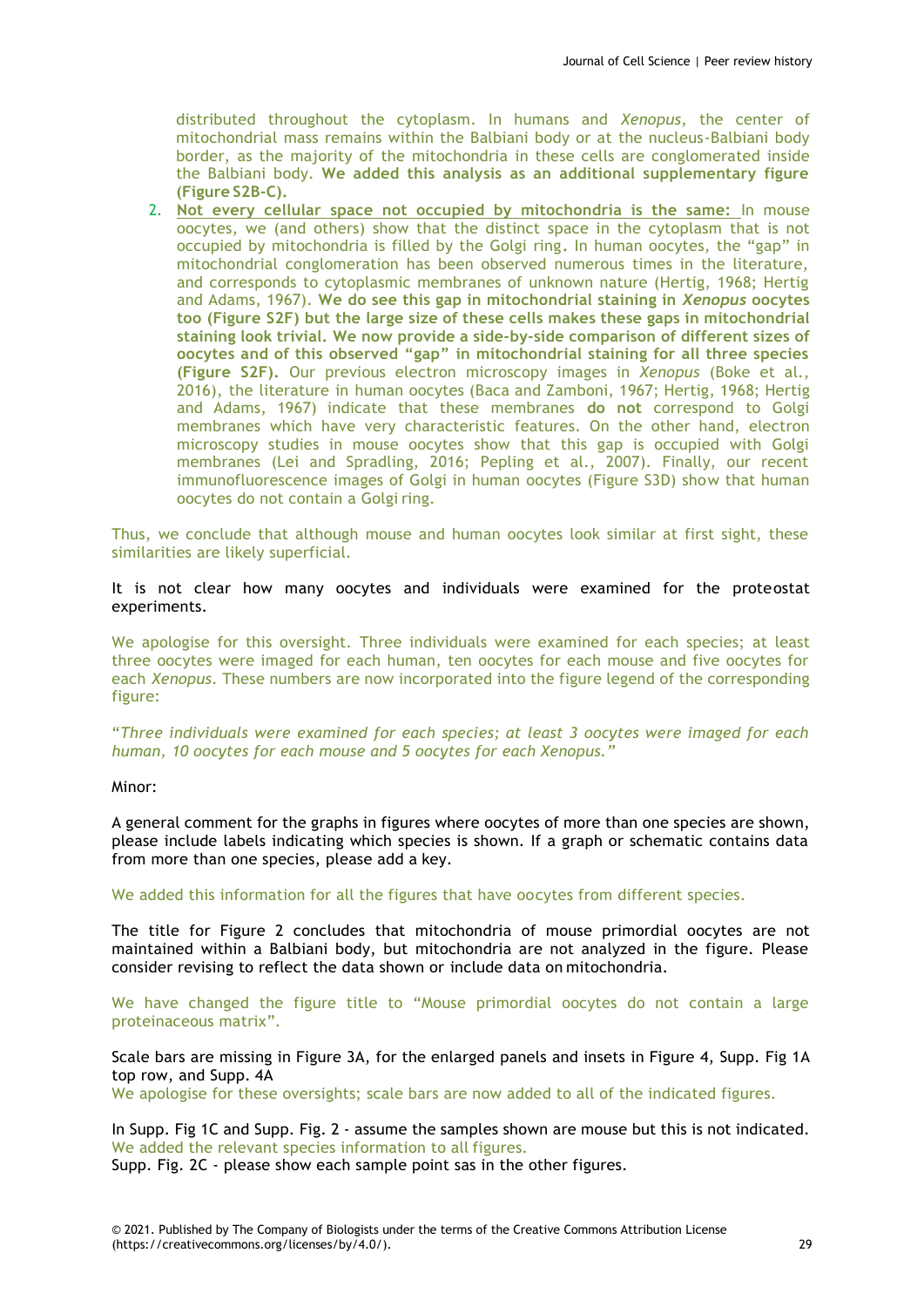We have changed the format of the figure such that we show the data points.

# Reviewer #2 (Significance (Required)):

Previous analysis of mouse primary oocytes identified a Golgi ring as the mouse Balbiani body. Based on the lack of mitochondria accumulation in this structure, it was suggested that the mammalian Balbiani body was unique from those of nonmammalian vertebrates. A striking finding from this work is that the mouse indeed appears to be unique but that somewhat unexpectedly, the primary oocytes of Xenopus and human appear to share similar cellular structures. Specifically, the distribution of organelles is different in mouse oocytes, and they appear to lack Balbiani bodies based on several criteria examined in this study: 1) no accumulation of mitochondria, 2) no evidence for RNA localization within a nonmembrane bound compartment, and 3) no evidence for an amyloid-like matrix. Moreover, staining and inhibitor treatments indicate that the Golgi ring has the hallmarks of a conventional Golgi structure and has no correlation to or instructive role in preventing or promoting oocyte activation, but does disassemble in response to oocyte activation. This work challenges the notion that mice even have a Balbiani body and provides evidence against the prevailing model that the Golgi ring regulates oocyte dormancy. The findings point to the importance of choosing a system to model a process based on a comparative cell biology approach rather than solely on evolutionary distance. The work is well-done, and the findings are exciting and significant to reproductive biologists investigating vertebrate oocyte biology, such as myself, and more broadly to cell biologists, developmental biologists, geneticists, and those investigating fertility and reproductive health

We thank the reviewer for these positive and encouraging comments.

#### Reviewer #3 (Evidence, reproducibility and clarity (Required)):

In this manuscript the authors aim to compare the content and organization of the Balbiani body between Xenopus, mouse and human oocytes. The Balbiani body is a conserved feature of oocytes across the animal kingdom. In frog and fish the Balbiani body is essential for oocyte polarity, proper fertilization and inheritance of maternal regulators that induces the dorsalventral axis of the future embryo, as well as its germline. In mouse, the Balbiani body has been associated with culling of successful oocytes during early formation of the primordial and primary follicle. Understanding the formation, organization and various features of the Balbiani body is therefore of great importance. While the Balbiani body has been extensively functionally studied in frog and fish, this aim is very important in mammals where functional tools for Balbiani body investigation are not yet available.

Based on vital dye labeling the authors examine the organization of the Balbiani body and conclude that mouse oocytes do not contain a Balbiani body. Unfortunately, I have substantial concerns regarding the experiments shown and I could not find the data compelling to support such a conclusion. Generally, the authors heavily rely on the use of vital dyes and do not employ complementing methodologies or approaches to support these findings. The rational of some of the experiments is not clear and rely on weak assumptions and some controls are missing. In addition, the number of oocytes/ovaries examined is rarely provided, and the presentation of the data is not always clear. I am detailing my comments below.

We understand that the reviewer expresses their concerns about the use of live-cell imaging dyes, as well as a perceived lack of analyses on fixed tissue samples. In the field, there are several studies performed on fixed ovary tissues (Castrillon et al., 2003; Kato et al., 2019; Lei and Spradling, 2016; Shimamoto et al., 2019). Although these studies have been pivotal in nature, and pushed the field forward in many ways, they have been limited by common problems associated with fixation: loss of information on organelle dynamics and activity; introduction of fixation and permeabilization artefacts such as the distortion of cell shape, hindering of epitopes that would be recognized by the antibody and the loss of membrane proteins. Moreover, a reliance on antibodies makes it very challenging to detect oocyte/germ cell-specific splice variants to mark organelles, and some species-specific proteins.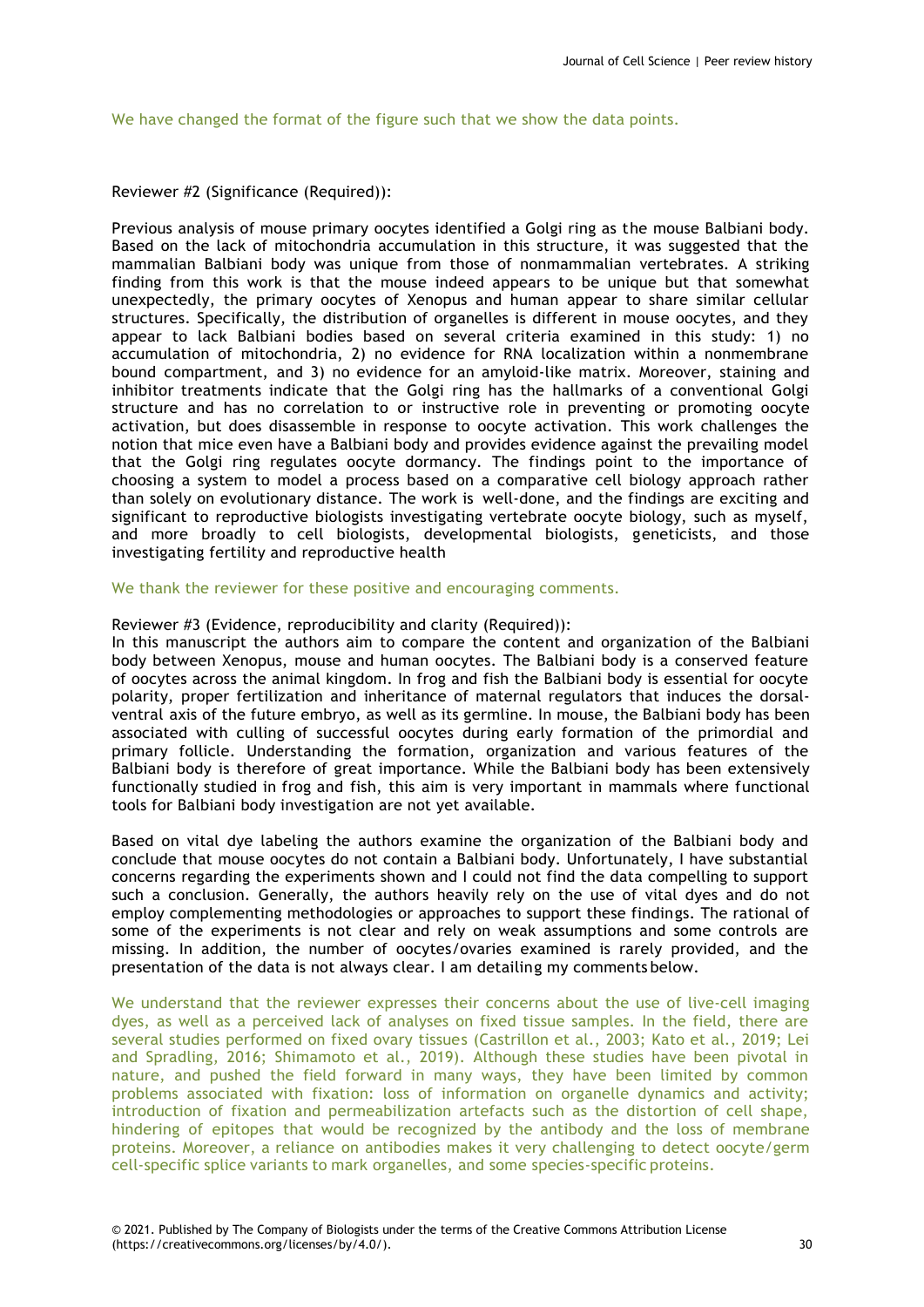In fact, it is still impossible to find a non-sectioned or not fixed image or description of mammalian primordial oocytes in the literature. Our study advances on the previous work by employing live- cell imaging; the Reviewers 1 & 2 also highlighted our use of live-cell imaging as a significant strength. Only by live-cell imaging we can collect information regarding the activity of organelles and their dynamic distribution in the cytoplasm. However, in response to the reviewer's concern, we emphasize that we do not uniquely rely on live-cell imaging: our manuscript includes extensive immunofluorescence images with whole-ovary imaging (our preferred fixation method to avoid shape-distortions observed during fixation in large cells like oocytes) and in some cases, tissue sections (Figure 4, 5, S1F-G, S5A).

Moreover, in response to the reviewer's suggestions, we have added several more immunofluorescence images to strengthen our findings (Figure S3B, S3D-F). We thank the reviewer for helping us bridge the gap between live-cell imaging and fixed sections.

The authors conclude the "mouse oocytes do not contain a Balbiani body". As a constructive advice, I would like to comment that it is extremely challenging conceptually to prove that something does not exist. It may very well be that the mouse Balbiani body is different than that of other species in its content and/or organization, and I believe that the authors should consider this possibility.

We thank the reviewer for their comments. In our manuscript, we adopt the conventional and most widely used definition for the term Balbiani body: the name Balbiani body, or "mitochondrial cloud" as it was referred to as in older literature, is used to describe a membraneless super-organelle that clusters mitochondria (Banani et al., 2017; Bilinski et al., 2017; Bontems et al., 2009; Cox and Spradling, 2003; Guraya, 1979; Hertig, 1968; Hertig and Adams, 1967; Jamieson-Lucy and Mullins, 2019; Kloc et al., 2004; Marlow and Mullins, 2008; So et al., 2021; Van der Stricht, 1923). We therefore remain consistent with the literature in considering the presence of mitochondria within a proteinaceous matrix indicative as the defining characteristic of any structure that would be called "a Balbiani body". Because mouse oocytes lack mitochondrial conglomeration and do not contain a proteinaceous matrix indicative of a membraneless super-organelle -two defining characteristics of the Balbiani body- we conclude that mouse oocytes lack a Balbiani body. Furthermore, ours is not merely a negative finding; we positively identify the structures previously described as Balbiani bodies as in fact mis-identified Golgi rings: the structures formerly known as murine Balbiani bodies do not fulfill the criteria of a Balbiani body, as they associate neither with a proteinaceous matrix (Figure 2, 3 S5), nor mitochondria (Figure 2, S4A-B), nor with previously-published known RNAbinding proteins (Figure 4A-C). Therefore, our contribution is not only to "prove that something does not exist" but it is also to prove that existing structures have been misidentified.

Of course, there are epistemological limitations to any experiment: we cannot exclude the possibility that some currently unknown functions performed by the Balbiani body in humans and *Xenopus* may be performed by a structurally distinct organelle in mouse oocytes that does not fulfil any of the above criteria. However, this structure, then, would not be a Balbiani Body.

We would like to note that it is not so unusual for an organelle to be missing from a particular cell type. There are many examples, such as cells that lack centrosomes (Bornens, 2012; Schuh and Ellenberg, 2007) or mitochondria (Muller, 1988). Such cell types happen to contain types of centrosomal or mitochondrial material to organize their acentrosomal spindle assembly or electron transport function, respectively, but these are not assembled and so the cells lack the namesake organelles. In a similar way, we have shown that mouse oocytes do not contain a Balbiani body.

### Major Comments

Fig. 1A - LysoTracker signal in the Xenopus oocyte looks more like background than a true signal. Also, the insert hides much of the shown oocyte, it is advisable to show the entire oocyte. Based on the images shown it is difficult to conclude that "vertebrate primordial oocytes have acidic, active lysosomes distributed in their cytoplasm" for the Xenopus oocyte.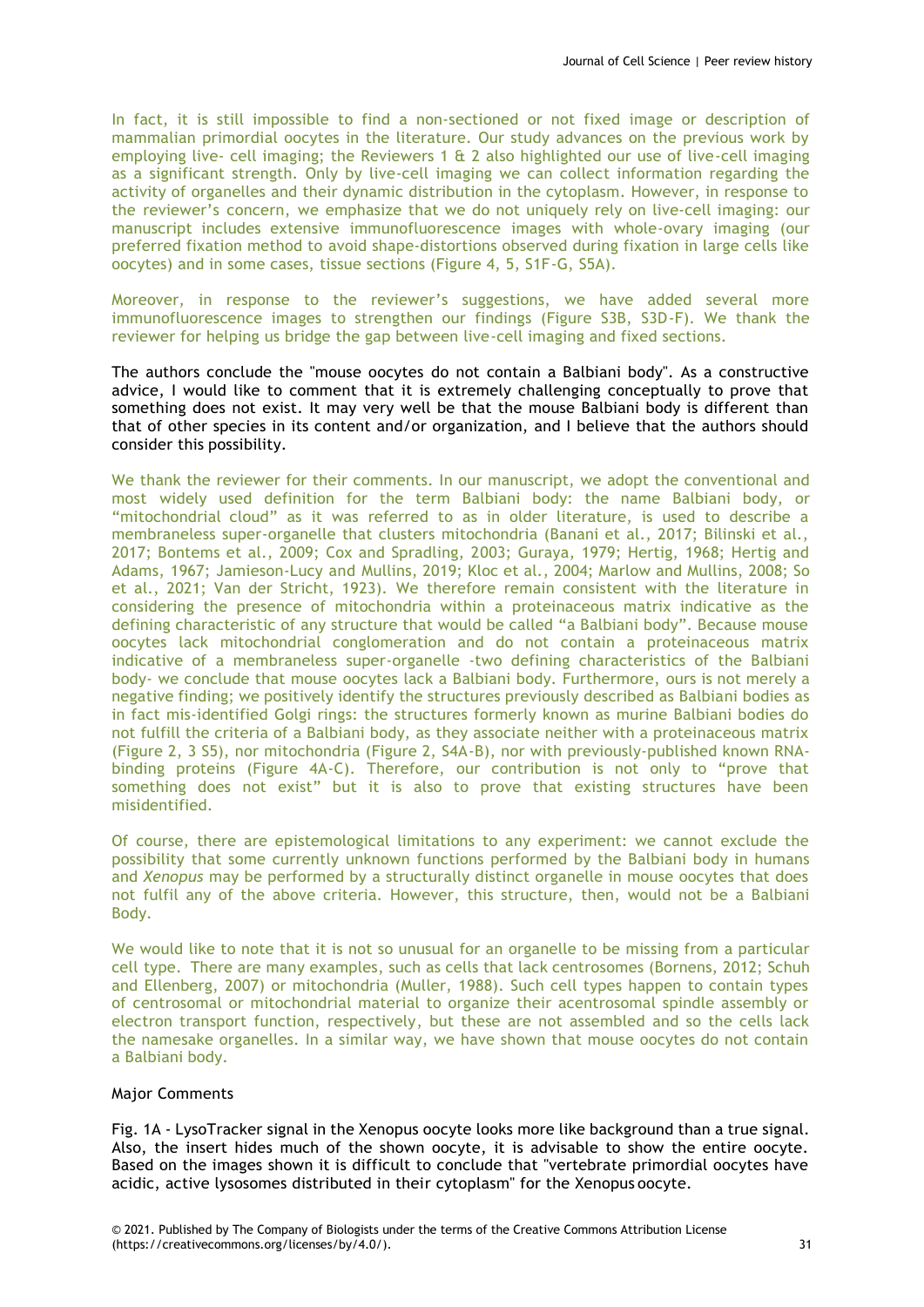*Xenopus* stage I oocytes are huge (250 microns), whereas lysosomes are very small (0,2-1,2 microns in diameter). Thus, we understand the reviewer's concern that the lysosomal puncta might come across as background staining without additional magnification.

We now address this concern by

- **1-** including full-size, high-magnification images of *Xenopus* oocytes (see below, Figure R2 in the response to reviewers).
- **2-** performing an additional experiment with Bafilomycin A1, a lysosome acidification inhibitor, to prove the specificity of the Lysotracker dye in *Xenopus* oocytes too. In the presence of Bafilomycin A1, lysosomes do not uptake Lysotracker and thus, do not show any specific Lysotracker staining (Figure S1B).

We thank the reviewer for their suggestion to make this conclusion stronger.

We also provide additional quantifications of lysosomal puncta inside the oocyte and in somatic cells surrounding the oocyte for all three species. The Lysotracker intensity in each follicle was similar between somatic cells and the oocyte of that follicle (Figure 1B), providing additional vigor for our conclusion that "vertebrate primordial oocytes have acidic, active lysosomes distributed in their cytoplasm"

# Fig. 1B - It is unclear how primordial follicle oocytes are distinguished from somatic cells, some of which are almost the same size. Labelling with a specific marker (like Vasa for example) would help determining this. Also, only a portion of the GV oocyte is shown, which makes the evaluation of the findings difficult.

It is well-established to differentiate and classify oocytes according to their size and morphology in both mammalian and frog reproduction fields (Clarke, 2012; Dumont, 1972; Gougeon, 1986; Morohaku et al., 2016; Pedersen and Peters, 1968; Wang et al., 2017; Westergaard et al., 2007). Thus, we now included the size information for oocytes in the Materials and Methods section of the manuscript in the paragraph "Oocyte classification" and labelled primordial and growing oocytes in the figure. Moreover, since a DDX4 staining (Vasa homolog in mammals) would require fixation and would therefore not be compatible with LysoTracker staining, we show below (Figure R1) images of oocytes isolated from transgenic Stella-GFP mice (a germ cell marker) (Payer et al., 2006) labelled with LysoTracker, replicating our previous results and conclusions.

*NOTE: We have removed unpublished data that had been provided for the referees in confidence.*

Fig. S2 - The authors state: "We found that the Golgi ring had polarized Golgi stacks, and associated with pericentrin", however, the localization of the golgi apparatus around Pericentrin has already been reported by Lei and Spradling, 2016

We apologise for this oversight; we have changed our wording to:

"*We found that the Golgi ring had polarized Golgi stacks as it contained cis- and trans-Golgi markers (GM130 and TGN46 respectively) and confirmed previous reports that it is associated with pericentrin (Lei and Spradling, 2016)*".

Fig. 1C - It should be described and demonstrated how puncta were selected and measured for this analysis.

We added this information as an additional supplementary file (please see Figure S1C) and expanded the materials and methods with detailed description.

Fig. 1G - The insert shown hides the image of the oocyte, it is advisable to show the entire oocyte, so that readers can evaluate the results.

We thank the reviewer for their suggestion, now we include the full oocyte and the magnified image as separate panels for Figure 1F (Figure 1G in our first submission). Moreover, we provide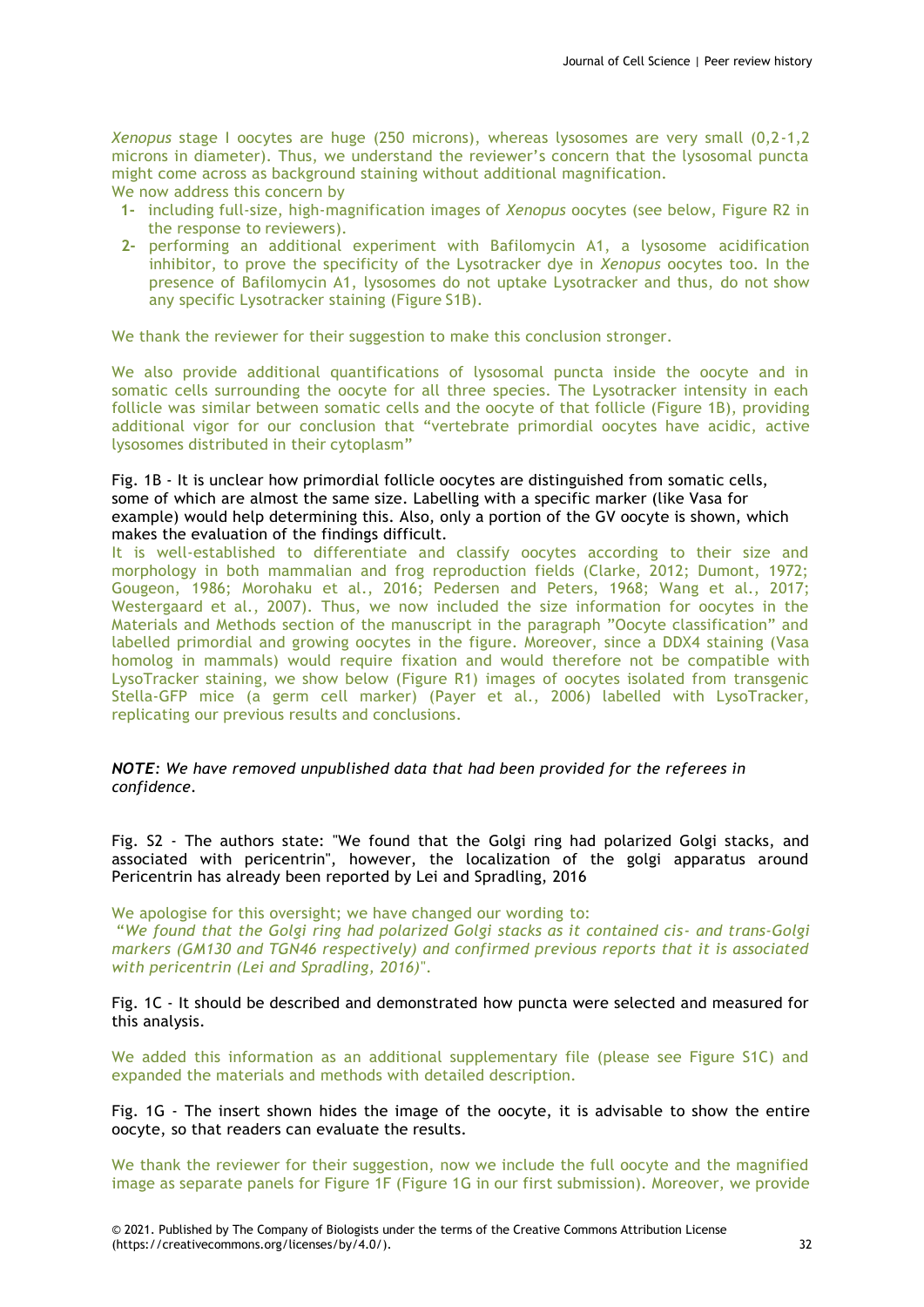all images of entire *Xenopus* oocytes in Figure R2 below for the reviewer without any insets. Unfortunately, for space concerns, we had to keep the insets in the main figures.

**NOTE:** We have removed unpublished data that had been provided for the referees in confidence**.**

Fig. 1 H - the authors conclude that the mitochondria localization in the mouse oocyte is different than in humans and frog. To this reviewer it seems that mouse and human oocytes have similar mitochondria localization pattern, and that Xenopus is apparent the exception.

We thank the reviewer for bringing this up, which gives us a chance to clarify our discovery. The distribution of mitochondria in mouse and human oocytes looks, indeed, similar to each other and different than *Xenopus* at a first glance. However, a careful examination unraveled superficial similarities and highlighted features that are not obvious in the first place, mostly because of the major size differences of oocytes in these three species. Our examination concentrated on two basic points:

- 1- **Mitochondrial Conglomeration:** In human oocytes, the majority of the mitochondria is conglomerated adjacent to the nucleus, as in *Xenopus* oocytes. However, in mouse oocytes, mitochondria are distributed throughout the available space in the cytoplasm. In order to provide a quantification for this statement, **we now calculated the center of mitochondrial mass in** *Xenopus***, mouse and human oocytes: in mouse, the center of mitochondrial mass is located within the nucleus as mitochondria are distributed throughout the cytoplasm**. In humans and *Xenopus*, the center of mitochondrial mass remains within the Balbiani body or at the nucleus-Balbiani body border, as the majority of the mitochondria in these cells are conglomerated inside the Balbiani body. We added this analysis as an additional supplementary figure (Figure S2B-C).
- 2- **Not every cellular space not occupied by mitochondria is the same:** In mouse oocytes, we (and others) show that the distinct space in the cytoplasm that is not occupied by mitochondria is filled by the Golgi ring. In human oocytes, the "gap" in mitochondrial conglomeration has been observed numerous times in the literature, and corresponds to cytoplasmic membranes of unknown nature (Hertig, 1968; Hertig and Adams, 1967). **We do see this gap in mitochondrial staining all the time in** *Xenopus* **oocytes too (Figure S2F) but the large size of these cells make these gaps in mitochondrial staining look trivial. We now provide a side-by-side comparison of different sizes of oocytes and of this observed "gap" in mitochondrial staining for all three species (Figure S2F).** Our previous electron microscopy images in *Xenopus* (Boke et al., 2016) and the literature in human oocytes (Baca and Zamboni, 1967; Hertig, 1968; Hertig and Adams, 1967) indicate that these membranes **do not**  correspond to Golgi membranes which have very characteristic features. On the other hand, electron microscopy studies in mouse oocytes show that this gap is occupied with Golgi membranes (Lei and Spradling, 2016; Pepling et al., 2007). Finally, our recent immunofluorescence images of Golgi in human oocytes (Figure S3D) show that human oocytes do not contain a Golgi ring.

Thus, we conclude that although mouse and human oocytes look similar at first sight, these similarities are likely superficial.

In entire figure 1, a use of Max Z projection seems less appropriate. A max projection will provide only the most intense signals in the oocyte. For a reliable evaluation of the distribution of the organelles shown, a Sum Z projection would recover all signals throughout the oocytes, allowing for better assessment of their distributions.

We provide sum-Z projections below in Figure R3. Upon preparing sum slices of the images (follicles are roughly ∼25, 50 and 250 microns, in mouse, humans, and *Xenopus*, respectively) the signal within the primordial follicle was over-saturated in all 3 species. The resulting image was not clear and the organelle distribution could not be discerned especially in the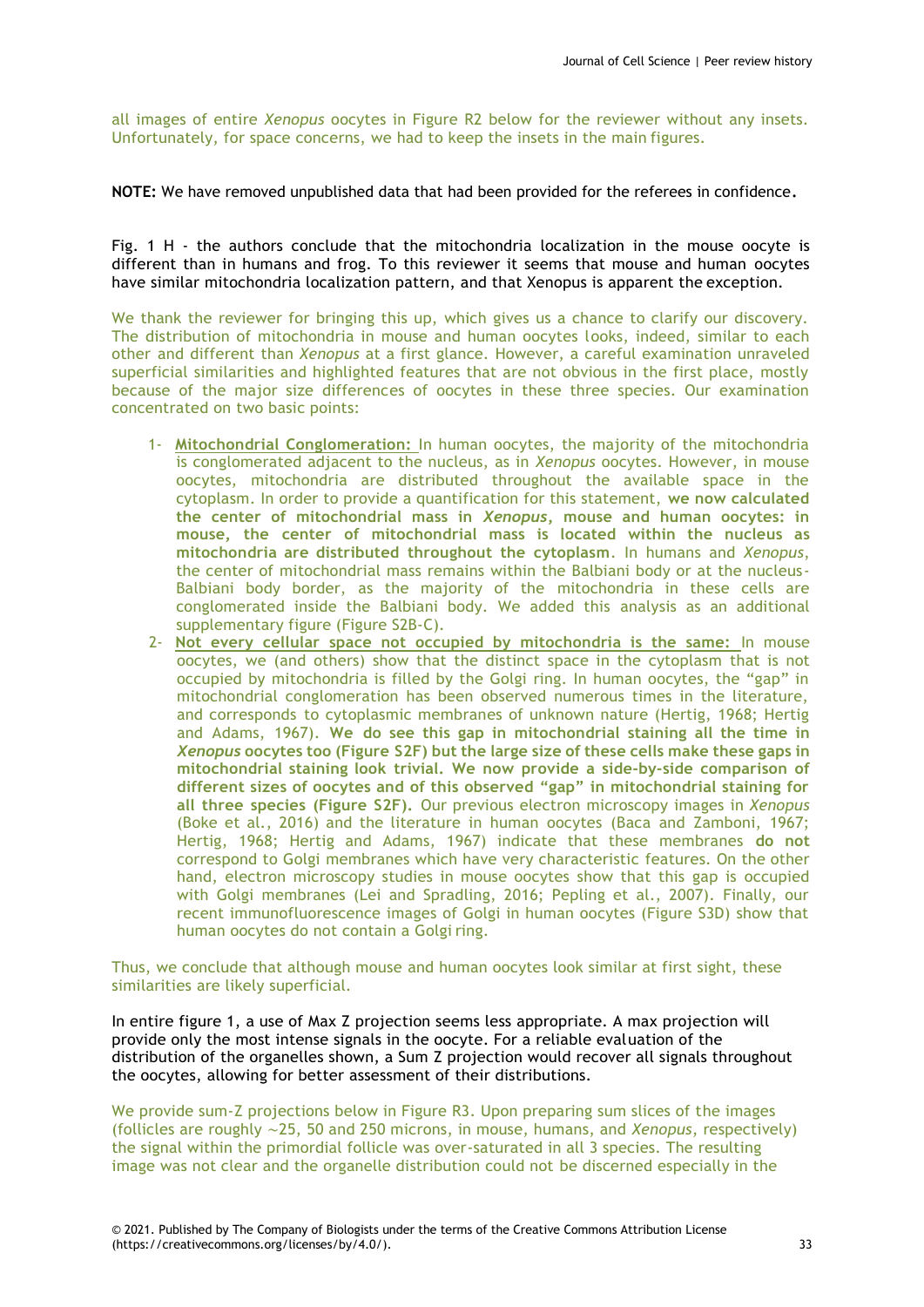case of Lysotracker and NBD C6-Ceramide probes, which are membrane-soluble and tend to accumulate weakly in all membranes. Hence, we prefer using max-Z projections in the manuscript.

# *NOTE: We have removed unpublished data that had been provided for the referees in confidence.*

In addition, the authors heavily rely on dyes for their analyses. Vital dyes can be very useful, but are limited in tissue penetration for example, which could result in varying signal intensities between different parts of the tissue and between experiments. Validation by other methods, such as ultrastructure analysis and immune-fluorescent staining, or transgenically expressed or injected markers (for mouse and Xenopus, respectively) is required to support their conclusion.

We thank the reviewer for their concern. We provide below diffusion calculations for biological systems, considering the size of oocytes, and their attached somatic cells (pasted below):

# **NOTE:** We have removed unpublished data that had been provided for the referees in confidence.

Here were used the equation for one-dimensional mean square displacement of a live-cell imaging probe (Berg, 2018) assuming lipid-like property and spherical symmetry of the oocyte to obtain the time for diffusion of the probe (t) as:

$$
t=\frac{r^2}{2D}
$$

Where r is the radius of the somatic cell and oocyte that comprise the follicle, D is the diffusion constant which was assumed to be  $5\mu m^2$ /sec for a lipid diffusing through the membrane and 50  $\mu$ m<sup>2</sup>/sec for a lipid diffusing through cytoplasm. The total diffusion time is calculated as:

# $t_{total} = t_{PM1} + t_{somatic cell cytoplasm} + t_{PM2} + t_{OPM} + t_{occyte cytoplasm}$

Where PM1 represents the somatic cell plasma membrane facing the medium in which the dye is dissolved, PM2 is the plasma membrane of the somatic cell in contact with the oocyte and OPM is oocyte plasma membrane. An example for the diffusion through a mouse follicle is shown:

# **NOTE**: We have removed unpublished data that had been provided for the referees in confidence.

As the reviewer can see, even in the case of large *Xenopus* oocytes, we are not limited by diffusion (Table 1). Moreover, all our labelling experiments provided similar or higher intensity of fluorescence inside oocytes compared to that of the surrounding somatic cells, which would go against limited penetration.

Finally, as suggested by the reviewer, we now provide in a supplementary figure (Figure S3D-F) immunofluorescence images of primordial oocytes performed in fixed tissue sections of the three vertebrates supporting our findings using live-imaging regarding the distribution of organelles.

Fig.2 - Based on the images shown, it is difficult to assess and compare the signal of the dye used, which shows substantial background. To my eyes, the data shown for mouse looks similar to that of the human oocyte. In addition, it is unclear how consistent and quantitative are the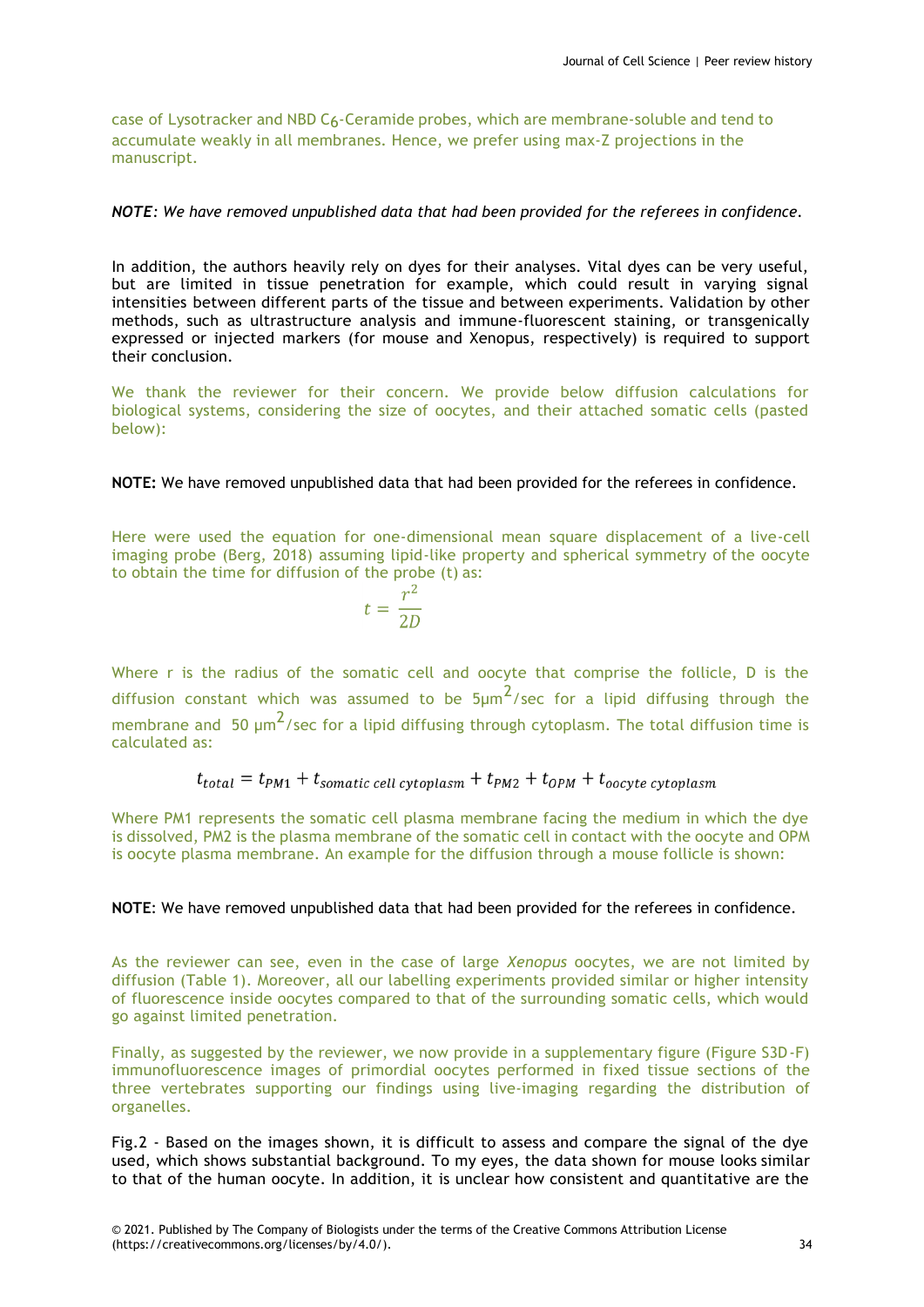staining and imaging conditions that are used. The Xenopus image for example looks generally much brighter than the other species' oocytes.

In addition, co-labeling for a landmark for the Balbiani body (like Pericentrin, golgi etc.,) would help to determine whether the shown signals originate from the Balbiani body versus the remaining cytoplasm.

This data as provided here does not support the conclusion that mouse Balbiani bodies do or do not contain amyloid structures. In addition to the dye used, ultrastructure analysis is required. The authors also previously reported the use of a vital dye called ThT for identifying amyloid structures in live oocytes. It would be good to validate the data with such dye which also would help circumvent fixation artefacts.

#### "N"s are not provided for almost all experiments.

We understand the reviewer's concern, and now provide a thresholding analysis on the images that clearly shows that human and *Xenopus* oocytes have localized Proteostat staining in their cytoplasm (top 10% fluorescent intensity thresholding masks applied), whereas mouse oocytes do not (Figure S4A). In fact, we only observe nucleoli distinctly in mouse oocytes, which serve as a positive control (as nucleoli are phase separated compartments and shown to contain amyloid- like material in some species, or under certain circumstances (Alberti and Carra, 2019; Frottin et al., 2019; Hayes and Weeks, 2016). Thresholding is an objective criterion (as opposed to what is visible to an eye), and clearly shows that *Xenopus* and human oocytes have cytoplasmic Proteostat-positive assemblies in the shape of the Balbiani body, whereas mouse oocytes only have punctae distributed in their cytoplasm. We also incorporate zoomed out images from mouse and human ovaries that make the proteostat staining of Balbiani bodies (or lack-there-of) more apparent (Figure S4B).

In order to determine whether the Proteostat signal in human and *Xenopus* oocytes originates from the Balbiani body, we performed co-staining of Proteostat with the mitochondrial marker citrate synthase. This staining clearly shows that the Proteostat signal overlaps with that of citrate synthase in both species, thus confirming our conclusions. In mouse oocytes, the Proteostat staining in the cytoplasm barely exceeds background fluorescence levels despite its overlap with some mitochondria.

Unfortunately, citrate synthase immunohistochemistry is incompatible with the manufacturer's protocol used for Proteostat staining. We thus followed the IHC protocol and added Proteostat to the secondary antibody. While we were able to detect Proteostat under these conditions, the signal was a lot weaker and overall less reliable when compared to the manufacturer's protocol even for human and *Xenopus* sections (see Figure R4 below). Therefore, we added these images here for the reviewer's discretion, however, we would not like to include them in the main manuscript file.

# **NOTE:** We have removed unpublished data that had been provided for the referees in confidence.

Ultrastructure analyses were already performed in the literature for all three vertebrate oocytes (please see below). The available data is of high quality and support our conclusions:

- In humans, apart from a mitochondrial conglomeration (Baca and Zamboni, 1967; Hertig, 1968; Hertig and Adams, 1967), "fibrils" were noted in the Balbiani body: "The prominent center, measuring up to 4.5 µm in diameter (…) is composed of electron opaque deposits embedded within a matrix of fine fibrils. These dense granules may become periodically aligned to form radiating fibrils which apparently merge with peripheral coarse fibers measuring up to 0.13 µm in diameter." (Hertig, 1968)
- In *Xenopus*, we and others showed mitochondrial conglomeration in oocyte cytoplasm without a surrounding membrane (Boke et al., 2016; Kloc et al., 2004).
- In mouse, Pepling et al., and others observed **a diffuse mitochondrial distribution** in the cytoplasm and a Golgi ring (Pepling et al., 2007; Wischnitzer, 1967; Wischnitzer, 1970), different than frog and human oocytes.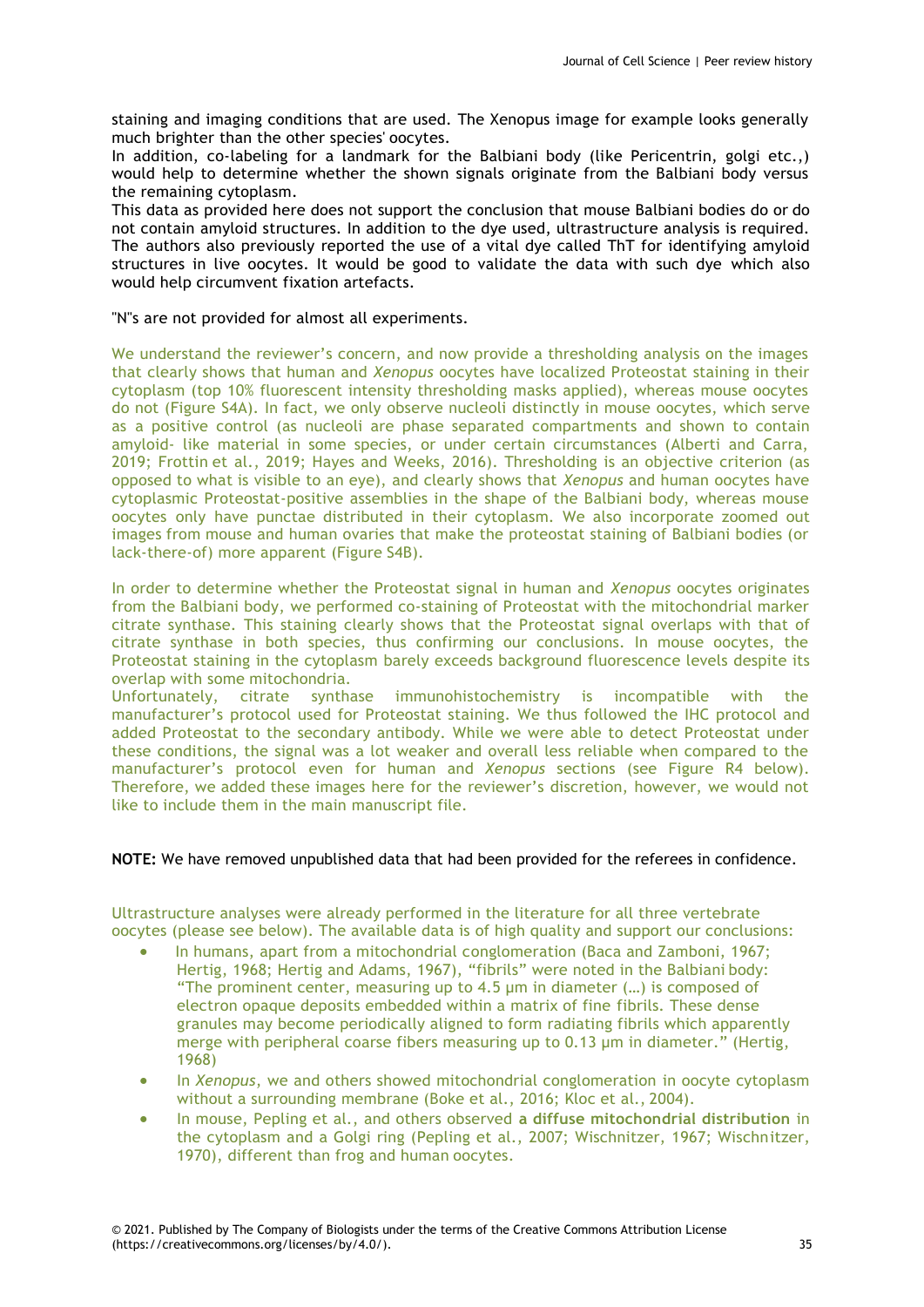We apologize for not including N numbers; they are now included in the figure legends.

Unfortunately, due to the effect of Covid19 pandemic on elective surgeries, it is currently very difficult to receive human ovary samples and thus, we cannot provide live imaging of human oocytes with ThT. However, we include below (Figure R4) live ThT staining of mouse primordial oocytes and frog oocytes with ThT. *Xenopus* oocytes have a ThT positive conglomeration in their cytoplasm (the Balbiani body), whereas mouse oocytes only have diffuse ThT staining, even with a 10X higher ThT concentration than we used for *Xenopus* oocytes.

**NOTE**: We have removed unpublished data that had been provided for the referees in confidence.

Fig. 3 - The observation that mitochondria can localize to the position of the golgi is not convincing to conclude the lack of a Balbiani body or a proteinaceous structure. This experiment relies on three assumptions: 1. Proteins and organelles cannot be found closely adjacent to one another. However, in the Balbiani body of zebrafish and Xenopus, organelles are embedded within or surrounded by RNA-protein (RNP) granules. At the confocal resolution shown, one cannot conclude the lack of protein complexes that could still be present around the 'invading' mitochondria. 2. The golgi apparatus within a Balbiani body is not associated with such RNP granule. This was not ruled out. If this is the case, then dissociation of the golgi might also affect the structure of the Balbiani body and result with redistribution of mitochondria. 3. The mitochondria are not part of the Balbiani body. This was not proven. Balbiani body RNP can be associated with the 'invading' mitochondria, and in this case the results would not conclude a lack of Balbiani body. In fact, the RNP complexes that are found in piRNA granules in germ cells across vertebrate ad invertebrate species were described as nuage, electron-dense material (presumptive RNPs) that is associated with mitochondria. This is consistent with observations of intermingled RNP and mitochondria (and other organelles) in the Balbiani body in fish and frog.

In addition, no controls are provided to rule out non-specific effects in this experiment. In the measurement of the area occupied by mitochondria, the authors should specify whether this analysis was performed on single optical sections, or on Z projections. Altogether, I am afraid that the rational and technical aspects of this experiment are not compelling to conclude a lack of a Balbiani body.

We thank the reviewer for giving us an opportunity to clarify the rationale behind this experiment. The only assumption we rely on is that the compounds we use to dissociate the Golgi apparatus do not act on the hypothetical protein matrix. We believe that this assumption is correct for 2 reasons: First, we have used two compounds with two completely different modes of action to dissociate the Golgi apparatus: BFA, a compound long hailed for its specificity to act on the Golgi apparatus (Chardin and McCormick, 1999) and Nocodazole, a microtubule drug that is widely used in the literature to dissociate the Golgi (Cole et al., 1996; Turner and Tartakoff, 1989). Second, BFA does not have any effect on the Balbiani body in *Xenopus* oocytes (as shown in Figure 1C). An elegant study already showed that Nocodazole (for that matter, complete disruption of microtubules) does not have any effect on the structure of the *Xenopus* Balbiani body (Chang et al., 2004).

To specifically answer the reviewer's points above:

*1- Proteins and organelles cannot be found closely adjacent to one another. However, in the Balbiani body of zebrafish and Xenopus, organelles are embedded within or surrounded by RNAprotein (RNP) granules. At the confocal resolution shown, one cannot conclude the lack of protein complexes that could still be present around the 'invading' mitochondria.*

We did not assume organelles cannot be adjacent to each other. On the contrary, the mitochondrial exclusion zone (MEZ) calculations in this very figure rely on organelles moving and mixing (in case of mitochondria, through fusion and fission) with each other in the available cytoplasm to fill the place generated by the dissociated Golgi apparatus.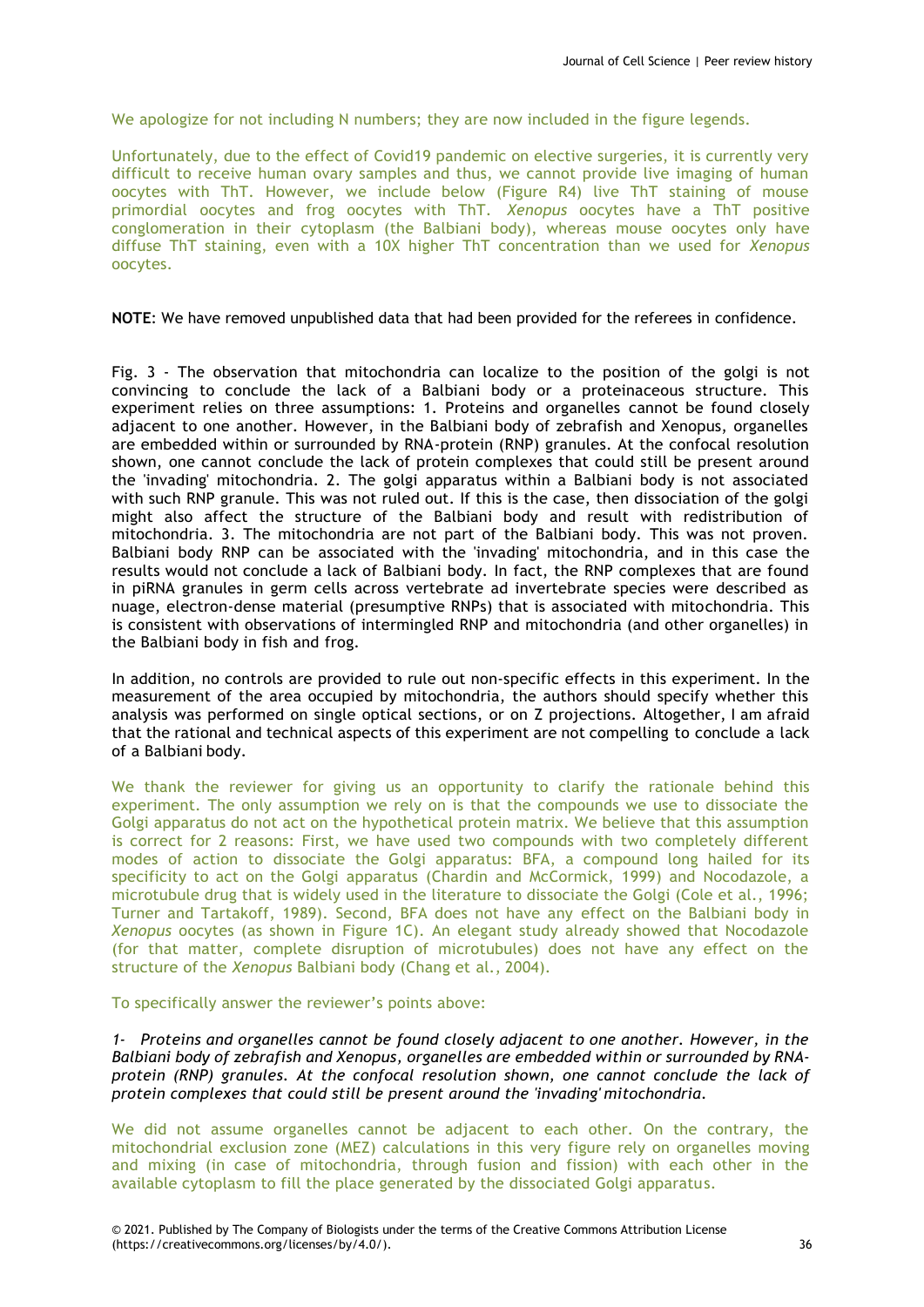# *2- The golgi apparatus within a Balbiani body is not associated with such RNP granule. This was not ruled out. If this is the case, then dissociation of the golgi might also affect the structure of the Balbiani body and result with redistribution of mitochondria*

It is certainly a possibility, that the Golgi apparatus is associated with an RNP granule; especially considering proteins like Trailer hitch, the RAP55 orthologue in *Drosophila*, resides at ER-exit sites (Wilhelm et al., 2005), where the Golgi apparatus tends to be. However, biomolecular condensates are de-mixed from the surrounding cytoplasm, and in case of the Balbiani body, they have a solid or amyloid-like nature (Banani et al., 2017; So et al., 2021; Woodruff et al., 2018). Thus, a large proteinaceous matrix should be present where the Balbiani body is. Therefore, two pieces of evidence go against the likelihood of the statement above:

- 1. The Proteostat did not detect any phase-separated compartment in mouse oocytes, whereas it clearly marked the Balbiani body of human and X*enopus* oocytes (Figure 2, S4). Thus, it is highly unlikely that there is a proteinaceous matrix associated with the Golgi ring in mouse oocytes.
- 2. A large proteinaceous phase-separated compartment is unlikely to be dissociated by the dissociation of the Golgi apparatus it has been associated with. This certainly has not been observed before in the literature. Supporting evidence for this statement is that we already showed in our manuscript that the *Xenopus* Balbiani body is not affected by dissociation of the Golgi apparatus (Figure 1F).

# *3- The mitochondria are not part of the Balbiani body. This was not proven. Balbiani body RNP can be associated with the 'invading' mitochondria, and in this case the results would not conclude a lack of Balbiani body.*

We have shown in Figure 3 that mitochondria are not associated with the Golgi ring, and thus, are not part of a Balbiani-like compartment in oocytes. Considering the definition of a Balbiani body, or mitochondrial cloud as it has been referred to earlier, always include conglomeration of mitochondria, not having a mitochondrial conglomeration (irrespective of its association with the Golgi ring), is enough to conclude that mouse oocytes do not have a Balbiani body.

*In the measurement of the area occupied by mitochondria, the authors should specify whether this analysis was performed on single optical sections, or on Z projections.* The MEZ calculations were performed on the equatorial sections of the oocytes.

Fig. 4 - In the references mentioned, I could not find data showing the localization of RNGTT in the Balbiani body.

We apologise for this oversight and now include the reference to the preprint regarding RNGTT localisation to the mouse Balbiani body (Lei et al., 2020).

RAP55 was shown to localize to the Balbiani body in the mouse, and it is possible that it represents a golgi marker and not necessarily a Balabiani body marker. However, to rule out previous findings from Pepling et al., 2007, I would expect more thorough investigation, attempting to test RAP55 localization at different oocyte stages. Pepling et al, showed data from E14.5, PND1, PND3. To conclude that RAP55 is completely absent from the Balbiani body, would require examination at different stages in order to rule our transientlocalization.

As suggested by the reviewer, we performed wholemount immunofluorescence analysis of ovaries from embryonic mice (embryonic day 14.5, E14.5), 1 day after birth (PND1) and 4 days after birth (PND4) using antibodies against the RNA-binding protein RAP55 and GM130 to detect the Golgi ring (Figure 4C). We would like to note that Pepling et al. did not show such costaining of RAP55 and GM130 (Pepling et al., 2007, PNAS). At E14.5, we detected weak staining for RAP55 in primordial oocytes (Figure 4C), in accordance with the findings of Pepling et al. At PND1 and PND4, the expression of RAP55 was oocyte specific and localized to cytoplasmic granules, again in accordance with Pepling et al. However, RAP55 granules were excluded from the Golgi ring at both stages (Figure 4C, blue arrowheads). We thus conclude that throughout oocyte formation RAP55 is completely absent from the Golgi ring.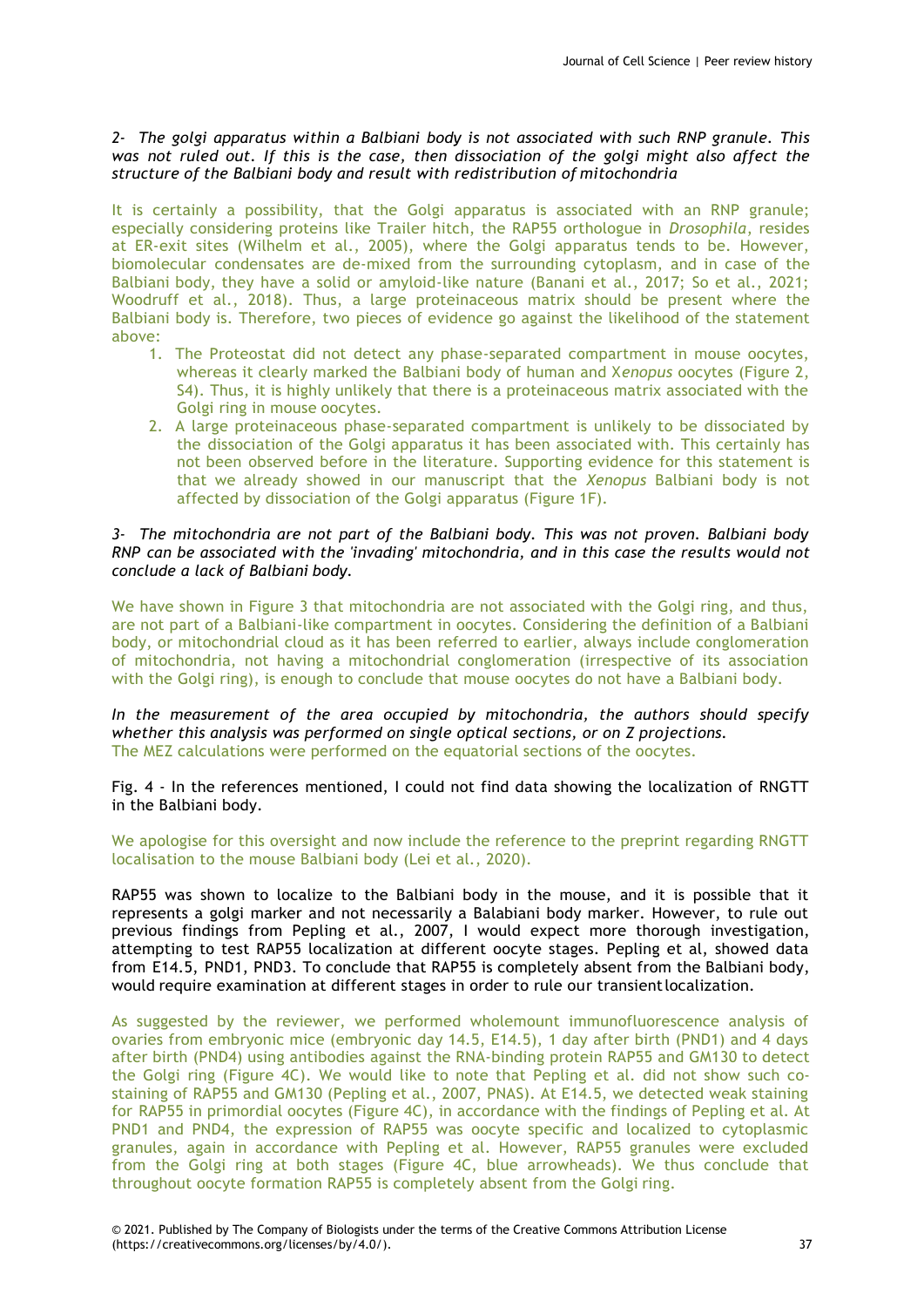We would like to note that Pepling et al., 2007 used two custom-made antibodies raised in the same species (rabbit) (Pepling et al., 2007; Wilhelm et al., 2005; Yang et al., 2006) to support their conclusions regarding co-localisation of Trailer hitch and RAP55, and have not shown any evidence regarding RAP55 localisation to the Golgi ring. Two primary antibodies raised in the same species are very likely to show spurious co-localisation, which would explain the discordance between our and previous findings.

It should be noted whether single sections or z projections are shown, and the entire volume of the golgi/Balbiani body regions, as well as this of the entire cytoplasm should be shown, or at least reported.

#### We amended the text accordingly.

In general, it is possible that the RNA and protein of the Balbiani body would be different between different species. For example, Bucky ball, the only protein known to be essential for Balbiani body formation as found in zebrafish was reported to be rapidly evolving and does not have true homologs outside zebrafish and frogs (XVelo). I find it difficult to conclude a lack of Balbiani body in the mouse, based on the localization of these two specific proteins.

We completely agree with the reviewer on this point. Indeed, the conservation of intrinsically disordered proteins (IDPs) such as Velo1 and Buckyball are very poor in evolution (Boke et al., 2016; Bontems et al., 2009). We conclude that there is a lack of Balbiani body in mouse because of three main reasons:

- 1. Mouse primordial oocytes do not have any mitochondrial conglomeration (Figures 1G, S2B-E)
- 2. They do not have a proteinaceous matrix that might hold the contents of a Balbiani body (Figure 2C-D, 3C-F and S4C).
- 3. Finally, the previous evidence suggesting two RNA binding proteins are localized to the Balbiani body cannot be repeated. In detail, the rationale behind the section regarding RAP55 and RNGTT is as follows: Localization of RAP55 and RNGTT proteins to the Golgi ring has been used as key evidence to claim the presence of a Balbiani body in mouse oocytes (Lei et al., 2020; Pepling et al., 2007). Here, we show that, when these experiments are performed quantitatively (in the case of RNGTT) or with appropriate antibody combinations (in the case of RAP55, please see above), we could not repeat these results (Figure 4A-C). Therefore, in the absence of this key evidence, we concluded: "*Thus, we conclude that the Golgi ring does not associate with RNGTT or RAP55, and does not necessarily host any RNA binding proteins*."

Fig. 5 - The images do not clearly represent the described text. In panel A bottom panel - 'Primary' seems to have no golgi ring.

We thank the reviewer for their comment. The primary oocyte is an oocyte in the extensive growth phase (Adhikari and Liu, 2009; Eppig, 2001); thus, it would not have a Golgi ring.

In panel C - the authors state examples of oocyte with and without golgi ring, but all panels seems to show one, except for the bottom row. This should be clarified or other representative images should be shown.

The reviewer is right to point out the antibody artefact in panel C (the green blob outside the oocyte). We replaced the panel with an additional image from the same replicate that does not contain any antibody artefacts.

E-F - this analysis is difficult to interpret as bulk data. The data has to be more specifically analyzed and presented. For example, it would be ideally performed by first scoring oocytes for FOXO nuclear localization, blindly to the golgi organization. Then the oocytes selected for either FOXO localization group should be scored for the presence of a golgi ring. The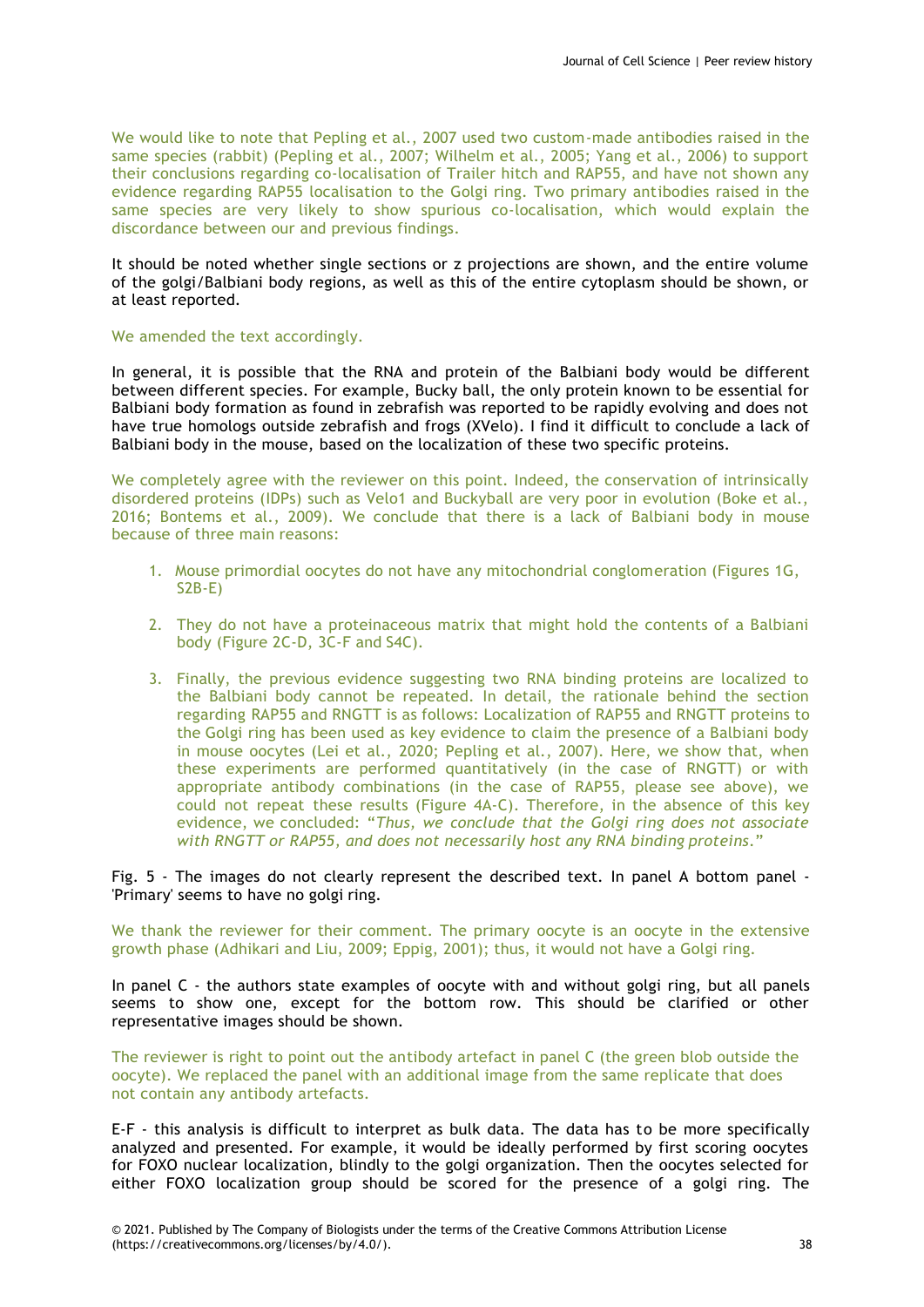percentage of oocytes with or without golgi ring then should be presented for each FOXO localization category.

We thank the reviewer for this useful suggestion. We had already scored the oocytes for FOXO3A nuclear localization irrespective of Golgi organization and this result was presented in Figure 5D of the submitted manuscript. We have now analysed the data as suggested by the reviewer and also show the Golgi ring localization in oocytes (only) with cytoplasmic FOXO staining (Fig 5F).

Also, we included the overall number of oocytes with and without the Golgi ring, and their FOXO3 staining status in supplementary figure 5B. A statistical analysis reveals an R-squared

 $(R<sup>2</sup>)$  value of 9 (e-05) that indicates the presence of a Golgi ring and nuclear FOXO3 localisation are not dependent variables, further supporting our claims. We thank the reviewer again for their

suggestion to make this conclusion easier to understand for the untrained eyes.

This experiment is based on the claim that golgi ring disassembly by BFA disassembles the Balbiani body, which remains controversial. It may still be possible that BFA does not affect the Balbiani body per se, making the results from this experiment difficult to interpret. It is also possible that the disruption of the golgi cause non-specific effect. For example if Balbiani body dissociation normally effects FOXO localization via a protein that requires a functional golgi organelle for its processing. More controls are needed to avoid misinterpretations.

We apologize if the rationale behind this experiment was not clear.

We completely agree with the reviewer that BFA does not affect a hypothetical Balbiani Body, and only dissolves the Golgi (ring). Indeed, as we wrote in the text:

"… we used Brefeldin A (BFA), one of the most specific compounds that acts on the Golgi apparatus to induce Golgi disassembly (Chardin and McCormick, 1999)".

The starting point of these experiments was our previous conclusion that the mouse does not have a Balbiani body. In fact, the previous section finished with the following paragraph:

"Since the Golgi ring does not associate with mitochondria, is not maintained within a proteinaceous matrix and does not co-localize with RNA-binding proteins, we conclude that the Golgi ring is not a marker for the Balbiani body in mouse primordial oocytes. Based on this, and together with our previous result showing that mouse oocytes lack mitochondrial conglomeration and an amyloid-like protein matrix, we conclude that mouse oocytes, unlike human and *Xenopus*, do not contain a Balbiani body."

We next asked whether the presence or absence of the Golgi ring is functionally related to oocyte dormancy, as it is present in primordial oocytes and dissociates upon oocyte activation. This is inspired by the correlation seen between the Golgi ring and dormancy previously in the literature (Lei et al., 2020; Lei and Spradling, 2016).

Panel B - The size and resolution of the images make it difficult to evaluate the formation of the golgi ring and FOXO localization. Images with increased size and resolution should be provided, as well as single channel images for each signal.

The single channel images are now provided in Figure S5 with increased size.

In Supp. Videos 3-6 the general brightness of signals seem to vary significantly. The authors should report on whether experimental conditions, including staining and image acquisition were kept uniform and consistent to allow for quantitative comparisons within and between experiments.

Experimental settings and image acquisition conditions were kept uniform and consistent through experiments. These ovaries were biological replicates extracted from different animals (but of the same litter [thus, replicate ovaries belong to 'sisters'] to try to avoid discrepancies between animals), and imaged whole-mount in confocal microscopes. Depending on the 3Dshape/ volume and lipid content of the ovary, one might expect differences in signal intensity (as these factors would affect the light path and thus, intensity of the signal). Having said this, the comparisons extracted from these images did not require fluorescent intensity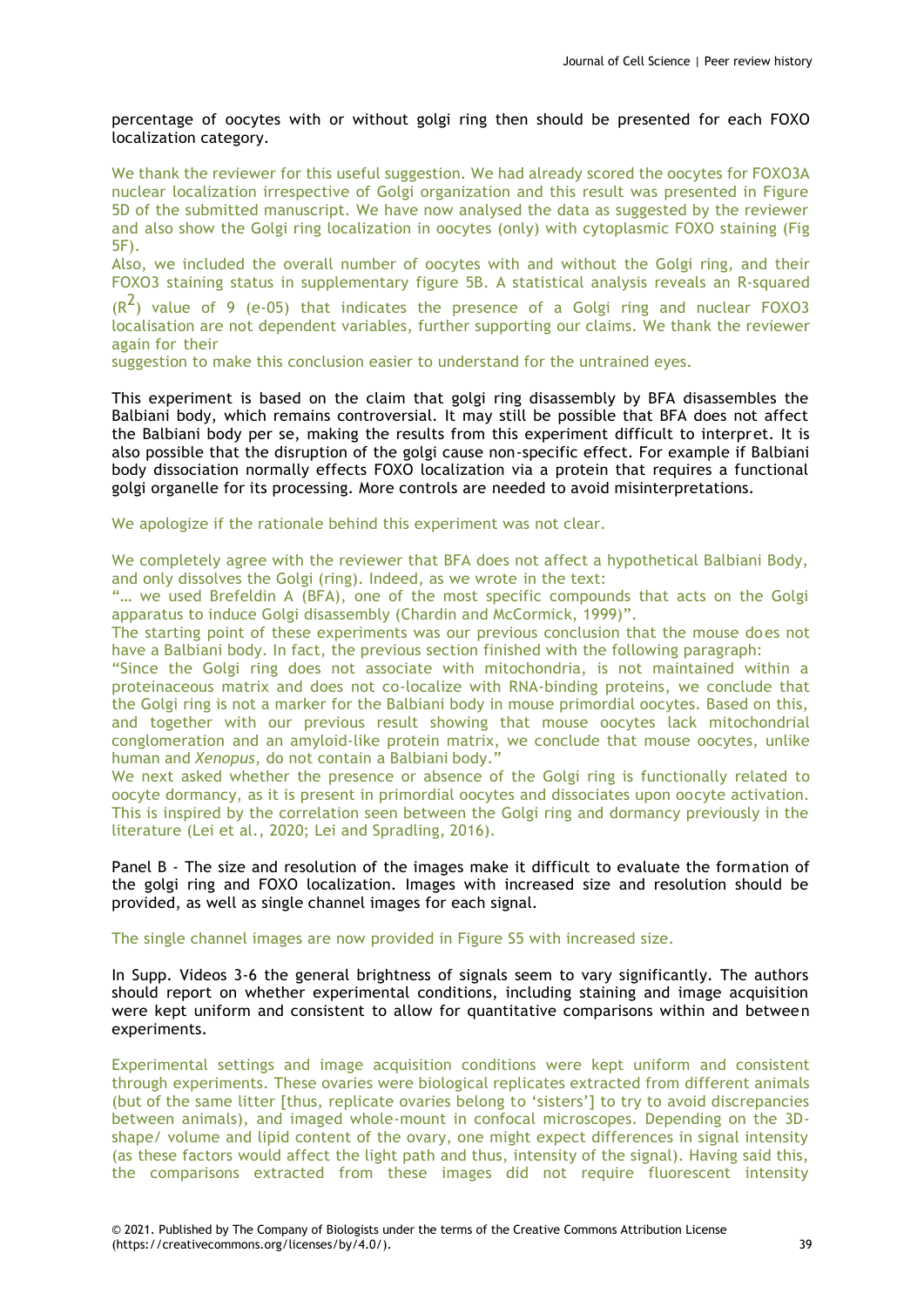measurements (we counted nuclear vs non-nuclear FOXO3A signal; as well as presence or absence of the Golgi ring); thus, the background fluorescence intensity levels in-between biological replicates is not a cause for concern.

Minor Comments

Comment 1:

Several statements in the introduction are not accurate, as follows:

"The earliest stage of a recognizable oocyte in the ovary is the primordial oocyte" - this is not correct. Oocyte differentiation initiates with the induction of meiosis, which occurs while oocytes continue to develop within a germline cyst. In mammals, the oocyte forms the primordial follicle only at pachytene stages of meiosis I, well within its differentiation. Similar consistent dynamics was also reported in zebrafish.

We have changed the text to "The earliest stage of a recognizable follicle in the ovary is the primordial follicle, which contains a primordial oocyte".

"Primordial oocytes constitute the fixed ovarian reserve and are considered dormant as they do not grow nor divide" - this is not accurate. Primordial follicles develop to primary growing follicles and a subset pool of primordial follicles are arrested as the ovarian reserve.

We rephrased the sentence to "The ovarian reserve consists of primordial oocytes, which are considered dormant as they do not grow nor divide"

"The Balbiani body is only present in early, dormant oocytes and dissociates upon oocyte activation." - This is not accurate. In Zebrafish the Blabiani body dissociates at late St. I of zebrafish oogenesis, well within primary follicle stages. In the mouse, the Balbiani body was observed in primary follicles in P7 postnatal ovaries at the latest. Moreover, in Zebrafish early Balbiani body formation was shown to begin at zygotene stages of meiosis I, while oocytes are still in the germline cyst (Elkouby et al., 2016). A similar early formation of the Balbiani body in early meiotic prophase (E14.5) germline cyst was shown in the mouse (Lei and Spradling, 2016). The oocyte is by no means 'dormant' at these stages. Altogether, stages that include the Balbiani body or its formation are not specific to primordial follicles.

In the literature, the Balbiani body is considered to be present in the earliest stages of oocytes: in stage I of zebrafish oogenesis (as the reviewer also commented), stage I of *Xenopus*  oogenesis (Dumont, 1972) and 'just before' primordial follicle formation in mouse (see below) (Pepling et al., 2007). We would like to point out to the reviewer that, Pepling et al. also concluded that the Balbiani body is only observed in primordialfollicles:

"The mouse Balbiani body forms from previously described mitochondrial aggregates just before primordial follicle formation and persists briefly in young primordial follicles. In growing follicles, mitochondria and ER disperse, and a well-defined Balbiani body is no longer found."(Pepling et al., 2007)

In light of the reviewer's concern that the Balbiani forms before the primordial follicle stage when oocytes are not yet dormant, we changed that sentence to;

"The Balbiani body is only present in early oocytes and dissociates upon oocyte activation."

# Comment 2:

A better labeling of the species shown for panels in figures and cartoons would help orientation.

We thank the reviewer for their suggestion. We have now incorporated labels for the species shown in the panels of the figures where it is required.

Reviewer #3 (Significance (Required)):

The subject of this investigation has potential for great interest by the communities of germ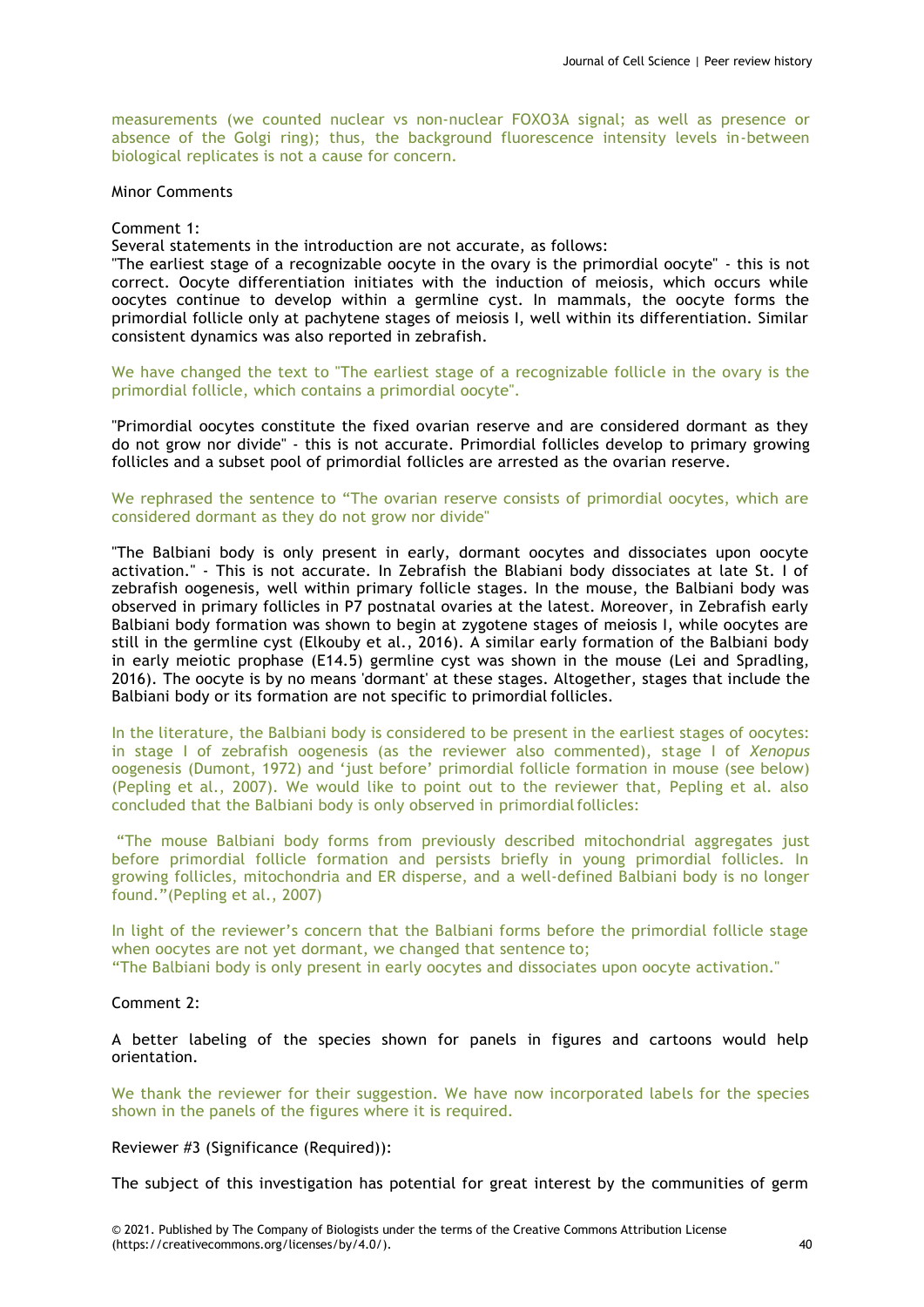cell and developmental biologists, as well as cell biologists and reproduction biologists. However, unfortunately, I am afraid that with the concerns raised above, the data has to substantially improve before it can be relevant for this audience.

The authors report a conclusion that goes against several published reports. This off course would be completely appropriate, but in such case I would expect the authors to perform a more thorough investigation and present more solid data, which currently are not compelling to rule out the said previous reports. In one case, the authors report a finding that was already published by others.

# I have expertise in Balbiani body biology

We thank the reviewer for thinking the subject of our investigation has potential for great interest. We would like to point out that our paper goes mainly against two research papers published by the same group; the Spradling lab. The first study is a contributed article in PNAS from 2007, when contributed articles did not go through peer-review process: (Pepling et al., 2007). The second study does not study aspects of the Balbiani body specifically but mostly concerns the germ cell cyst environment and transfer of organelles in between oocytes within the same nest in early mouse embryos:(Lei and Spradling, 2016). In fact, the first study suggests that until then, it was believed that a Balbiani body did not exist in mouse oocytes, however, none of the references they referred to for this statement include any statements about the presence or absence of a Balbiani body in mouse oocytes. Moreover, as we also detailed above in the chapter regarding RAP55, Pepling et al., used two custom-made antibodies raised in the same species (rabbit) (Pepling et al., 2007; Wilhelm et al., 2005; Yang et al., 2006) to support their conclusions regarding colocalization with RAP55. Two primary antibodies raised in the same species are very likely to show spurious colocalization, which would explain the discordance between our and previous findings.

We once again apologize for the statement referring to the panel in supplementary Figure S2, and have changed our wording to:

"*We found that the Golgi ring had polarized Golgi stacks as it contained cis- and trans-Golgi markers (GM130 and TGN46 respectively) and confirmed previous reports that it is associated with pericentrin (Lei and Spradling, 2016)*"

# References

- Adhikari, D., and K. Liu. 2009. Molecular mechanisms underlying the activation of mammalian primordial follicles. *Endocrine reviews*. 30:438-464.
- Alberti, S., and S. Carra. 2019. Nucleolus: a liquid droplet compartment for misbehaving proteins. *Current Biology*. 29:R930-R932.
- Baca, M., and L. Zamboni. 1967. The fine structure of human follicular oocytes. *Journal of ultrastructure research*. 19:354-381.
- Banani, S.F., H.O. Lee, A.A. Hyman, and M.K. Rosen. 2017. Biomolecular condensates: organizers of cellular biochemistry. *Nature reviews Molecular cell biology*. 18:285- 298.
- Berg, H.C. 2018. Random walks in biology. Princeton University Press.
- Bilinski, S.M., M. Kloc, and W. Tworzydlo. 2017. Selection of mitochondria in female germline cells: is Balbiani body implicated in this process? *Journal of assisted reproduction and genetics*. 34:1405-1412.
- Boke, E., M. Ruer, M. Wühr, M. Coughlin, R. Lemaitre, S.P. Gygi, S. Alberti, D. Drechsel, A.A. Hyman, and T.J. Mitchison. 2016. Amyloid-like self-assembly of a cellular compartment. *Cell*. 166:637-650.
- Bontems, F., A. Stein, F. Marlow, J. Lyautey, T. Gupta, M.C. Mullins, and R. Dosch. 2009. Bucky ball organizes germ plasm assembly in zebrafish. *Current Biology*. 19:414-422.
- Bornens, M. 2012. The centrosome in cells and organisms. *Science*. 335:422-426.
- Castrillon, D.H., L. Miao, R. Kollipara, J.W. Horner, and R.A. DePinho. 2003. Suppression of ovarian follicle activation in mice by the transcription factor Foxo3a. *Science*. 301:215- 218.
- Chang, P., J. Torres, R.A. Lewis, K.L. Mowry, E. Houliston, and M.L. King. 2004. Localization of RNAs to the mitochondrial cloud in Xenopus oocytes through entrapment and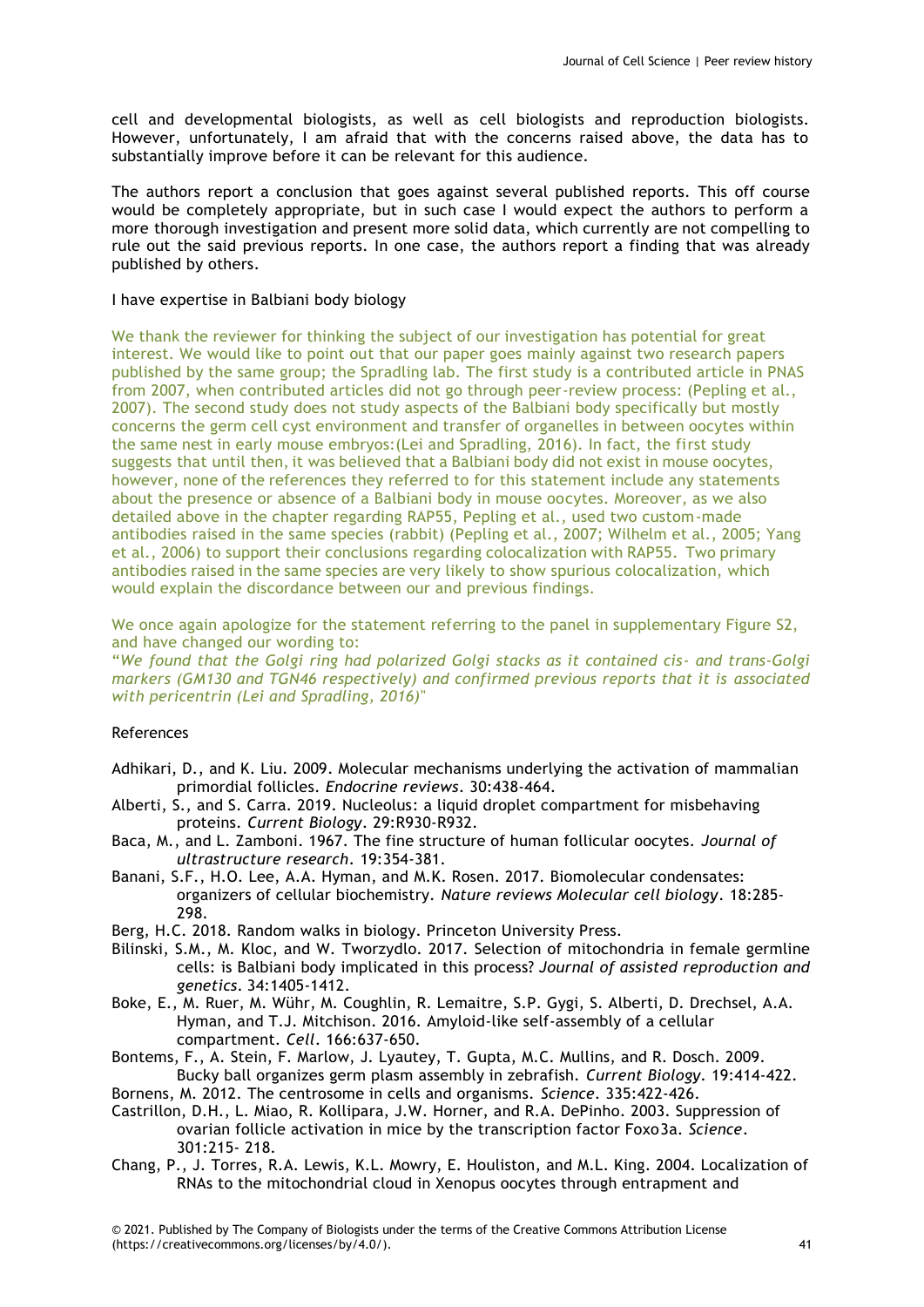association with endoplasmic reticulum. *Molecular biology of the cell*. 15:4669-4681.

Chardin, P., and F. McCormick. 1999. Brefeldin A: the advantage of being uncompetitive. *Cell*. 97:153-155.

- Clarke, H.J. 2012. Post-transcriptional control of gene expression during mouse oogenesis. *Mouse Development*:1-21.
- Cole, N.B., N. Sciaky, A. Marotta, J. Song, and J. Lippincott-Schwartz. 1996. Golgi dispersal during microtubule disruption: regeneration of Golgi stacks at peripheral endoplasmic reticulum exit sites. *Molecular biology of the cell*. 7:631-650.
- Cox, R.T., and A.C. Spradling. 2003. A Balbiani body and the fusome mediate mitochondrial inheritance during Drosophila oogenesis. *Development*. 130:1579-1590.
- Dumont, J.N. 1972. Oogenesis in Xenopus laevis (Daudin). I. Stages of oocyte development in laboratory maintained animals. *Journal of morphology*. 136:153-179.
- Eppig, J.J. 2001. Oocyte control of ovarian follicular development and function in mammals. *Reproduction*. 122:829-838.
- Eppig, J.J., and K. Wigglesworth. 2000. Development of mouse and rat oocytes in chimeric reaggregated ovaries after interspecific exchange of somatic and germ cell components. *Biology of reproduction*. 63:1014-1023.
- Flemr, M., J. Ma, R.M. Schultz, and P. Svoboda. 2010. P-body loss is concomitant with formation of a messenger RNA storage domain in mouse oocytes. *Biology of reproduction*. 82:1008-1017.
- Frottin, F., F. Schueder, S. Tiwary, R. Gupta, R. Körner, T. Schlichthaerle, J. Cox, R. Jungmann, F. Hartl, and M. Hipp. 2019. The nucleolus functions as a phase-separated protein quality control compartment. *Science*. 365:342-347.
- Gougeon, A. 1986. Dynamics of follicular growth in the human: a model from preliminary results. *Human reproduction*. 1:81-87.
- Guraya, S.S. 1979. Recent advances in the morphology, cytochemistry, and function of Balbiani's vitelline body in animal oocytes. *International review of cytology*. 59:249- 321.
- Hayes, M.H., and D.L. Weeks. 2016. Amyloids assemble as part of recognizable structures during oogenesis in Xenopus. *Biology open*. 5:801-806.
- Hertig, A.T. 1968. The primary human oocyte: some observations on the fine structure of Balbiani's vitelline body and the origin of the annulate lamellae. *American Journal of Anatomy*. 122:107-137.
- Hertig, A.T., and E.C. Adams. 1967. Studies on the human oocyte and its follicle. *The Journal of Cell Biology*. 34:647-675.
- Jamieson-Lucy, A., and M.C. Mullins. 2019. The vertebrate Balbiani body, germ plasm, and oocyte polarity. *In* Current topics in developmental biology. Vol. 135. Elsevier. 1-34.
- Kato, Y., T. Iwamori, Y. Ninomiya, T. Kohda, J. Miyashita, M. Sato, and Y. Saga. 2019. ELAVL2 directed RNA regulatory network drives the formation of quiescent primordial follicles. *EMBO reports*. 20:e48251.
- Kloc, M., S. Bilinski, and L.D. Etkin. 2004. The Balbiani body and germ cell determinants: 150 years later. *Current topics in developmental biology*. 59:1-36.
- Lei, L., K. Ikami, H. Abbott, and S. Jin. 2020. The mouse Balbiani body maintains primordial follicle quiescence via RNA storage. *bioRxiv*.
- Lei, L., and A.C. Spradling. 2016. Mouse oocytes differentiate through organelle enrichment from sister cyst germ cells. *Science*. 352:95-99.
- Marlow, F.L., and M.C. Mullins. 2008. Bucky ball functions in Balbiani body assembly and animal–vegetal polarity in the oocyte and follicle cell layer in zebrafish. *Developmental biology*. 321:40-50.
- Morohaku, K., R. Tanimoto, K. Sasaki, R. Kawahara-Miki, T. Kono, K. Hayashi, Y. Hirao, and Y. Obata. 2016. Complete in vitro generation of fertile oocytes from mouse primordial germ cells. *Proceedings of the National Academy of Sciences*. 113:9021-9026.
- Muller, M. 1988. Energy metabolism of protozoa without mitochondria. *Annual Reviews in Microbiology*. 42:465-488.
- Payer, B., S.M. Chuva de Sousa Lopes, S.C. Barton, C. Lee, M. Saitou, and M.A. Surani. 2006. Generation of stella-GFP transgenic mice: a novel tool to study germ cell development. *Genesis*. 44:75-83.
- Pedersen, T., and H. Peters. 1968. Proposal for a classification of oocytes and follicles in the mouse ovary. *Reproduction*. 17:555-557.
- Pepling, M.E., J.E. Wilhelm, A.L. O'Hara, G.W. Gephardt, and A.C. Spradling. 2007. Mouse